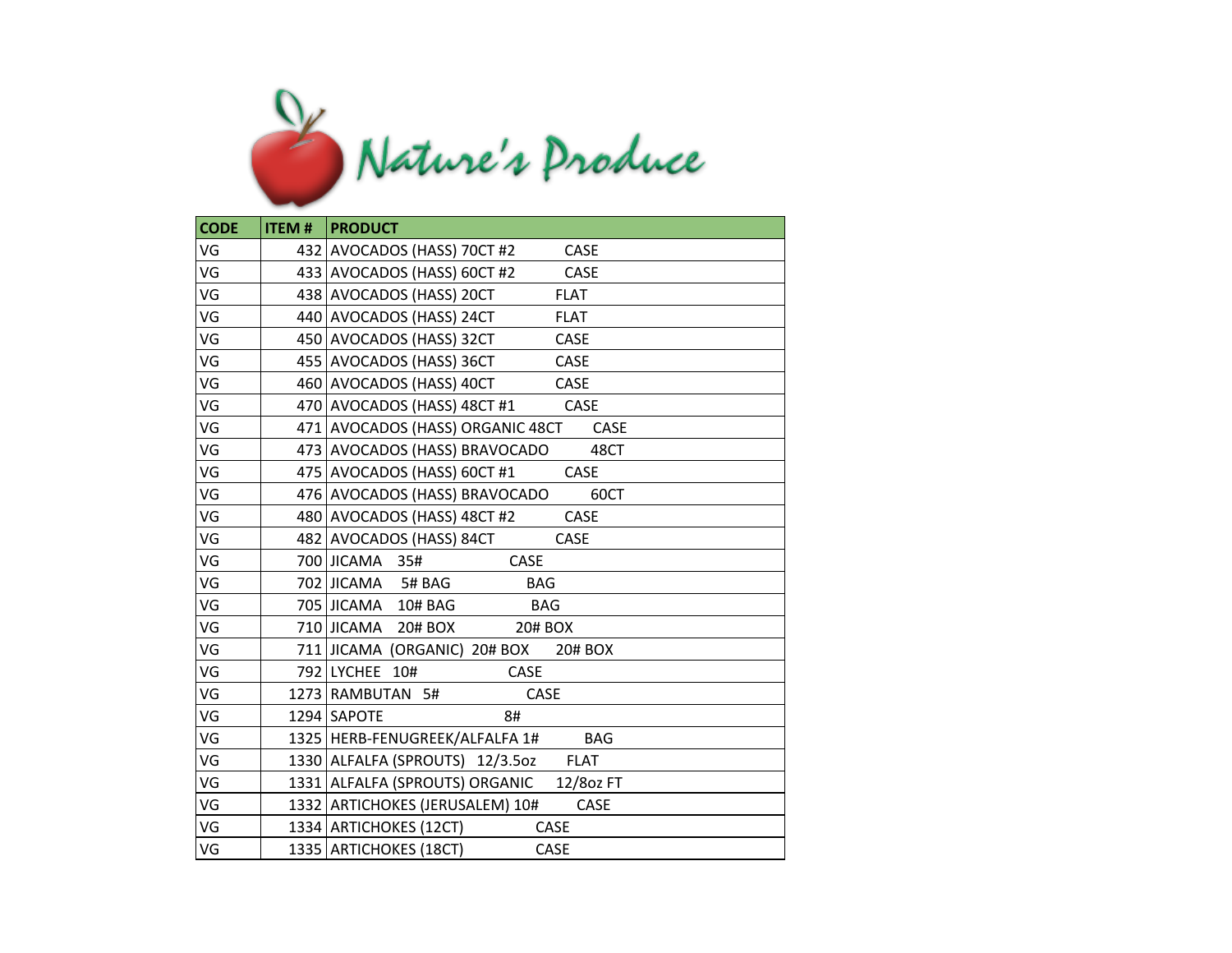| VG | 1336 ALFALFA (SPROUTS) LIVING 5# FLAT                              |
|----|--------------------------------------------------------------------|
| VG | 1337 ONION SPROUTS ORGANIC 12/20Z FT                               |
| VG | 1338 CLOVER SPROUTS ORGANIC 12/40Z FT                              |
| VG | 1339 RADISH CLOVER SPROUTS ORGANIC 12/40Z FT                       |
| VG | 1340 ARTICHOKES (24CT) CASE                                        |
| VG | 1341 ARTICHOKES ORGANIC CASE                                       |
| VG | 1342 ARTICHOKES (30CT) CASE                                        |
| VG | 1343 DAIKON SPROUTS ORGANIC 12/20Z FT                              |
| VG | 1344   ARTICHOKES (LOOSE LARGE) CASE                               |
| VG | 1345 ARTICHOKES (36CT)<br>CASE                                     |
| VG | 1347 ARTICHOKES (LOOSE SMALL) CASE                                 |
| VG | 1348 ASPARAGUS (WHITE) DUTCH 11# CASE                              |
| VG | 1349 MUNG SPROUTS ORGANIC 12/40Z FT                                |
| VG | 1350 ASPARAGUS (FULL CTR) MED 28# CRATE                            |
| VG | 1351   ARTICHOKES (LOOSE MED) CASE                                 |
| VG | 1352 ASPARAGUS (FULL CTR) X/LG 28# CRATE                           |
| VG | 1353 ARTICHOKES (48CT) CASE                                        |
| VG | 1357   FARM MKT (BRUSSEL SPROUTS) CS                               |
| VG | 1358 FARM MKT (FENNEL) CASE                                        |
| VG | 1370 ASPARAGUS (JUMBO) 11# CASE<br>1375 ASPARAGUS (LARGE) 11# CASE |
| VG |                                                                    |
| VG | 1377   ASPARAGUS (XLARGE) 11# CASE                                 |
| VG | CASE<br>1380   ASPARAGUS (MED) 11#                                 |
| VG | 1381 ASPARAGUS ORGANIC 11# CASE                                    |
| VG | 1382   ASPARAGUS (PENCIL) 11# CASE                                 |
| VG | 1385 ASPARAGUS (PURPLE) 11# CASE                                   |
| VG | 1387 ASPARAGUS (WHITE) LARGE 11# CASE                              |
| VG | 1388 ASPARAGUS (TIPS) 15# CASE                                     |
| VG | 1389 SOY BEAN SPROUTS 5# BAG BAG                                   |
| VG | 1390 ASPARAGUS (WHITE) MED 11# CASE                                |
| VG | 1391   SOY BEAN SPROUTS 10# BAG                                    |
| VG | 1392 BEAN SPROUTS 5# BAG<br><b>BAG</b>                             |
| VG | 1393 BEAN SPROUTS 10# BAG 10#                                      |
| VG | 1394 BEAN SPROUTS MIXED IN CUPS FLAT                               |
| VG | 1395   BEANS (BLUELAKE) 25#<br>CASE                                |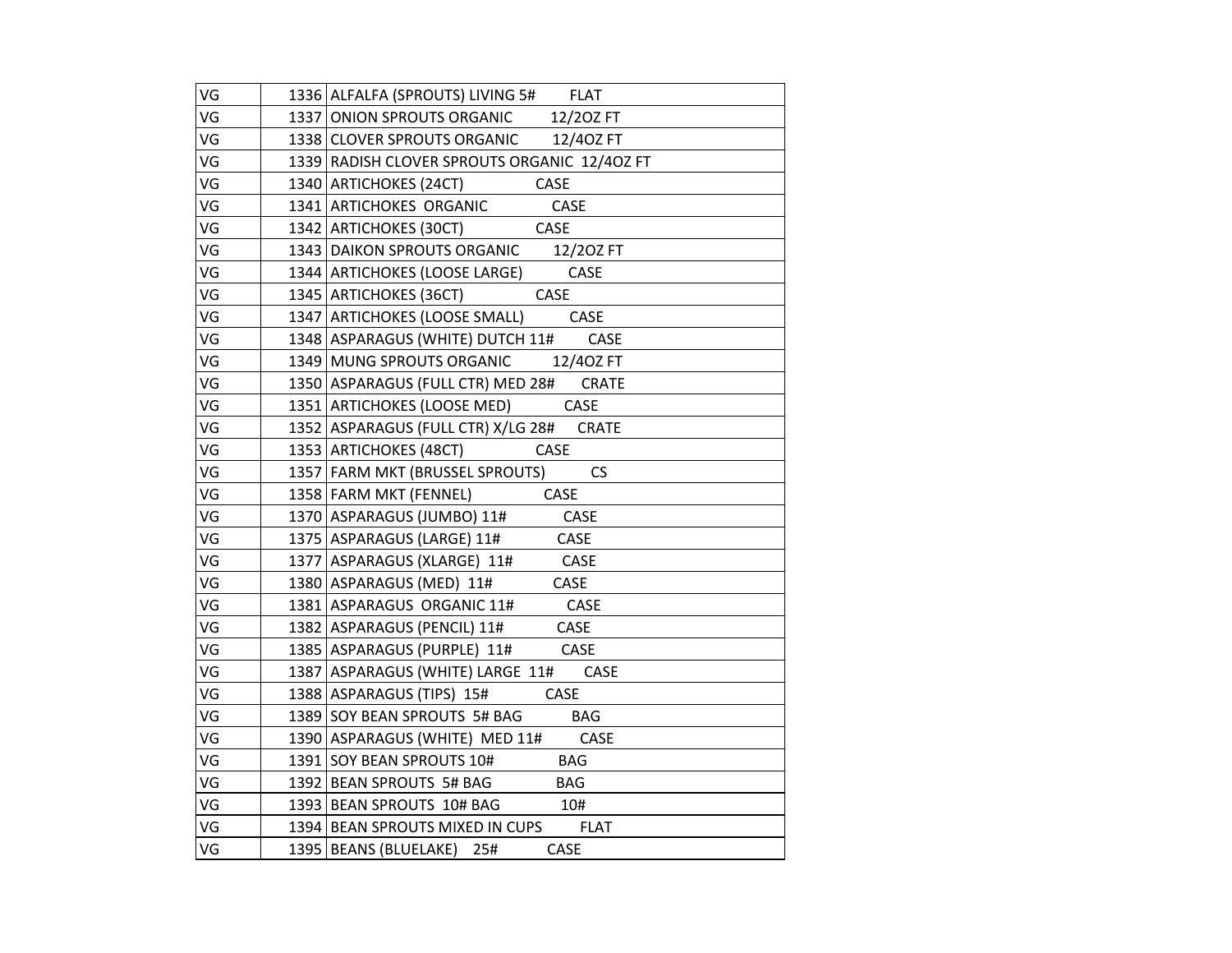| VG | 1396 BEANS (BLUELAKE) ORGANIC 25LBS CASE          |
|----|---------------------------------------------------|
| VG | 1397   BEANS (GARBANZO) FRESH 15#<br>CASE         |
| VG | 1398   BEAN SPROUTS (BAGS) 12/12OZ<br><b>FLAT</b> |
| VG | 1400 BEANS (CHINESE LONG) 10#<br><b>CASE</b>      |
| VG | 1401   BEANS (SHELLING) POUND<br><b>POUND</b>     |
| VG | 1402 BEANS (CHINESE LONG) 30# CASE                |
| VG | 1403 BEANS (CANOLINI) FRSH 10# SH/O CASE          |
| VG | 1405   BEANS (FAVA) WITH SHELL 30#<br>CASE        |
| VG | 1406   BEANS (FRENCH TRIM) 5/2#<br>CASE           |
| VG | 1407   BEANS (FAVA) SHELLED 1# BAG BAG            |
| VG | 1408 BEANS (LIMA) SHELLED 1# FRESH BAG            |
| VG | 1409 BEANS (PURPLE RUNNER) SHELLED BAG            |
| VG | 1410 BEANS (HARICOTVERT) 10#<br>CASE              |
| VG | 1411 BEANS (GORDO MIXED) 10# CASE<br><b>CASE</b>  |
| VG | <b>BAG</b><br>1412 BEANS (FRENCH TRIMMED) 5#      |
| VG | 1413 BEANS (DRAGON) SHELLED 1#<br><b>BAG</b>      |
| VG | 1414 BEANS (DRAGON FRESH) 10#<br>CASE             |
| VG | 1415   BEANS (SEA FRESH) 5# CASE 5# CASE          |
| VG | 1416 BEANS (PURPLE FRESH) 10# CASE                |
| VG | 1417 BEANS (CRANBERRY FRESH) 10# CASE             |
| VG | 1420 BEANS (YELLOW WAX) 10# CASE                  |
| VG | 1421 BEANS (YELLOW WAX) CLEANED 5# 5# CASE        |
| VG | 1422 BEETS (STRIP CANDY) EX-LARGE 25#SACK         |
| VG | 1423   BEETS (WHITE) 25# SACK                     |
| VG | 1424   BEETS (TOPEDO) RED<br><b>CASE</b>          |
| VG | 1425 BEETS (RED) W/TOPS 12CT CASE                 |
| VG | 1426   BEETS (RED) X-LARGE 25# SACK               |
| VG | 1427 BEETS (GOLD) W/TOP 24CT<br>CASE              |
| VG | 1428 BEET (GREENS) 10#<br>CASE                    |
| VG | 1429 BEETS (WEISER FARMS) 25#<br><b>SACK</b>      |
| VG | 1430   BEETS (RED) 25#<br><b>SACK</b>             |
| VG | 1431 BEETS (RED) ORGANIC 25#<br><b>SACK</b>       |
| VG | 1432 BEETS (GOLD) 25#<br><b>SACK</b>              |
| VG | 1433   BEETS (GOLD) ORGANIC 25#<br><b>SACK</b>    |
| VG | 1434 BEETS (STRIPED CANDY) 25#<br><b>SACK</b>     |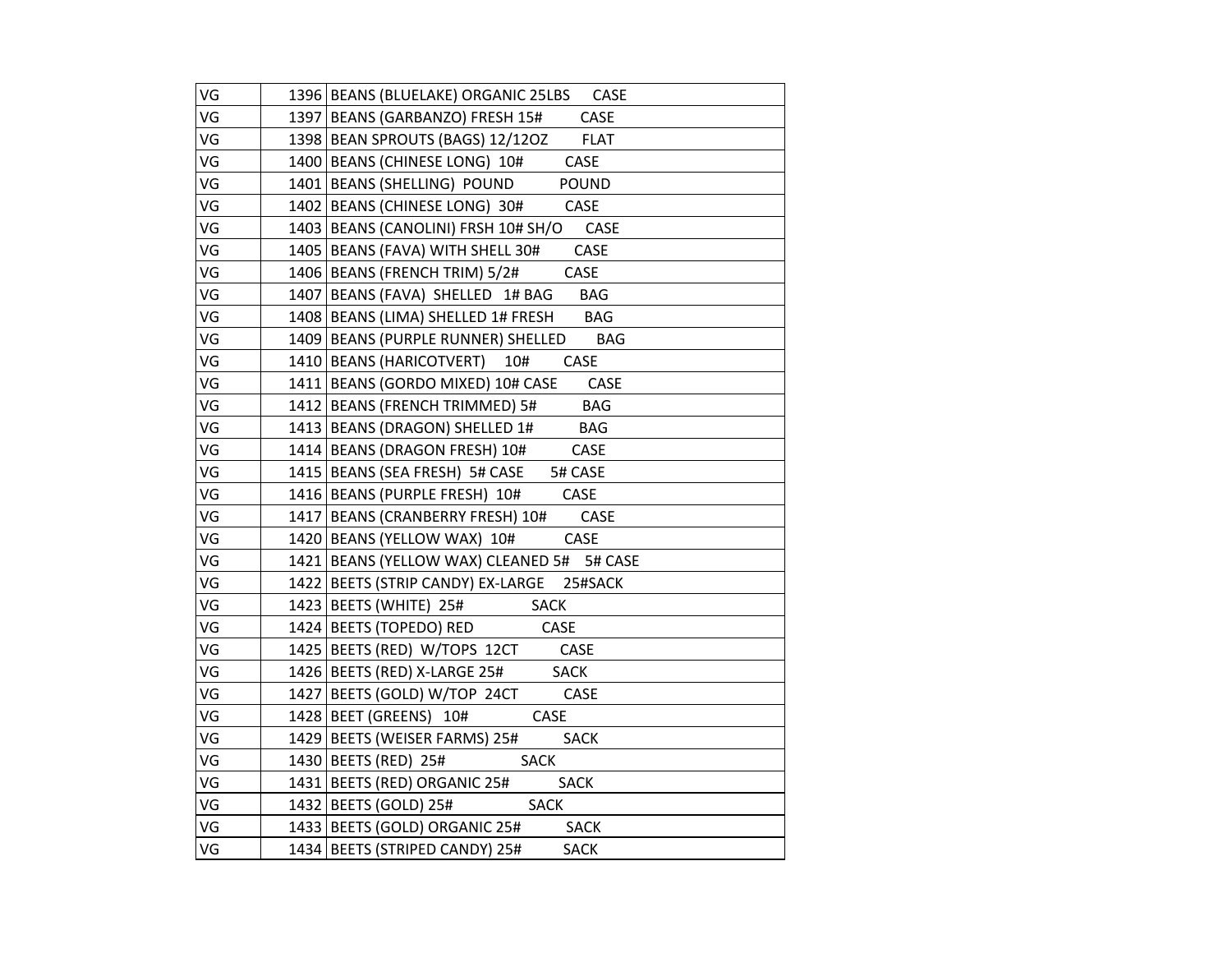| VG | 1435 BELL PEPPER GREEN 22/25# CASE            |
|----|-----------------------------------------------|
| VG | 1436 BELL PEP GREEN (TAMAI FARM) CASE         |
| VG | 1437 BEETS (GOLD) X-LARGE 25# SACK            |
| VG | 1440 BELL PEPPER GREEN LARGE 22/25# CS        |
| VG | 1442 BELL PEPPER GREEN EX-LARGE 22/25# CS     |
| VG | 1445 BELL PEPPER GREEN MEDIUM 22/25#          |
| VG | 1450 BELL PEPPER ORANGE 25#<br>CASE           |
| VG | 1451 BELL PEPPER ORANGE 11# CASE              |
| VG | 1455   BELL PEP RED (TAMAI FARMS) CASE        |
| VG | 1460 BELL PEPPER RED #1 11# CASE              |
| VG | 1465   BELL PEPPER RED 22/25#<br>CASE         |
| VG | 1466 BELL PEPPER RED (ORGANIC) 14# CASE       |
| VG | 1470 BELL (TINKERBELL) 12/1# FLAT             |
| VG | 1471   BELL (SWT VEGGIE MIXED) 12/1# CASE     |
| VG | 1473 BELL (SWT VEGGIE MIX) ORGANIC 12/1# CASE |
| VG | 1474 CHERRY BOMB PEPPERS 10# CASE             |
| VG | 1475 BELL PEPPER YELLOW #1 11#<br>CASE        |
| VG | 1480 BELL PEPPER YELLOW #2 22/25# CASE        |
| VG | 1481   BELL PEPPER YELLOW (ORGANIC CASE       |
| VG | 1482 GAI CHOY (MUSTARD GREENS) 30# CASE       |
| VG | 1485 BELL (SWEET VEGGIE) RED ONLY CASE        |
| VG | 1486 BELL (SWEET VEGGIE) ORANGE ONLY CASE     |
| VG | 1487 BELL (SWEET VEGGIE) YELLOW ONLY CASE     |
| VG | 1490 BOK CHOY 30#<br>CASE                     |
| VG | 1491 BOK CHOY (ORGANIC) 30#<br>CASE           |
| VG | 1492 BOK CHOY W.G.A.<br>60#                   |
| VG | 1493 BOSTON LETTUCE (RED) 24CT CASE           |
| VG | 1494 BOSTON LETTUCE (ORGANIC) 24CT CASE       |
| VG | 1495 BOSTON LETTUCE 24CT CASE                 |
| VG | 1496 BOSTON HYDRO 12CT<br>CASE                |
| VG | 1497 BROCCOFLOWER 12CT CASE                   |
| VG | 1498 BOSTON (TRIMMED) 36CT CASE               |
| VG | 1499 YU CHOY 10#<br><b>CASE</b>               |
| VG | 1500 BROCCOLI 14CT CASE                       |
| VG | 1501 ONG CHOY 40# CASE<br>CASE                |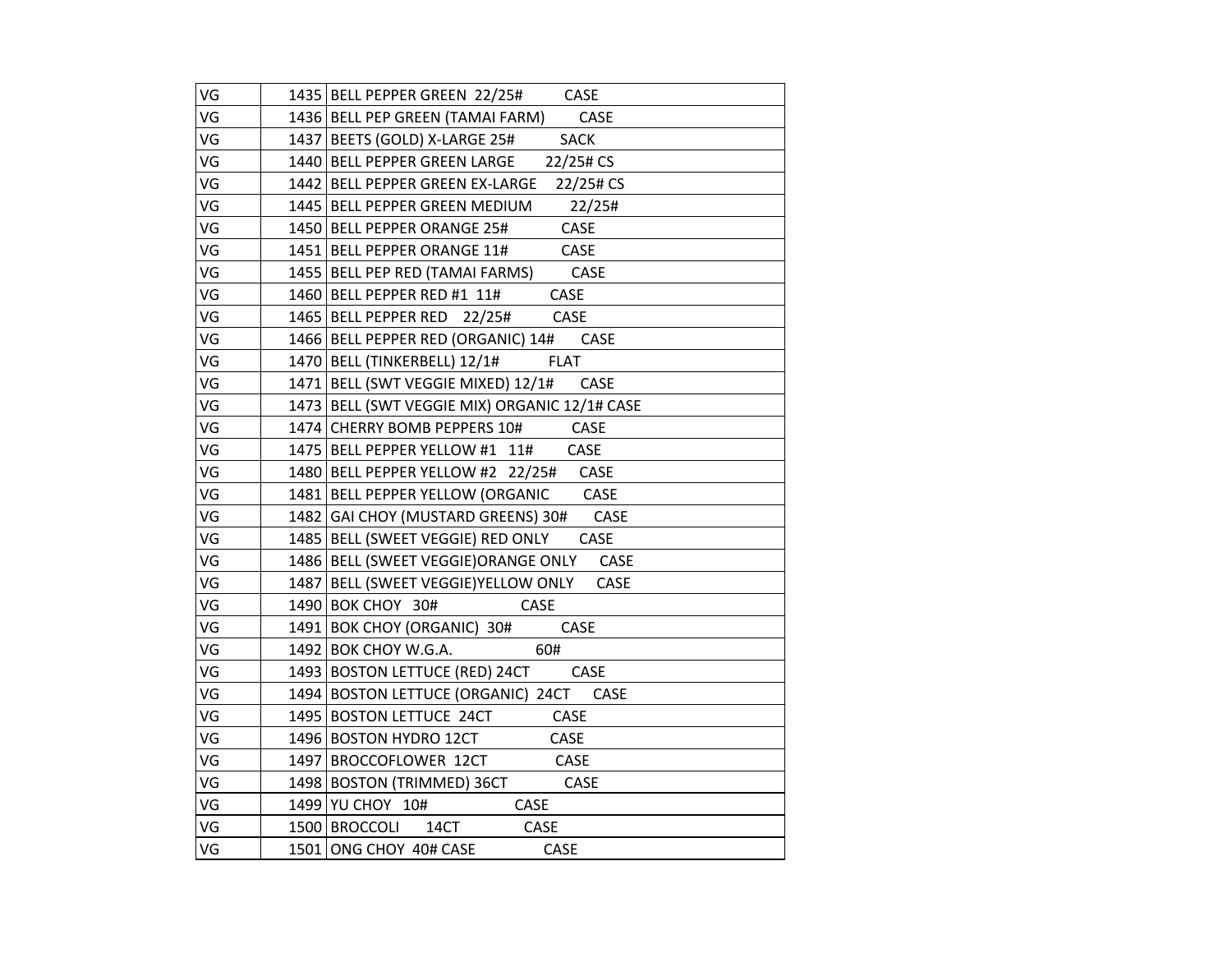| VG | 1502 CHOY SUM 30# - CELTUCE CASE           |
|----|--------------------------------------------|
| VG | 1503 BOSTON HYDRO ORGANIC 12CT             |
| VG | 1505 BROCCOLI CHINESE/GAILON 30# CASE      |
| VG | 1510 BROCCOLI CROWN CUT CASE 20 LB         |
| VG | 1511 BROCCOLI RAPINI (RABE) 22# CASE       |
| VG | 1512 BROCCOLI (SPROUTING) DICICCIO 5# CASE |
| VG | 1513 BROCCOLI (ORGANIC) CROWNS CASE        |
| VG | CASE<br>1514 BROCCOLINI                    |
| VG | 1515 BRUSSEL SPROUT (12/12oz)CUP CASE      |
| VG | 1516 SPIGARELLO LEAF (BUNCH) BUNCH         |
| VG | 1519 BRUS. SPROUTS #1 "BABE FARMS" CASE    |
| VG | 1520 BRUSSEL SPROUTS #1 25# CASE           |
| VG | 1521 BRUSSEL SPROUTS (ORGANIC) CASE        |
| VG | 1522 BRUSSEL SPROUTS JUMBO 25# CASE        |
| VG | 1523 BRUSSEL SPROUT (CLEAN & TRIM) 5# BOX  |
| VG | 1525 BRUSSEL SPROUTS PURPLE<br>CASE        |
| VG | 1527 BRUSSEL LEAVES 10# CASES              |
| VG | 1530 CABBAGE (GREEN) 24CT CASE             |
| VG | 1531 CABBAGE (GREEN) ORGANIC 24CT CASE     |
| VG | 1532 CILANTRO (MITSUBA) 12CT CASE          |
| VG | 1533 CABBAGE (TAIWAN) 24CT CASE            |
| VG | 1534   CABBAGE (CONE) 12CT CASE            |
| VG | 1535   CABBAGE (NAPA/CHINESE) 30# CASE     |
| VG | 1536 CABBAGE (NAPA) ORGANIC 30# CASE       |
| VG | 1538 ALOE VERA LEAVES CASE                 |
| VG | 1540 CABBAGE (RED) 24CT CASE               |
| VG | 1541 CABBAGE (RED) ORGANIC CASE            |
| VG | 1542 BUDDHA'S HAND CITRUS EACH             |
| VG | 1543 BABY (CARROTS PURPLE) 24BU CASE       |
| VG | 1544 CARROT (BABY RED) 24CT CASE           |
| VG | 1545 CABBAGE (SAVOY) 30/35# CASE           |
| VG | 1546 CACTUS LEAVES NOPALES 10# CASE        |
| VG | 1547 CARROT (BABY PEELED) 30/1# CASE       |
| VG | 1548 CARROT (CELLO) 10/5# CASE             |
| VG | 1549 CARROT (CELLO) 24/2#<br>CASE          |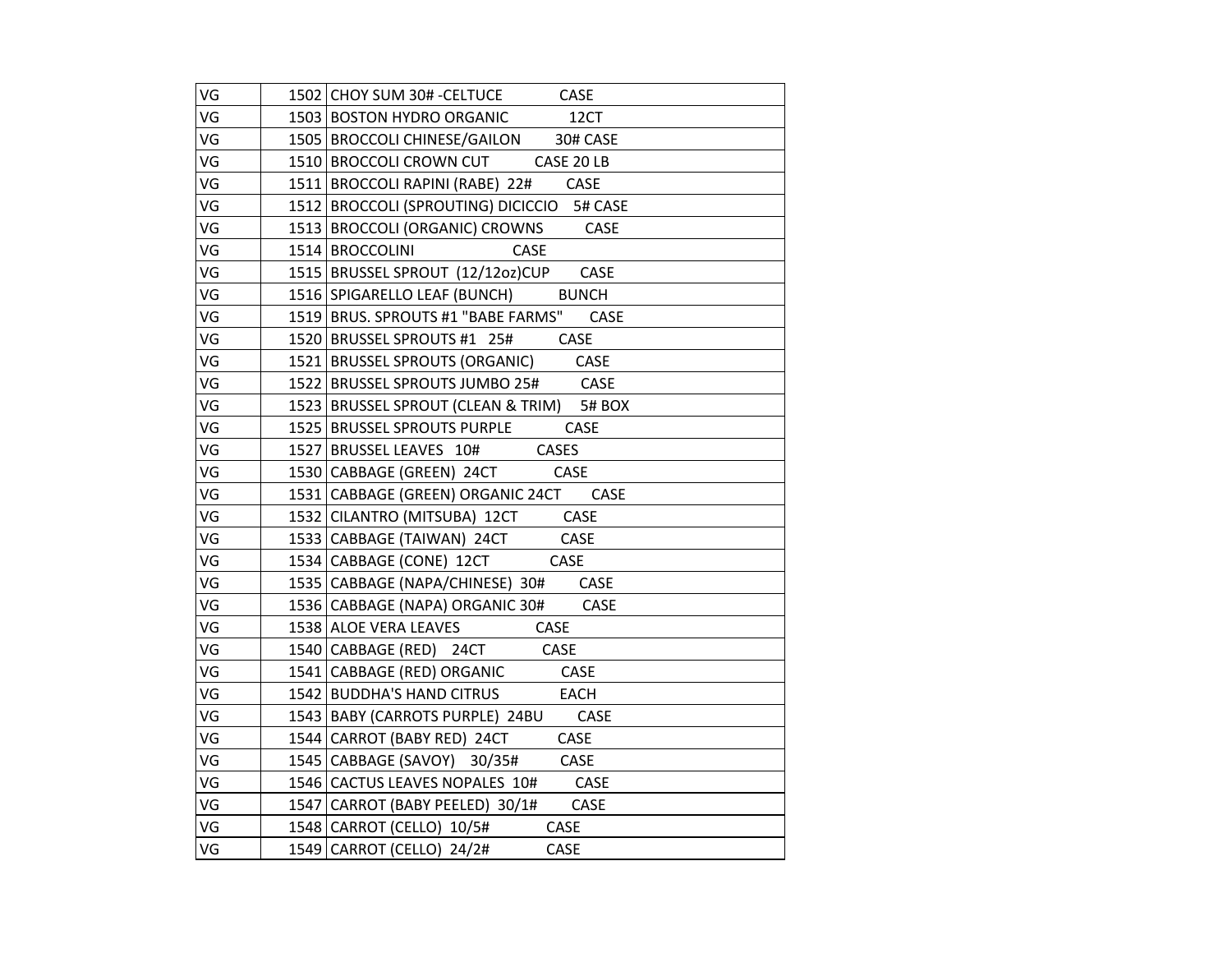| VG | 1550 CARROT (CELLO) 48/1# SACK               |
|----|----------------------------------------------|
| VG | 1551   CARROT (BABY PEELED) 20/2# CASE       |
| VG | 1552 CARROT (BABY PEELED) 40/1# CASE         |
| VG | 1553 CARROT (BUNCH WHOLE) 24CT CASE          |
| VG | 1554 CARROT (BABY PETITE) 4/5# CASE          |
| VG | 1555 CARROT (JUMBO) 25# SACK SACK            |
| VG | 1558 CARROT (RAINBOW) 25# SACK               |
| VG | 1559 POT (FINGERLING WEISIER FARMS) 50# CASE |
| VG | 1560 CARROT (JUMBO) 50# SACK SACK            |
| VG | 1561 CARROT (ORGANIC) JUMBO 25# SACK         |
| VG | 1562 CARROT (BABY ORGANIC) 30/1# CASE        |
| VG | 1563 CARROT (SNACK) 200/1.6ozPKG CASE        |
| VG | 1564 CROWN DAISY SSOOK GAT CASE              |
| VG | 1565 CARROT (TABLE) 25# SACK SACK            |
| VG | 1566 CARROT (TABLE) ORGANIC 25# SACK         |
| VG | 1567 CARROT (YELLOW) 25# SACK                |
| VG | 1568 CARROT (MED SIZE) 25# SACK              |
| VG | 1569 CARROT (ORGANIC) JBO KERN RDGE 25# SACK |
| VG | 1570 CAULIFLOWER 9CT CASE                    |
| VG | 1571 CARROT (PURPLE) 25# SACK                |
| VG | 1573 CAULIFLOWER (ORGANIC) 9/12 CASE         |
| VG | 1574 CAULIFLOWER (ORANGE) 9/12 CASE          |
| VG | CASE<br>1575 CAULIFLOWER 12CT                |
| VG | 1576 CAULIFLOWER (PURPLE) 9/12ct CASE        |
| VG | 1577 CAULIFLOWER 16CT<br>CASE                |
| VG | 1578 CAULIFLOWER (TRI-COLOR) 6ct CASE        |
| VG | 1579 CARDONE (CASE) 32#<br>CASE              |
| VG | CASE<br>1580 CELERY 18CT                     |
| VG | CASE<br>1585 CELERY 24CT                     |
| VG | 1590 CELERY 30CT<br>CASE                     |
| VG | 1595 CELERY 36CT<br>CASE                     |
| VG | 1596 CELERY (CHINESE)<br>CASE                |
| VG | 1597 CELERY ORGANIC<br><b>CASE</b>           |
| VG | 1600 CELERY HEARTS<br>CASE                   |
| VG | 1601 CELERY ROOT 25#<br><b>SACK</b>          |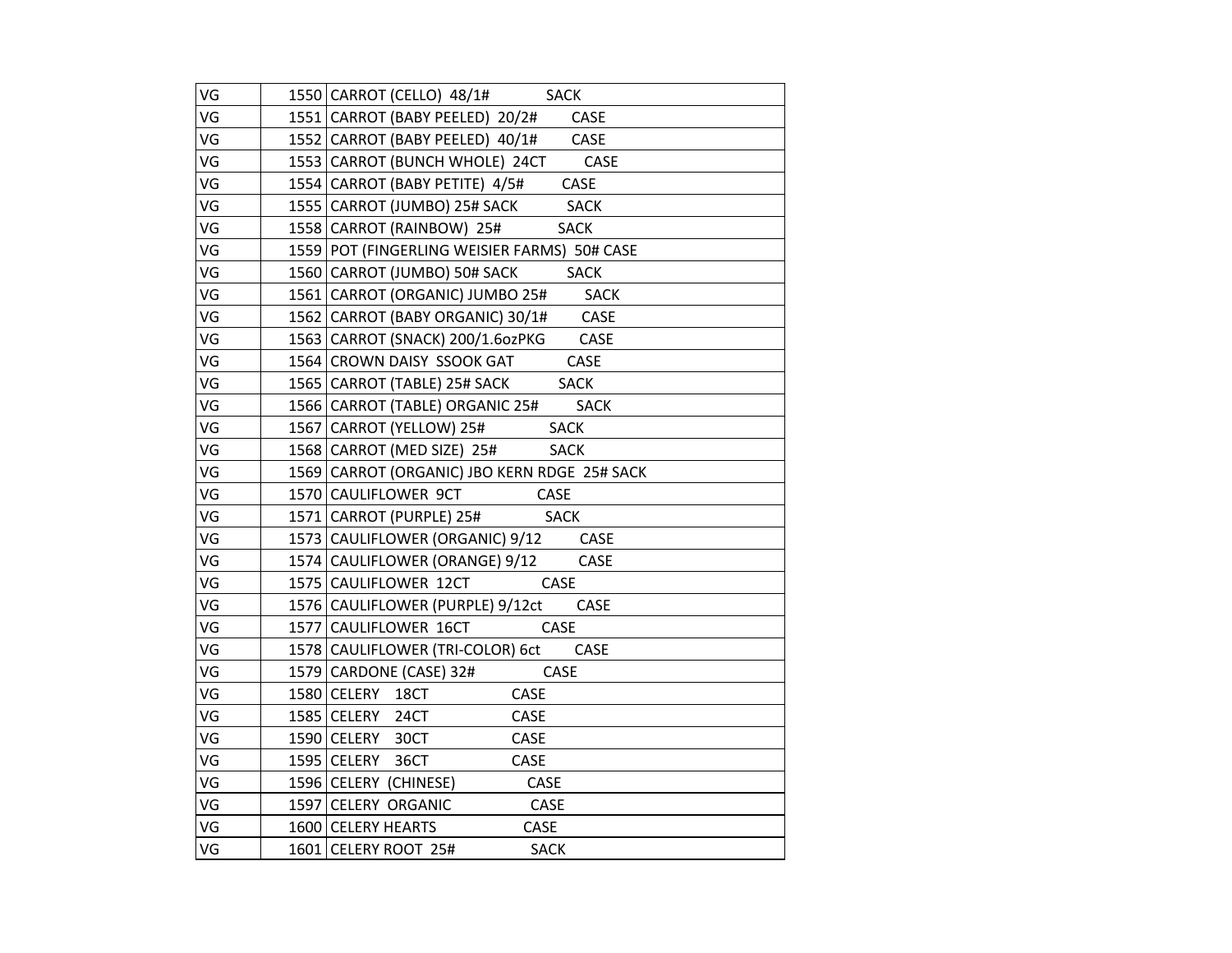| VG | 1602 CHOY (RED AMARANTH GREENS) 30# CASE   |
|----|--------------------------------------------|
| VG | 1603 CHARD GREEN (ORGANIC) 24CT CASE       |
| VG | 1604 CELERY ROOT (HOLLAND) SACK            |
| VG | 1605 CELERY ROOT 12CT CASE<br>CASE         |
| VG | 1606 CHARD RAINBOW 12CT<br><b>CASE</b>     |
| VG | 1607 CHARD GREEN 12CT<br>CASE              |
| VG | 1608 CELERY ROOT (EX-LARGE)<br><b>SACK</b> |
| VG | 1609 CHARD RED 12ct<br>CASE                |
| VG | 1610 CHILI (ANAHEIM) FRESH 10# CASE        |
| VG | 1611 CHARD RED (ORGANIC) 24CT CASE         |
| VG | 1612 CHILI (ANAHEIM) FRESH 25# CASE        |
| VG | 1615 CHILI RED FRESNO FRESH 10#<br>CASE    |
| VG | 1617 CHILI (PADRON) 10#<br>CASE            |
| VG | 1620 CHILI (HABANERO) FRESH 10# CASE       |
| VG | CASE<br>1624 CHILI (HOLLAND LONG) 6#       |
| VG | 1625 CHILI (JALAPENO) 10# FRESH BAG        |
| VG | 1627 CHILI (JALAPENO) 38# WIREBOUND CRATE  |
|    | 1628 CHILI (CAROLINA REEPER) 6/1.7 CASE    |
| VG | 1629 CHILI (JALAPENO) 40# DESTEMMED CRATE  |
| VG | 1630 CHILI (JALAPENO RED) 10# CASE         |
| VG | 1634 CHILI (POBLANO) FRESH 10# CASE        |
| VG | 1635 CHILI (PASILLA) FRESH 10# 10# CASE    |
| VG | 1636 CHILI PASILLA FRESH 22# CASE          |
| VG | 1640 CHILI SERRANO 10# CASE CASE           |
| VG | 1642 CHILI (RED HOT) HOLLAND 6# CASE       |
| VG | 1646 CHILI SHISHITO GREEN 10# CASE CASE    |
| VG | 1647 CHILI THAI (RED) BY THE POUND POUND   |
| VG | 1648 CHILI SHISHITO RED 10# CASE<br>CASE   |
| VG | 1649 CHILI SHISHITO GRN 20# CASE<br>CASE   |
| VG | CASE<br>1650 CHILI YELLOW 10# CASE         |
| VG | CASE<br>1655 PEPPERS (HUNGARIAN) 10#       |
| VG | 1705 COLLARD GREENS 24CT CASE              |
| VG | 1706 COLLARD GREENS (ORGANIC) 24CT CASE    |
| VG | 1709 CORN YELLOW (SHUCKED)<br>CASE         |
| VG | 1710 CORN YELLOW 48CT<br>CASE              |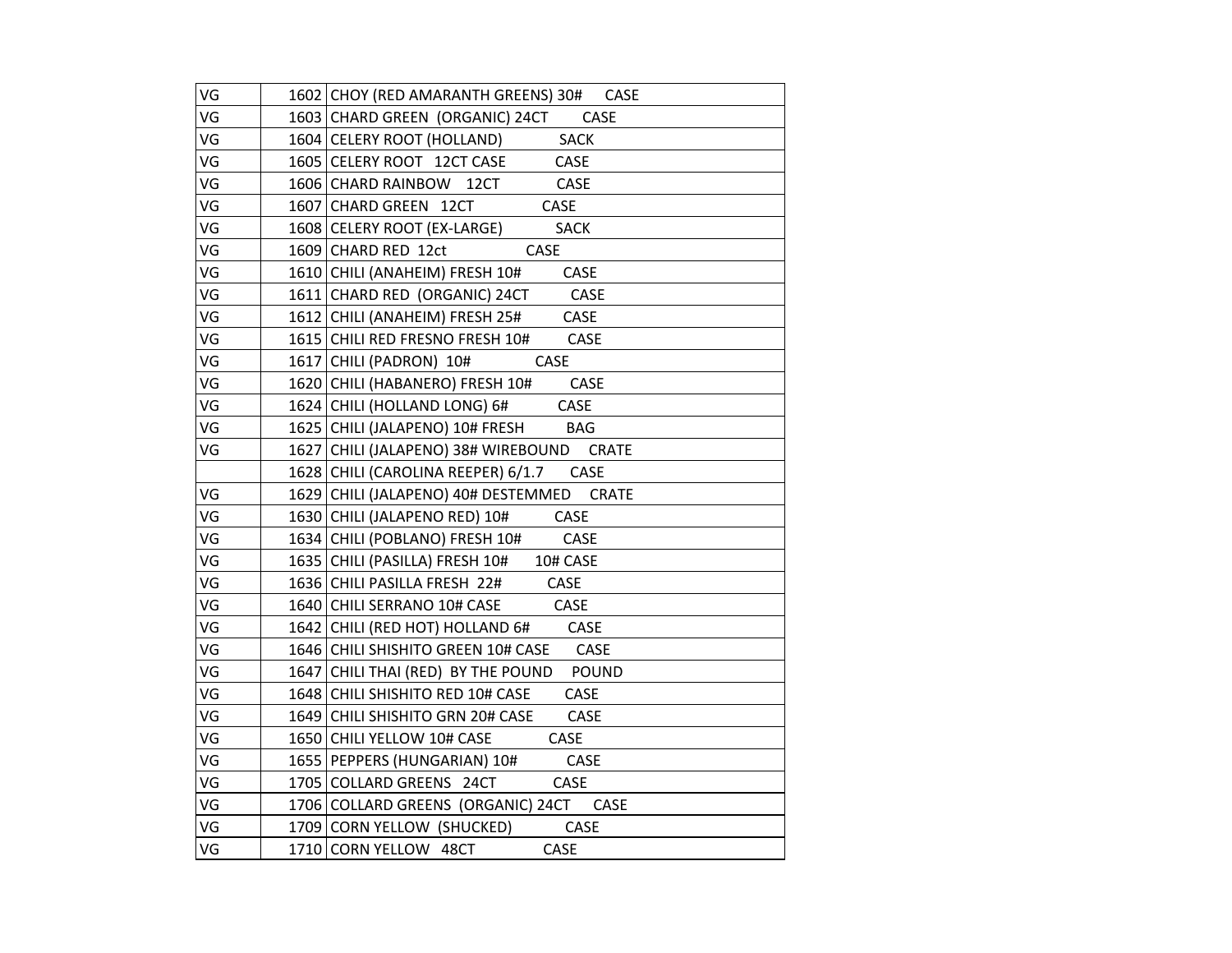| VG | 1711 CORN YELLOW (ORGANIC) 48CT CASE                |
|----|-----------------------------------------------------|
| VG | 1712 CORN (STRAWBERRY) CASE                         |
| VG | 1713 CORN (BRENTWOOD) YEL/WHT 48CT CASE             |
| VG | 1714 CORN WHITE (ORGANIC) 48CT CASE                 |
| VG | 1715 CORN WHITE 48CT CASE                           |
| VG | 1716 CORN WHITE (SHUCKED) 48CT CASE                 |
| VG | 1720 CUCUMBER 36CT 22/25# CASE                      |
| VG | 1721 CUCUMBER (ORGANIC) 36CT CASE                   |
| VG | 1723 CUCUMBER (HOT HOUSE) 16/18ct CASE              |
| VG | 1725 CUCUMBER (WIREBOUND) 48/50# CRATE              |
| VG | 1730 CUCUMBER (HOT HOUSE) 12ct CASE                 |
| VG | 1735 CUCUMBER JAPANESE 10# CASE                     |
| VG | 1736 CUCUMBER (LEMON) 22# CASE                      |
| VG | 1737 CUCUMBER PERSIAN 20#<br>CASE                   |
| VG | 1740 CUCUMBER PICKLING 25# CASE                     |
| VG | 1747 DANDELION (GREEN) 12CT CASE                    |
| VG | 1748 DANDELION (RED) CASE                           |
| VG | 1750 DAIKON WHITE RADISH ROOT 40# CASE              |
| VG |                                                     |
| VG | 1751 BURDOCK ROOT CASE<br>1752 DAIKON (GREENS) CASE |
| VG | 1754 DAIKON (KOREAN RADISH) 40# CASE                |
| VG | 1755 DAIKON SPROUTS 12/2.2oz FLAT                   |
| VG | 1758 CROSNES (WEISNER FARMS) 3# CASE                |
| VG | 1760 EGGPLANT 18CT<br>CASE                          |
| VG | 1761 EGGPLANT (ORGANIC) 9/12CT 9/12CT CS            |
| VG | 1765 EGGPLANT 24CT CASE                             |
| VG | 1766 EGGPLANT (HOLLAND) 11# CASE                    |
| VG | 1770 EGGPLANT (CHINESE) 10# CASE                    |
| VG | 1773 EGGPLANT (JAPANESE) 10# CASE                   |
| VG | 1774   EGGPLANT (JAPANESE) 25# CASE                 |
| VG | 1775   EGGPLANT (WHITE) 10#<br>CASE                 |
| VG | 1776   EGGPLANT (ITALIAN) 30# CASE                  |
| VG | 1777   EGGPLANT (ITALIAN) 10# CASE                  |
| VG | 1885 ENDIVE 24CT CASE                               |
| VG | 1886 ENDIVE (ORGANIC)<br>24CT                       |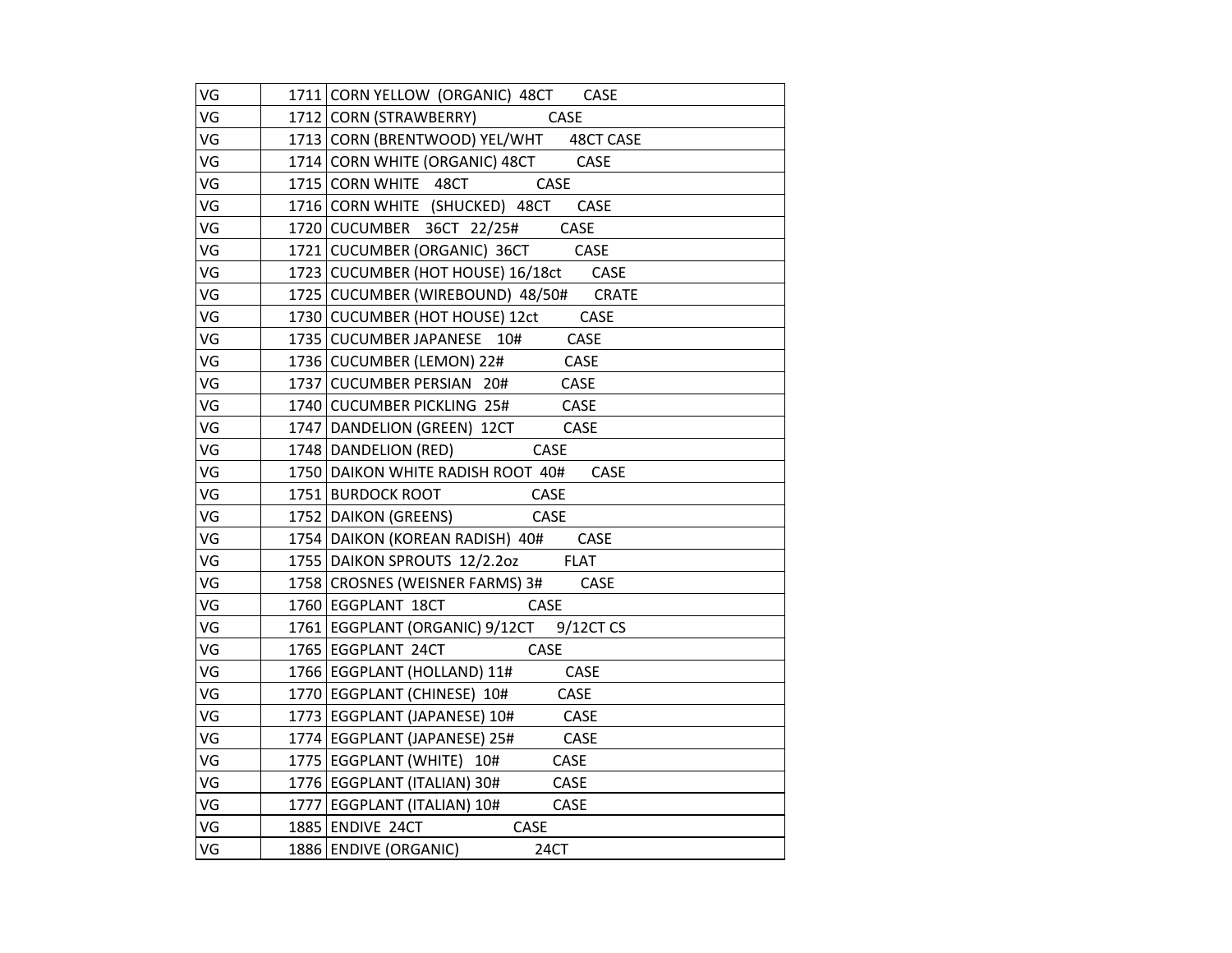| VG | 1890 ENDIVE BELGIUM 10# CASE                                                   |
|----|--------------------------------------------------------------------------------|
| VG | 1891 ENDIVE (CORALINE) CASE                                                    |
| VG | 1895 ENDIVE BELGIUM RED 8# CASE                                                |
| VG | 1900 ESCAROLE 24CT CASE                                                        |
| VG |                                                                                |
| VG | 1910 BABY FRISEE (BLONDE) 12ct CASE<br>1915 GALANGA ROOT 10# CASE              |
| VG | 1916 GOBO ROOT 20# CASE                                                        |
| VG | 1917 GARLIC (SUPER COLOSSOL) 30# CASE                                          |
| VG | 1918   MALANGA ROOT 10#<br>CS                                                  |
| VG | 1920 GARLIC (ELEPHANT) 11# CASE                                                |
| VG | 1922   GARLIC (ELEPHANT) VEXAR 1/PKG                                           |
| VG | 1923 GARLIC (GREEN SPRING) 10# CASE                                            |
| VG | 1925 GARLIC (JUMBO) 30# 30# CASE                                               |
| VG | 1926 GARLIC (MED SIZE) 30# CASE                                                |
| VG | 1927   GARLIC (BLACK) 1# BAG 1# BAG                                            |
| VG | 1928 GARLIC (BLACK PEELED) 1# BAG 1# BAG                                       |
| VG | 1929 GARLIC (PEELED) "SPICE WORLD" 4/5# CASE                                   |
| VG | 1930 GARLIC (PEEL) 5# BAG 5# BAG                                               |
| VG | 1931 GARLIC (PEELED) 4/5# BAGS CASE                                            |
| VG | 1932 GARLIC (PEELED) ORGANIC 5# 5# BAG<br>1933 GARLIC (PEEL) CHINESE 4/5# CASE |
| VG |                                                                                |
| VG | 1934   GARLIC (CHOPPED 1/16") 20# TUB                                          |
| VG | 1935 GARLIC (PEELED) ZESTY 5# bag BAG                                          |
| VG | 1936 GARLIC (PEELED) 4/5 ZESTY CASE                                            |
| VG | 1937 GARLIC (PEELED) CHRIST.RCH #1 5# BAG                                      |
| VG | 1938 GARLIC (PEEL) CHINESE 6/5# CASE                                           |
| VG | 1950 GINGER ROOT (CASE) 30# CASE                                               |
| VG | 1952 GINGER ROOT (YOUNG) 30# CASE                                              |
| VG | 1953 GINGER ROOT (ORGANIC) 30# CASE                                            |
| VG | 1960 GREENLEAF LETTUCE 24CT CASE                                               |
| VG | 1961   GREENLEAF LETTUCE (ORGANIC) 24CT CASE                                   |
| VG | 1973 LETTUCE (ROMA CRUSH) 24CT CASE                                            |
| VG | 1974   LETTUCE (SCARLETT BUTTER) 18ct CASE                                     |
| VG | 1975 LETTUCE ICEBERG 24CT CASE                                                 |
| VG | 1976 LETTUCE ICEBERG (ORGANIC) 12CT<br>CASE                                    |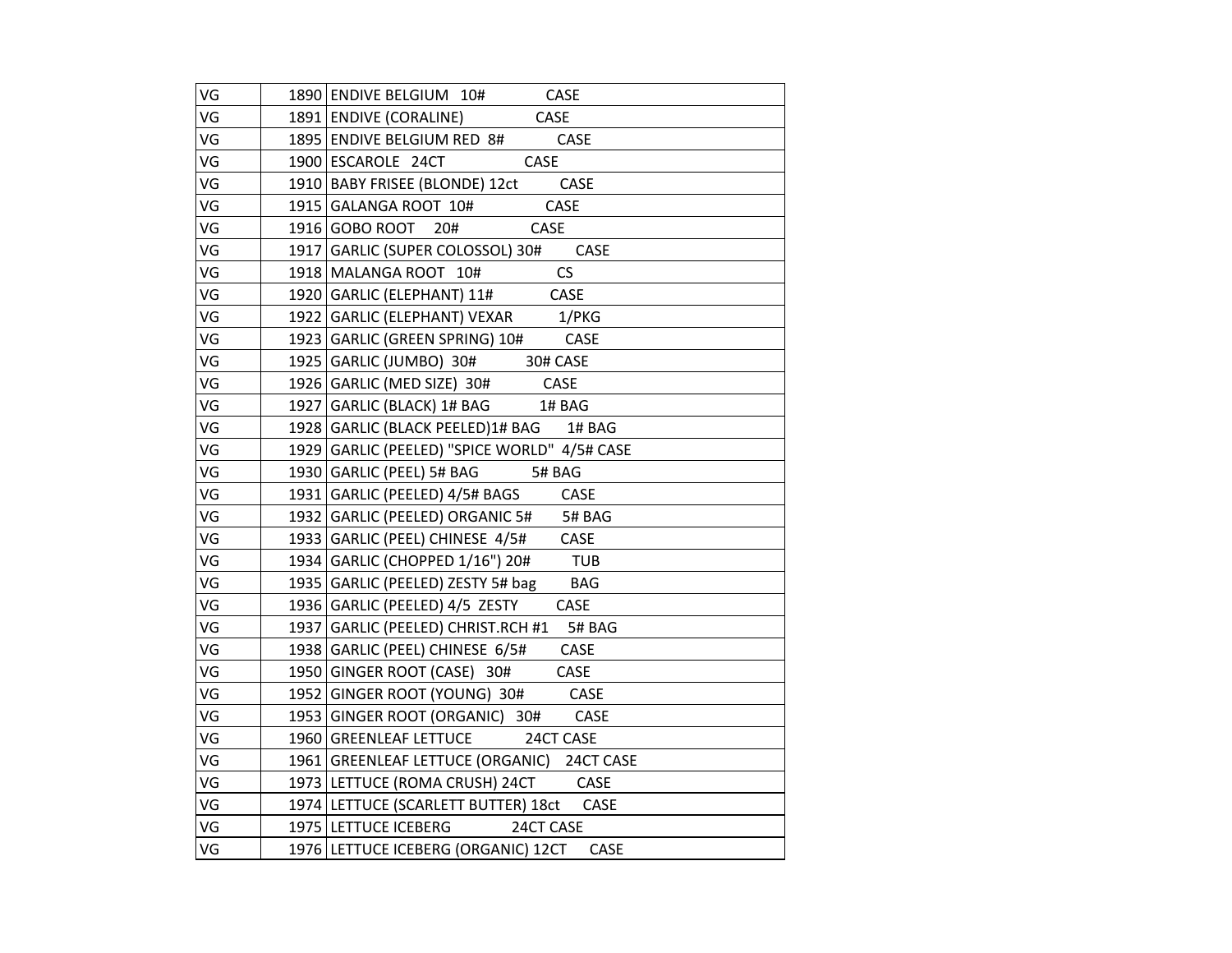| VG | 1977   KALE (ORGANIC RED) 24CT CASE           |
|----|-----------------------------------------------|
| VG | 1978 KALE (RED) 24CT<br>CASE                  |
| VG | 1979 KALE (ORGANIC) GREEN SAN MIGUEL 23# CASE |
| VG | 1980   KALE (GREEN) 24CT CASE                 |
| VG | 1981   KALE (ORGANIC GREEN) 24CT CASE         |
| VG | 1982 KALE (BLACK TUSCAN) 24CT CASE            |
| VG | 1983 KALE (CONVENTIONAL) SAN MIGUEL 23# CASE  |
| VG | 1984   KALE (ORGANIC BLACK TUSCAN) CASE       |
| VG | 1985   KALE (RAINBOW) ORIENTAL CASE           |
| VG | 1986 KALE (JAY LEAF) 3# CASE                  |
| VG | 1988   KALE (LOLLIPOP) SPROUTS CASE           |
| VG | 1990 KALE (PURPLE) 18CT CASE                  |
| VG | 1991 KALE (ORGANIC PURPLE) 24CT CASE          |
| VG | 1992 KALE (ORGANIC WHITE) 24CT CASE           |
| VG | 1993   KALE (ORGANIC) STEMLESS 15# CASE       |
| VG | 1995 KALE (WHITE) 24CT CASE                   |
| VG | 2000 KOHLRABI 22# CASE                        |
| VG | 2001 KOHLRABI (PURPLE) 22/22# CASE            |
| VG | 2004 LEEKS (TOKYO NEGI) 24CT CASE             |
| VG | 2005 LEEKS (12CT) CASE                        |
| VG | 2006 LEEKS (ORGANIC) 12CT CASE                |
| VG | 2007 LEEKS (HOLLAND) 11# BAG BAG              |
| VG | 2008 LIMESTONE (BABE FARMS) CASE              |
| VG | 2010 LOTUS ROOT 10#<br>CASE                   |
| VG | 2011 LOTUS ROOT (ORGANIC) 10# CASE            |
| VG | 2012 LOTUS ROOT (PEEL/SLICED) 22# CASE        |
| VG | 2013 LOTUS ROOT (PEEL/WHOLE) 1.5# PKG         |
| VG | 2014 MUSH (YELLOWFOOT) 5# 5# CASE             |
| VG | 2015 MACHE LETTUCE NEW STAR 1# CASE           |
| VG | 2017 MACHE HYDRO LAKEVILLE CASE               |
| VG | 2019   MUSH (BLUEFOOT) 5# 5# CASE             |
| VG | $2020$ MUSH (#2) $10#$ CASE                   |
| VG | 2021 MUSH (ALMOND TOPS) 5# 5# CASE            |
| VG | 2023 MUSH (SHIMEJI) WHITE 24/3.5oz CASE       |
| VG | 2024   MUSH (BLACK TRUMPET) 5# CASE           |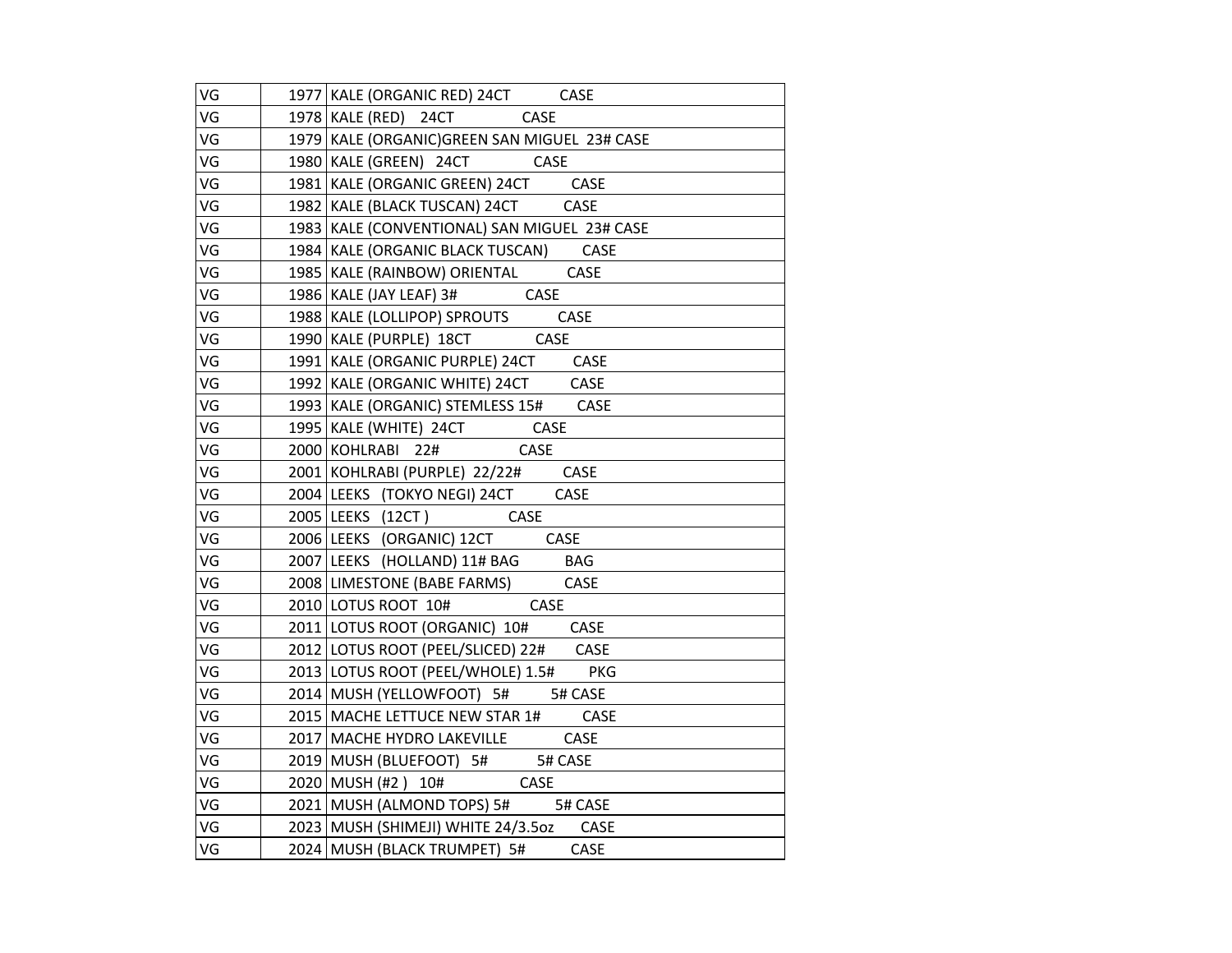| VG | 2025 MUSH (BUTTON) SIZE 10# CASE                    |
|----|-----------------------------------------------------|
| VG | 2026   MUSH (CHANTRELLE) WHITE 5# CASE              |
| VG | 2027 MUSH (CHANTRELLE) YELLOW 5# CASE               |
| VG | 2029 MUSH (CHANTRELLE BLACK) 5#<br><b>CASE</b>      |
| VG | CASE<br>2030 MUSH (CREMINI) 10#                     |
| VG | 2031 MUSH (CREMINI) SLICED 10# CASE                 |
| VG | <b>CASE</b><br>2032 MUSH (KING OYSTER) 6#           |
| VG | 2033 MUSH (NAMEKO) 5#<br><b>FLAT</b>                |
| VG | <b>FLAT</b><br>2034   MUSH (OYSTER) ORGANIC 5#      |
| VG | 2035 MUSH (LARGE) DOLLAR SIZE 10# CASE              |
| VG | 2036   MUSH (SHITAKI) #2 STEMLESS 11#<br>CASE       |
| VG | 2037 MUSH (LOBSTER) FRESH 5#<br>5# CASE             |
| VG | 2039 MUSH (PORTABELLA) ORGANIC 5# FLAT              |
| VG | 2040   MUSH (ENOKI) 12/4OZ PKG CASE                 |
| VG | CASE<br>2041 MUSH (ERYNIGII) 11#                    |
| VG | CASE<br>2042   MUSH (HEDGEHOG) 5#                   |
| VG | 2043 MUSH (HEN OF THE WOODS) 5#<br>CASE             |
| VG | 2044   MUSH (STRAW) 6/530Z CASE                     |
| VG | 2045   MUSH (JUMBO) 10#<br><b>CASE</b>              |
| VG | 2046 MUSH (PERSIMMON ENOKI) CASE                    |
| VG | 2047   MUSH (MATSUTAKE) PINE 5#<br><b>CASE</b>      |
| VG | CASE<br>2048 MUSH (MAITAKE) 24pkg                   |
| VG | CASE<br>2049   MUSH (MORELS) FRESH 5#               |
| VG | 2050   MUSH (MEDIUM) 10#<br><b>CASE</b>             |
| VG | 2052 MUSH (OYSTER) 5#<br>CASE                       |
| VG | 2053 MUSH (ASSORT.) CHEF MIX 6#<br>CASE             |
| VG | 2054 MUSH (PORCINI) FRESH 5#<br>CASE                |
| VG | <b>FLAT</b><br>2055   MUSH (PACKAGED) 12/80z        |
| VG | 2058 MUSH (PORTABELLA) MED 4"<br>5# CASE            |
| VG | 2059 MUSH (PORTABELLA) BABY 5#<br><b>CASE</b>       |
| VG | CASE<br>2060 MUSH (PORTABELLA) 5#                   |
| VG | 2061 MUSH (PORTABELLA) LARGE 5# CASE                |
| VG | <b>FLAT</b><br>2062   MUSH (PORTABELLA)6/6oz PACKAG |
| VG | 2063 MUSH (PORTABELLA) SLICE 6/6oz<br><b>FLAT</b>   |
| VG | 2064   MUSH (SHITAKI) #1 JUMBO<br>5# CASE           |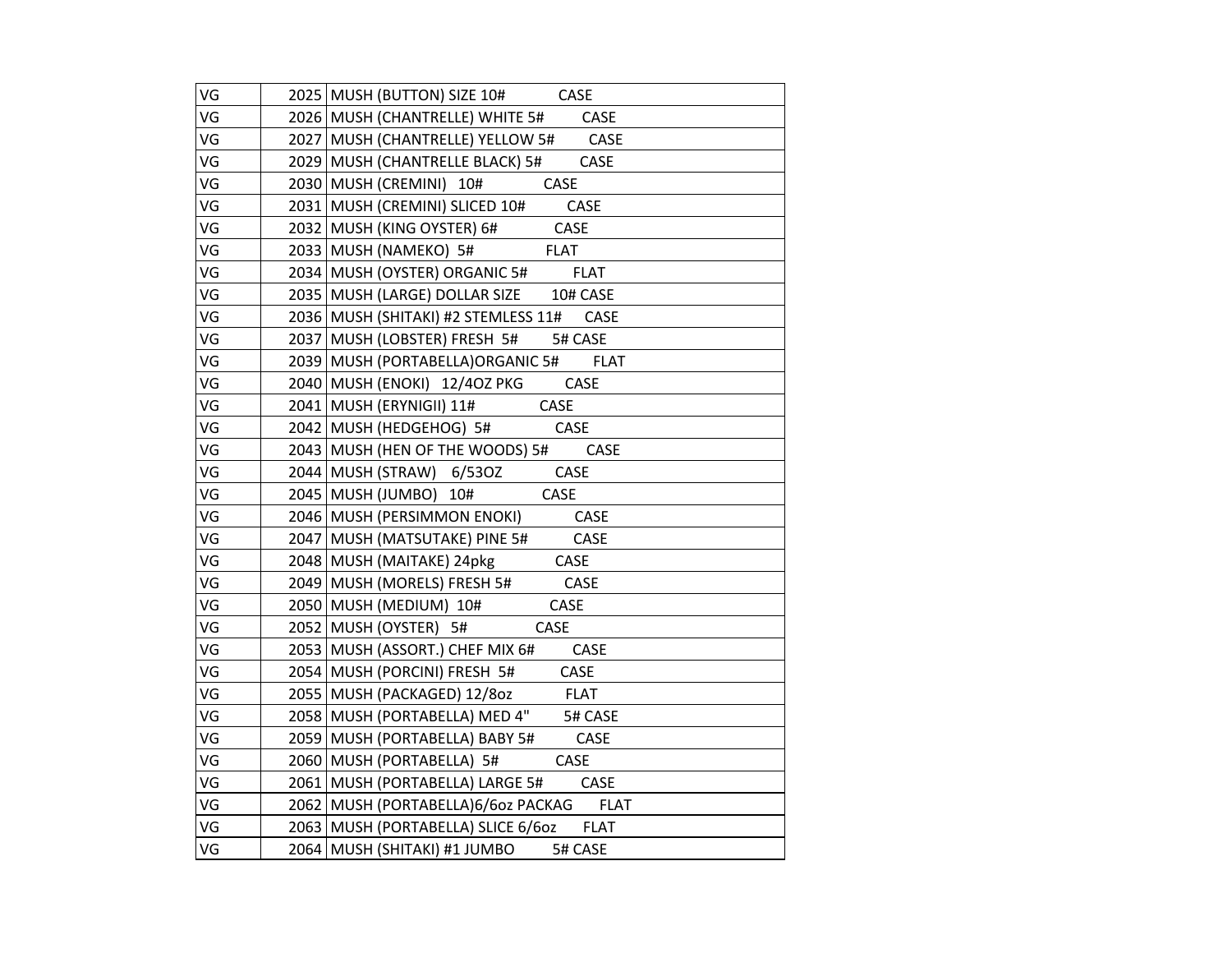| VG | 2065   MUSH (SHITAKI) #1 LARGE 5# CASE                                |
|----|-----------------------------------------------------------------------|
| VG | 2066 MUSH (PORTOBILLINI) 5# CASE                                      |
| VG | 2067 MUSH (SHITAKI) #1 5# MED CASE                                    |
| VG | 2068 MUSH (SHITAKI) #2 5# CASE                                        |
| VG | 2069 MUSH (SHITAKI) BABY<br>5# CASE                                   |
| VG | 2070 MUSH (SLICED) 10# CASE                                           |
| VG | 2072 MUSH (SHIMEJI) BROWN 24/3.50z CASE                               |
| VG | 2073   MUSH (SHIMEJI) BROWN 12/3.5oz<br>CASE                          |
| VG | <b>CASE</b><br>2074   MUSH (WOODEAR) 5#                               |
| VG | 2076 MUSH (MIXED WILD) FRESH CELLO CASE                               |
| VG | 2079 MUSH (PORTABELLA) STEMLESS 5# 5# CASE                            |
| VG | 2080 OKRA (FRESH) 15#<br>CASE                                         |
| VG | 2081   MUSH (SHITAKI) ORGANIC 5#<br>CASE                              |
| VG | 2082 ONION (BOILING) 25# SACK                                         |
| VG | 2083 MUSH (CRIMINI) CELLO 12/60Z PK FLAT                              |
| VG | 2084 MUSH (PACKAGED) ORGANIC 6/80Z FLAT                               |
| VG | 2085 ONION (CIPPOLINI) 10# SACK                                       |
| VG | 2086 MUSH (ABALONE) 6# CASE                                           |
| VG | 2087 ONION (CIPPOLINI) PEEL 5# 5# BAG                                 |
| VG | 2088 MUSH (ASSORT.)CULT 12BKT CASE<br>2089 MUSH (CAULIFLOWER) 5# CASE |
| VG |                                                                       |
| VG | 2090 ONION (COLOSSAL) 50# SACK                                        |
| VG | 2092   MUSH (ERYNIGII) 10/9.5oz<br>CASE                               |
| VG | 2093   MUSH (SHIMEJI) WHITE 12/3.5oz<br>CASE                          |
| VG | 2095 ONION (GREEN) CAKE 36/12OZ CASE                                  |
| VG | 2096 MUSH (BUTTON) SIZE ORGANIC 10#                                   |
| VG | 2097   MUSH (PORTABELLA) ORGANIC<br>10#                               |
| VG | 2098 MUSH (SHIMEJI) BROWN 40/3.5 OZ                                   |
| VG | 2099 MUSH (SHIMEJI) WHITE 40/3.5 OZ                                   |
| VG | 2101 MUSH (ENOKI) 24/40Z PKG CASE                                     |
| VG | 2110 ONION (YELLOW JBO #2) 50# SACK                                   |
| VG | 2111 MUSH (KING OYSTER) 11# CASE                                      |
| VG | 2112 ONION (GREEN SPRING) 24CT CASE                                   |
| VG | 2113 ONION (RED SPRING) 24CT CASE                                     |
| VG | 2115 ONION (GREEN) 48CT<br>CASE                                       |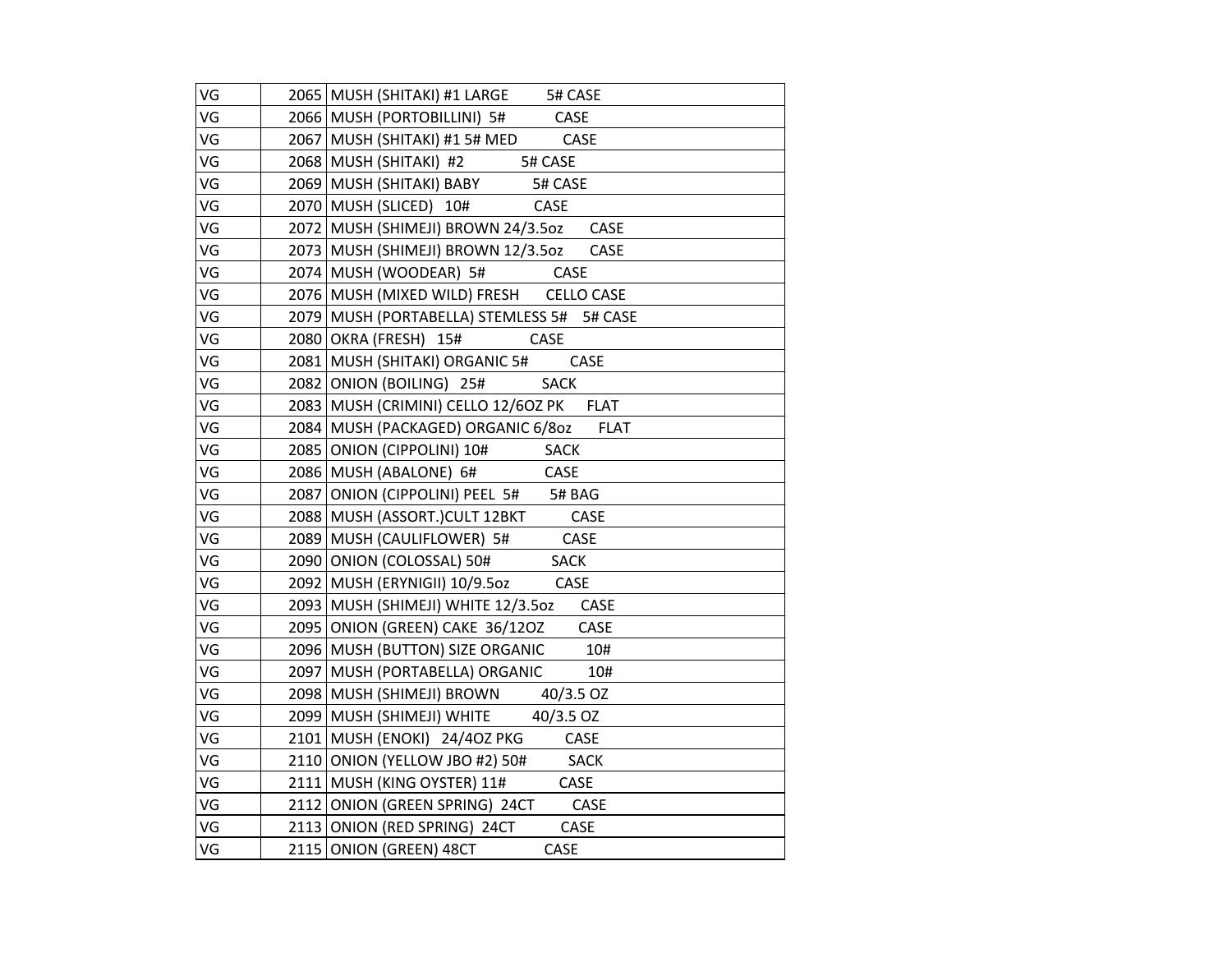| VG | 2116 ONION (GREEN PENCIL) 48CT CASE         |
|----|---------------------------------------------|
| VG | 2117 ONION (GREEN MEX) 24CT CASE CASE       |
| VG | 2118 ONION (GREEN) ORGANIC 48CT CASE        |
| VG | 2119 ONION (GREEN) 4/2# CASE<br><b>CASE</b> |
| VG | 2120 ONION (YELLOW JBO #1) 50# SACK         |
| VG | 2121 ONION (YELLOW) ORGANIC 40# CARTON      |
| VG | 2125 ONION (MAUI) 10#<br><b>SACK</b>        |
| VG | 2126 ONION (MAUI) RETAIL 10/1#<br>CASE      |
| VG | 2127 ONION (MAYAN) 40#<br>CASE              |
| VG | 2130 ONION (YELLOW MED) 50# SACK            |
| VG | 2135 ONION (PEARL RED) 12 BKT FLAT          |
| VG | 2137 ONION (PEARL GOLD) 12 BKT FLAT         |
| VG | 2140 ONION (PEARL WHITE) 12 BKT FLAT        |
| VG | 2141 ONION (RED BOILER) 12/80Z FLAT         |
| VG | CASE<br>2142 ONION (RED JBO) 40#            |
| VG | 2145 ONION (RED JBO) 25# SACK               |
| VG | 2146 ONION (RED) ORGANIC 40# CARTON         |
| VG | 2150 ONION (RED MED) 25# SACK               |
| VG | 2151 ONION (RED COMMERCIAL) ORGANIC<br>50#  |
| VG | 2152 ONION (RED) VEXAR 12/3# CASE           |
| VG | 2153 ONION (SPROUTS) 1# PKG PKG             |
| VG | 2154 ONION (YELLOW VEXAR) 16/3# CASE        |
| VG | 2155 ONION (WHITE JBO) 50# SACK             |
| VG | 2160 ONION (WHITE MED) 50# SACK             |
| VG | 2165 ONION (WHITE VEXAR) 16/3# CASE         |
| VG | 2166 ONION (TEXAS SWEETS) 40# CASE          |
| VG | 2167 ONION (VIDALIA) 40#<br>CASE            |
| VG | 2168 ONION (WALLA WALLA) 40# CASE           |
| VG | 2169 ONION (BOILER RED) 12/1#<br>CASE       |
| VG | 2173   PARSNIP (WEISIER FARMS) CASE         |
| VG | 2174 PEAS SUGAR SNAP (CLEANED) 5# CASE      |
| VG | 2176 PEAS CHINA (ORGANIC) 10# CASE          |
| VG | 2177 SUNFLOWER GREENS (ORGANIC) 12/4 FLAT   |
| VG | 2178 PARSLEY (REGULAR) ORGANIC 30CT<br>CASE |
| VG | 2181 PARSLEY (ROOT)<br>CASE                 |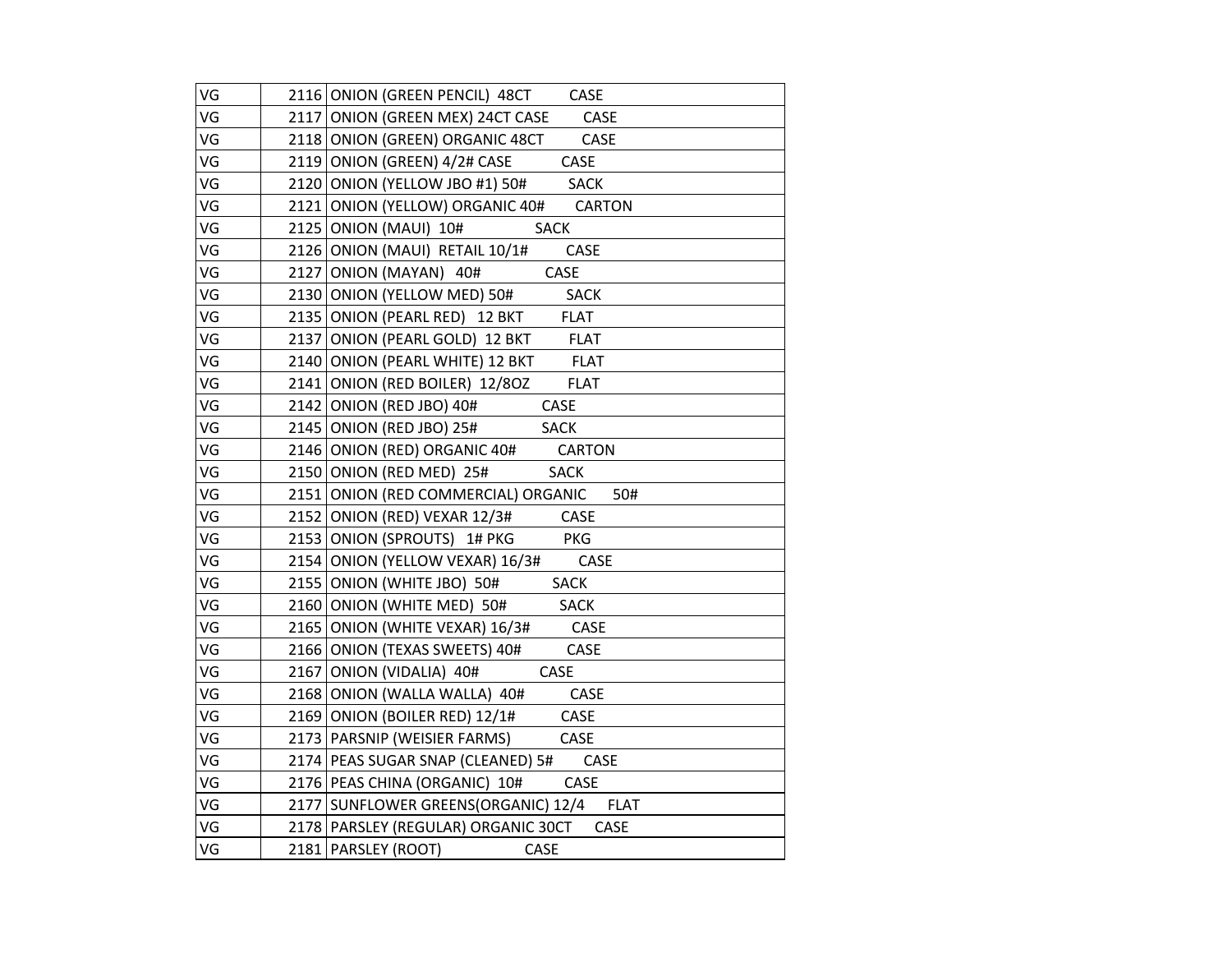| VG | 2182 PARSNIP 20# SACK                                             |
|----|-------------------------------------------------------------------|
| VG | 2184   PARSNIP (CELLO) 12/1#<br>CASE                              |
| VG | 2185 PEAS CHINA 10# CASE                                          |
| VG | 2186 PEAS CHICK SHELLED 1# BAG                                    |
| VG | 2187 PEAS ENGLISH PEELED 1# 1# PKG                                |
| VG | 2188 PEAS ENGLISH 25# 25# CASE                                    |
| VG | 2189 GUAJES FRESH 10# CASE                                        |
| VG | 2190 PEAS SUGAR SNAPS 10# CASE                                    |
| VG | 2191   PEAS SUGAR SNAPS (ORGANIC) 10# CASE                        |
| VG | 2192 PEAS SUGAR SNAPS STRINGLESS<br>10#                           |
| VG | 2193 PEA (TENDRILS) 10# CASE                                      |
| VG | 2194 POT (FINGERLING PURPLE) 10# CASE                             |
| VG | 2195 POT (FING) WHITE 10# BOX                                     |
| VG | 2196 POT (MARBLE) WHITE 10# 10# CS                                |
| VG | 2197 POTATO (KENNEBEC) 50# SACK                                   |
| VG | 2198 POTATO (PURPLE) BEE 50# CASE                                 |
| VG | 2199 POT (FING) WHITE 50# CASE                                    |
| VG | 2200 POTATO (PURPLE) LARGE 50# CASE                               |
| VG | 2201 POTATO (RED) CELLO 10/5# CASE                                |
| VG | 2202 POTATO (RED) #2 50# CASE<br>2203 POT (FINGERLING RED) 10# CS |
| VG |                                                                   |
| VG | 2204   POTATO (RED) BEE 50# CASE                                  |
| VG | 2205 POTATO (RED) CREAMERS 50# CASE                               |
| VG | 2206 POTATO (PURPLE CREAMER) 50# CASE                             |
| VG | 2207 POTATO (RED) BAKERS 50# CASE                                 |
| VG | 2208 POT (MARBLE MIXED COLOR) 10# CS                              |
| VG | $2209$ POTATO (RED) A #1 50# CASE                                 |
| VG | 2210 POTATO (UTILITY) #2 50# CASE                                 |
| VG | 2211 POT (MARBLE PURPLE) 10# 10# CS                               |
| VG | CASE<br>2212 POT (BAKEWELL) 60CT                                  |
| VG | 2213   RADISH (CELLO) 30x6oz<br>CASE                              |
| VG | 2215 IDAHO POTATO #2<br>CASE                                      |
| VG | 2217 POTATO (IDAHO) 40CT<br>CASE                                  |
| VG | 2220 POTATO (IDAHO) 50CT<br>CASE                                  |
| VG | 2225 POTATO (IDAHO) 60CT<br>CASE                                  |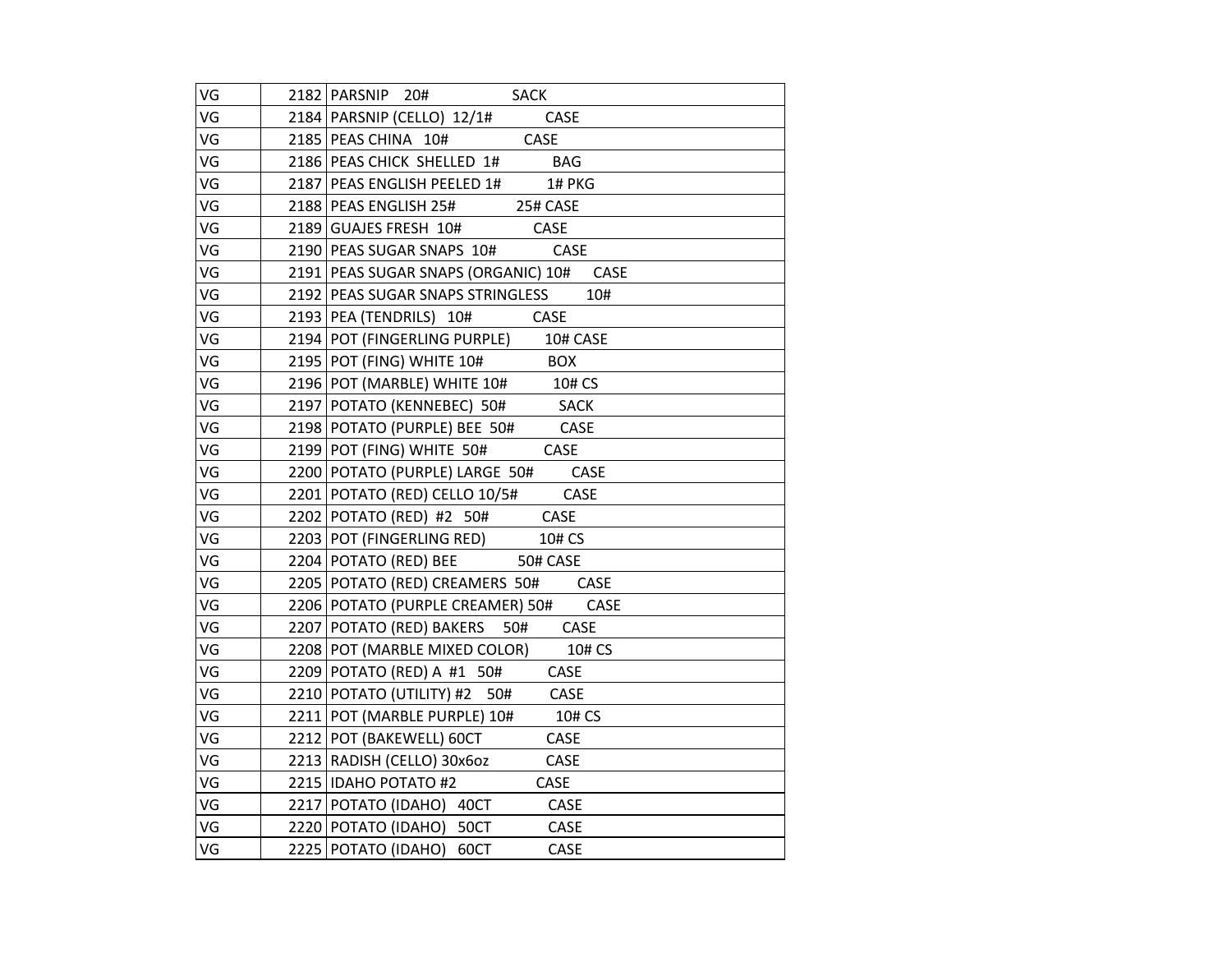| VG | 2230 POTATO (IDAHO) 70CT<br>CASE            |
|----|---------------------------------------------|
| VG | 2235 POTATO (IDAHO) 80CT<br>CASE            |
| VG | 2240 POTATO (IDAHO) 90CT<br>CASE            |
| VG | 2245 POTATO (IDAHO) 100CT<br>CASE           |
| VG | CASE<br>2250 POTATO (IDAHO) 120CT           |
| VG | 2260 POTATO (RUSSET) #2<br>50#<br>CASE      |
| VG | 2265   POTATO (RUSSET) 35CT<br>CASE         |
| VG | 2270 POTATO (RUSSET) 40CT<br>CASE           |
| VG | 2275   POTATO (RUSSET) 50CT<br>CASE         |
| VG | 2280 POTATO (RUSSET) 60CT<br>CASE           |
| VG | 2285 POTATO (RUSSET) 70CT<br>CASE           |
| VG | 2290 POTATO (RUSSET) 80CT<br>CASE           |
| VG | 2291 POTATO (RUSSET) ORGANIC LARGE<br>CASE  |
| VG | 2292 POT (DUTCH YELLOW) 12/1.5#<br>CASE     |
| VG | CASE<br>2293   POTATO (FRYER) 80/90CT       |
| VG | 2295 POTATO (RUSSET) 90CT<br>CASE           |
| VG | 2300 POTATO (RUSSET) 100CT CASE             |
| VG | 2301 POT (MARBLE MIX COLOR) 50# CASE        |
| VG | 50# CASE<br>2302 POT (MARBLE) WHITE         |
| VG | 2305 POTATO (RUSSET) 120CT CASE             |
| VG | 2306 POT (KENNENBEC) IN BOXES 50# CASE      |
| VG | 2307 POT (GERMAN BUTTERBALL) 50#<br>CASE    |
| VG | 2308 POT (FING PURPLE/PEEWEE) 10# 10# CASE  |
| VG | 2309 POTATO (WHITE ROSE) BAKERS 50# CASE    |
| VG | 2310 POTATO (WHITE ROSE) #1 50#<br>CASE     |
| VG | 2311 POT (FING WHITE/PEEWEE) 50# CASE       |
| VG | 2312 POT (FING PURPLE/PEEWEE)50# 50# CASE   |
| VG | 2313 POT (FING RED/PEEWEE) 50# CASE         |
| VG | 2314 POT (FING MIXED COLORS) 50# 50# CASE   |
| VG | 2315 POTATO (WHITE ROSE) BEE 50#<br>CASE    |
| VG | 2316 POT (FING RED/PEEWEE) 10# 10# CASE     |
| VG | 2317 POT (FING WHITE/PEEWEE) 10# 10# CASE   |
| VG | 2318 POT (FING MIXED/PEEWEE)50# 50# CASE    |
| VG | 2319 POT (FING MIXED/PEEWEE) 10# 10# CASE   |
| VG | 2320 POTATO (WHITE ROSE)CREAMER 50#<br>CASE |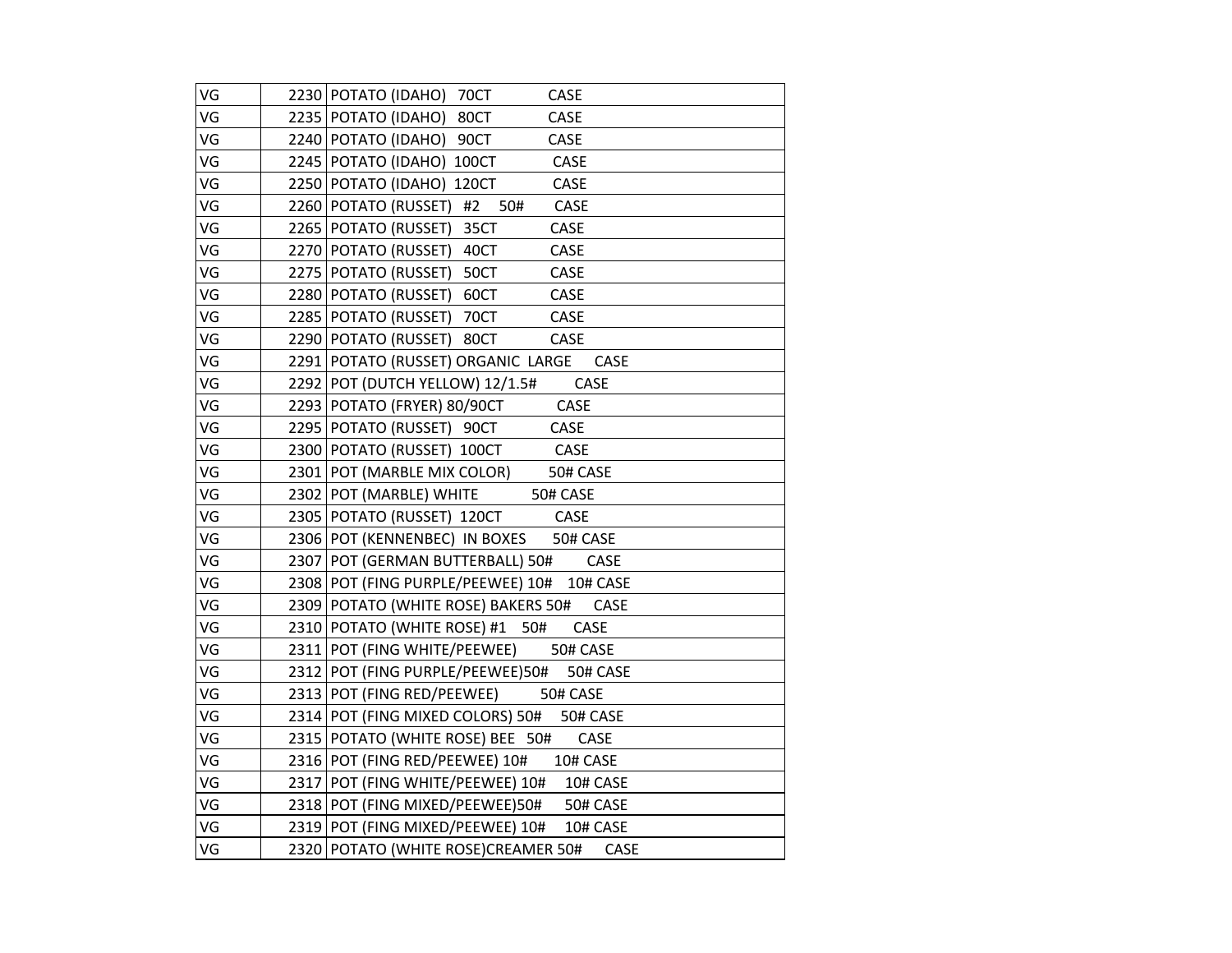| VG | 2321 POT (FING BAKER) 50# 50# CASE              |
|----|-------------------------------------------------|
| VG | 2322 POT (MARBLE RED ONLY) 50# CASE             |
| VG | 2324 POTATO (YUKON) #2 50# CASE                 |
| VG | 2325 POTATO (YUKON) #1 50# CASE                 |
| VG | 2326 POTATO (YUKON) #1 ORGANIC 50# CASE         |
| VG | 2327 POTATO (YUKON) BAKERS 50# CASE             |
| VG | 2330 POTATO (YUKON) BEE 50# CASE                |
| VG | 2333 POTATO (YUKON) CREAMER 50# CASE            |
| VG | 2335 POTATO (YUKON) CELLO 10/5# CASE            |
| VG | 2340 POTATO (RUSSET) CELLO 5/10# CASE           |
| VG | 2345   POTATO (RUSSET) CELLO 10/5# CASE         |
| VG | 2348 POTATO (MICROWAVABLE) 24CT CASE            |
| VG | 2350 POTATO (RED BABY) 12/2# CASE               |
| VG | 2355 RADICCHIO 9CT CASE                         |
| VG | 2359 RADICCHIO (CASTLE FRANCO) 12CT CASE        |
| VG | 2360 RADICCHIO 12CT CASE                        |
| VG | 2363 RADISH (PICKLED) 2.2# PKG PKG              |
| VG | 2365 RADISHES (ORGANIC) 25# SACK                |
| VG | 2370 RADISHES NO TOPS 25# SACK                  |
| VG | 2370 MUSIC ME<br>2372 RADISHES W/TOPS 24ct CASE |
| VG | 2375 RADISHES WITH TOPS 48CT CASE               |
| VG | 2380 RADISH BLACK CASE                          |
| VG | 2382 RADISH (KOREAN) CASE                       |
| VG | 2390 RED LEAF LETTUCE 24CT CASE                 |
| VG | 2391 RED LEAF LETTUCE (ORGANIC) 24C CASE        |
| VG | 2392 RADISH (PURPLE NINJA) 24CT CASE            |
| VG | 2400   ROMAINE HEARTS (FOODSERVICE) 48 CT       |
| VG | 2401 ROMAINE HEART (RETAIL) 12/3 CASE           |
| VG | 2402 ROMAINE HEARTS GARDEN HEART CASE           |
| VG | 2403   ROMAINE LETTUCE RED 24CT<br>CASE         |
| VG | 2405 ROMAINE LETTUCE 24CT CASE                  |
| VG | 2406 ROMAINE LETTUCE (ORGANIC) 24CT CASE        |
| VG | 2407   ROMAINE HEART COLOSSAL 48CT              |
| VG | 2408 ROMAINE HEART (MINI BIN) 50# CASE          |
| VG | 2415 RUTABAGAS 25#<br>SACK                      |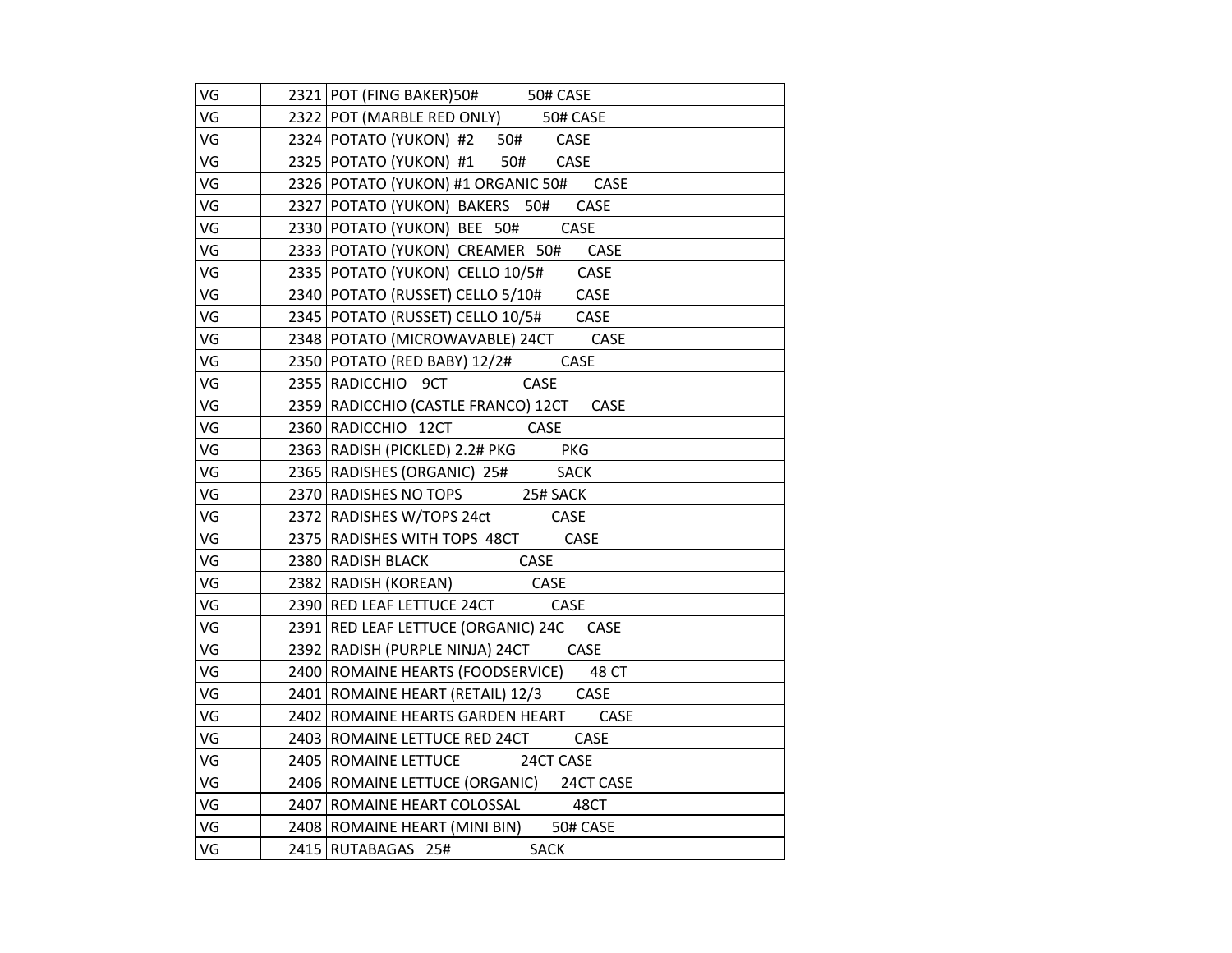| VG | 2416 SALSIFY 10# CASE                     |
|----|-------------------------------------------|
| VG | 2420 SHALLOTS PEELED TUB 5# TUB           |
| VG | 2425 SHALLOTS WHOLE NOT PEELED 5# BAG     |
| VG | 2426 SHALLOTS TORPEDO PEELED 5# BAG       |
| VG | 2427 SHALLOTS TORPEDO NOT PEELED 5# BAG   |
| VG | 2435 SPINACH (RETAIL 12/10oz) CASE        |
| VG | 2440 SPINACH CLEAN (4/2.5# BAG) CASE      |
| VG | 2441 SPINACH STEMLESS CLEANED 10# CASE    |
| VG | 2445 SPINACH FRESH<br>24CT                |
| VG | 2446 SPINACH FRESH (ORGANIC) 24CT         |
| VG | 2450 SPINACH (BLOOMSDALE) CASE            |
| VG | 2451 KANG KONG (WATER SPINACH) CASE       |
| VG | 2452 SPROUTS PEA SHOOTS 3# CASE           |
| VG | 2453 SPINACH (SAVOY) 4X2.5# CASE          |
| VG | 2454 SPROUTED SOY BEANS 10# CASE          |
| VG | 2460 SQUASH (ACORN) 35/38# CASE           |
| VG | 2462 SQUASH (ACORN GOLD) 35# CASE         |
| VG | 2465 SQUASH (BANANA) CRATE CRATE          |
| VG | 2470 SQUASH (BUTTERNUT) 32/35# CASE       |
| VG | 2471 SQUASH (BUTTERNUT) ORGANIC CASE      |
| VG | 2475 SQUASH (CHAYOTE) 24CT CASE           |
| VG | 2476 SQUASH CHAYOTE (WIREBOUND) 36/38# CS |
| VG | 2477 SQUASH DELICATA 35# CASE             |
| VG | 2478 SQUASH DUMPLING 35# CASE             |
| VG | 2479 SQUASH HUBBARD 35# CASE              |
| VG | 2480 SQUASH KABOCHA 35# CASE              |
| VG | 2485   SQUASH (CUBAN) CASE                |
| VG | 2485 SQUASH SPAGHETTI 32/35#              |
| VG | 2492 SQUASH (TAHITIAN) EACH EACH          |
| VG | 2495 SQUASH SUMMER GREEN 22/24# CASE      |
| VG | 2500   SQUASH (CARNIVAL) 35# CASE         |
| VG | 2505   SQUASH SUNBURST YEL 22/25# CASE    |
| VG | 2507 SQUASH (RED KURI) 25# CASE           |
| VG | 2510 SQUASH TURBAN 35# CASE               |
| VG | 2513   SQUASH (OPO) 38/40#<br>CASE        |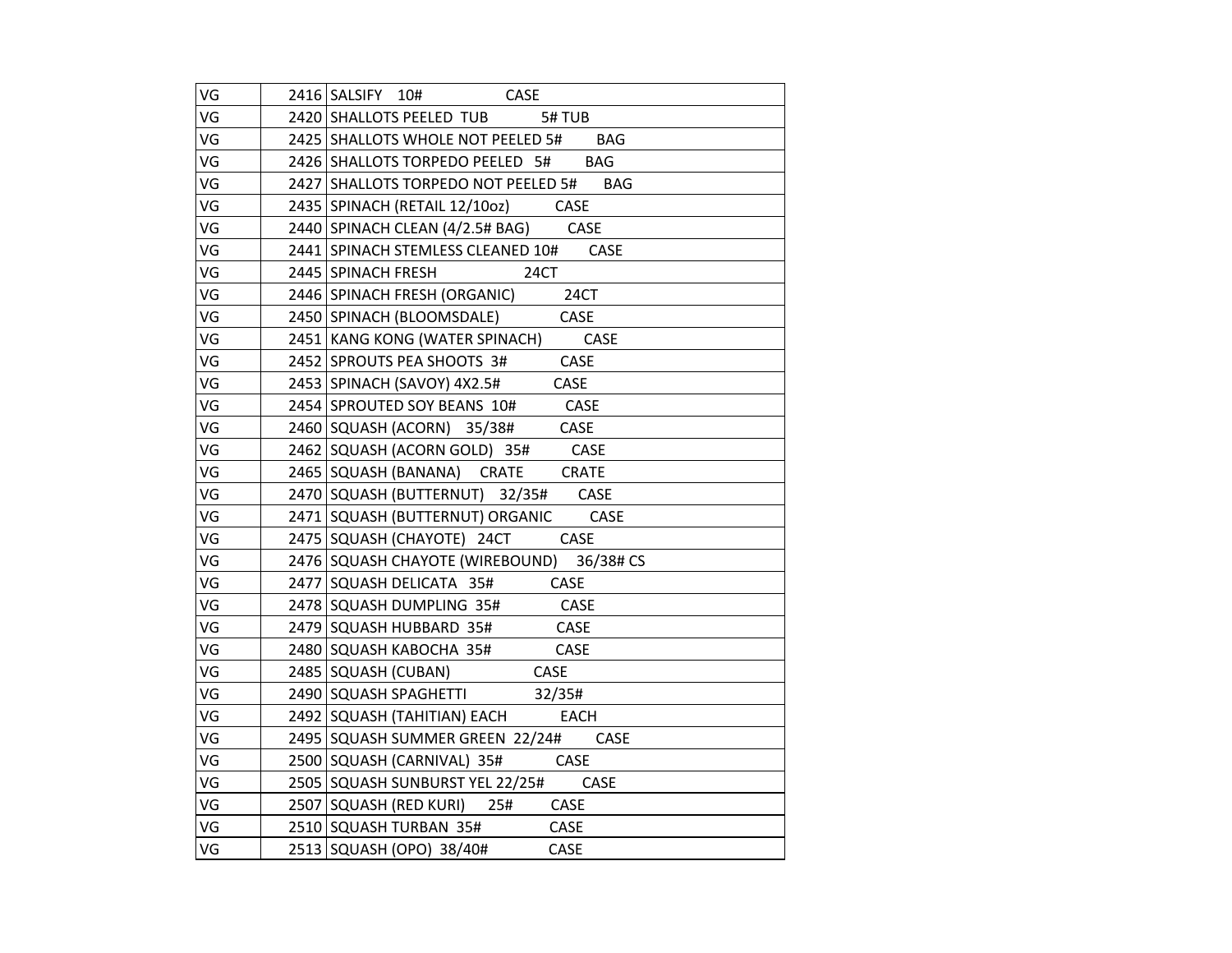| VG | 2522 SQUASH (ORGANIC) STD 22# CASE               |
|----|--------------------------------------------------|
| VG | 2525   SQUASH (ZUCCHINI) MEXICAN 22# CASE        |
| VG | 2530 SQUASH (YEL.STRAIGHTNECK) 22# CASE          |
| VG | 2531 SQUASH (SUMMER) TUTTI FRUITT CASE           |
| VG | 2535 SQUASH (EIGHT BALL) 22/24# CASE             |
| VG | 2540 SQUASH ZUCC EX/FCY SMALL 22/25#             |
| VG | 2545   SQUASH ZUCC FANCY 22/25# CASE             |
| VG | 2547 SQUASH ZUCCHINI LARGE 22/25# CASE           |
| VG | 2550 SQUASH (ZUCCHINI) MED 22/25# CASE           |
| VG | 2551 SQUASH (ZUCCHINI) ORGANIC 22# CASE          |
| VG | 2552 SQUASH ZUCCHINI WIREBOUND<br>48# CASE       |
| VG | 2553 SQUASH (YELLOW ZUCC) ORGANIC<br><b>CASE</b> |
| VG | 2555 SQUASH ZUCCHINI GOLD 22/25#<br>CASE         |
| VG | 2556 SQUASH YELLOW PATTYPAN (ORG) CASE           |
| VG | 2557 SQUASH ZUCC GOLD FANCY 22/25# CASE          |
| VG | 2560 SUNFLOWER SPROUTS FLAT<br>5#                |
| VG | 2562 SUNCHOKES 10# CASE                          |
| VG | 2563 SUNCHOKES (PEELED) 5# CASE                  |
| VG | 2565 SWEET POTATO #1 40# CASE                    |
| VG | 2566 SWEET POTATO (ORGANIC) 40#                  |
| VG | 2567 SWEET POTATO JUMBO 40# CASE                 |
| VG | CASE<br>2570   YAM (NAGO IMO-JAPANESE) 40#       |
| VG | 2572 TARO ROOT LARGE 10# CASE                    |
| VG | 2573 YAMS (JAPANESE) 40#<br><b>CASE</b>          |
| VG | 2574 SWEET POTATO OKINAWUA 30# CASE              |
| VG | 2575 TOMATILLOS 10# BAG<br><b>BAG</b>            |
| VG | 2576   TOMATILLOS (ORGANIC) 10# CASE             |
| VG | 2579 BABY TOMATILLO MILPERO 10# CASE             |
| VG | 2580 TOMATILLOS (WIREBOUND) 36# CRATE            |
| VG | 2590 TOMATO (MEDLEY MIXED) 12 BKTS FLAT          |
| VG | 2595   TOMATO (ORGANIC) MED SIZE CASE            |
| VG | 2596 TOMATO (TASTYLEE) 1 LAYER CASE              |
| VG | 2597 TOMATO (GREEN) MED 20# CASE                 |
| VG | 2599 TOMATO (VALDIVIA FARMS)<br>CASE             |
| VG | 2600 TOMATO (4X4) 2 LAYER<br>CASE                |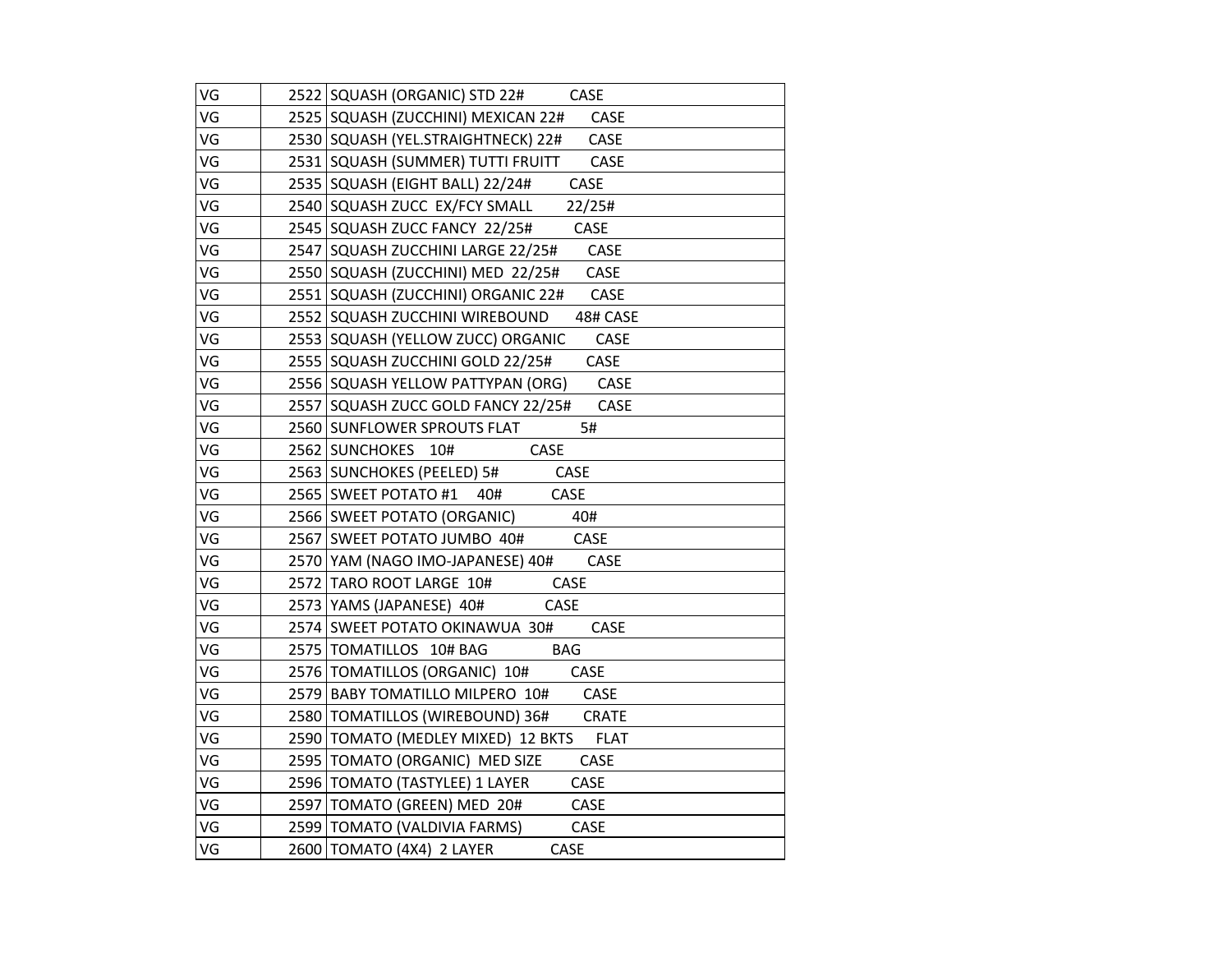| VG | 2605   TOMATO (4X5) 2 LAYER<br><b>CASE</b>          |
|----|-----------------------------------------------------|
| VG | 2610 TOMATO (5X5) 2 LAYER<br><b>CASE</b>            |
| VG | 2611   TOMATO (5X5 LOOSE)<br>CASE                   |
| VG | 2615   TOMATO (5X6) 2 LAYER<br>CASE                 |
| VG | 2620 TOMATO (6X6) 2 LAYER<br>CASE                   |
| VG | 2625   TOMATO (6X6) 3 LAYER<br>CASE                 |
| VG | 2630 TOMATO (6X7) 3 LAYER<br>CASE                   |
| VG | 2645   TOMATO (COMPARI) 8/1#<br>CASE                |
| VG | 2646   TOMATO (BABY CHER HEIRLM) 8/1 FLAT           |
| VG | 2648   TOMATO (BLACK PLUM) 12/10oz<br><b>FLAT</b>   |
| VG | 2650 TOMATO (CHERRY) 12BKTS<br><b>FLAT</b>          |
| VG | 2651   TOMATO (CHERRY) "ORGANIC"<br><b>FLAT</b>     |
| VG | 2652   TOMATO (CHERRY) DESERT GLORY FLAT            |
| VG | 2655   TOMATO (CHERRY STEMLESS)12BKT<br><b>FLAT</b> |
| VG | 2656 TOMATO (CHERRY) "SUNGOLD"<br><b>FLAT</b>       |
| VG | 2657 TOMATO (CHERRY MIXED) "MUICH" FLAT             |
| VG | 2658 TOMATO (CHERRY GOLD) "MUICH"<br><b>FLAT</b>    |
| VG | 2660 TOMATO (CHERRY HEIRLOOM) 8BKT FLAT             |
| VG | 2661 TOMATO (CHERRY ON THE VINE) 16/14oz CS         |
| VG | 2664   TOMATO (CHERRY CLUSTER) STRAW.<br>FLAT       |
| VG | 2665   TOMATO (CHERRY) YELLOW 12BKTS<br><b>FLAT</b> |
| VG | <b>FLAT</b><br>2666 TOMATO (CHERRY) ORANGE 12BKTS   |
| VG | 2667   TOMATO (CLUSTER) RED 10#APPOX<br><b>FLAT</b> |
| VG | 2668 TOMATO (CLUSTER) YELLOW 10#<br><b>FLAT</b>     |
| VG | 2669 TOMATO (CLUSTER) ORANGE 10#<br><b>FLAT</b>     |
| VG | 2670 TOMATO (CURRENT) RED 12BKT<br><b>FLAT</b>      |
| VG | 2671   TOMATO (HEIRLOOM) BRANDYWINE 10# FLAT        |
| VG | 2672 TOMATO (CURRENT) YELLOW 12BKT<br><b>FLAT</b>   |
| VG | <b>FLAT</b><br>2673 TOMATO (GRAPE) YELLOW 12BKTS    |
| VG | 2674 TOMATO (GRAPE) RED 12BKTS<br><b>FLAT</b>       |
| VG | 2675   TOMATO (GRAPE) RED BULK 20#<br>CASE          |
| VG | 2676 TOMATO (HEIRLOOM) PINEAPPLE FLAT               |
| VG | 2677 TOMATO (HOT HOUSE) 4X5 15#<br><b>FLAT</b>      |
| VG | 2678 TOMATO (HEIRLOOM) PURP CHERKEE 10# FLAT        |
| VG | 2679   TOMATO (HEIRLOOM) MIXED<br>10# FLAT          |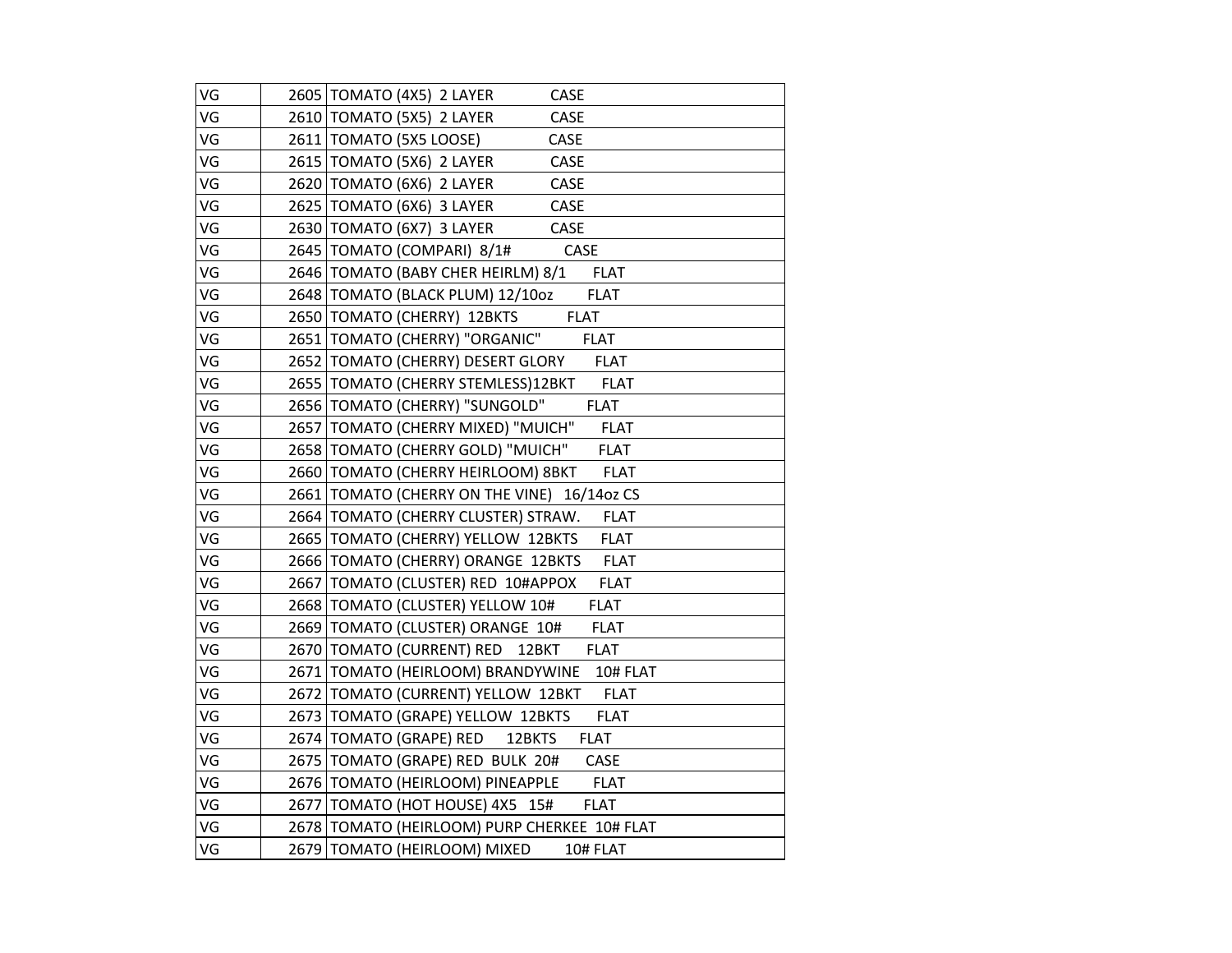| VG | 2680 TOMATO (LOOSE) LARGE 22/25# CASE                      |
|----|------------------------------------------------------------|
| VG | 2681   TOMATO (GRAPE) RED (ORGANIC) FLAT                   |
| VG | 2682 TOMATO (HEIRLOOM) GREEN ZEBRA 10# FLAT                |
| VG | 2683 TOMATO (GRAPE) ORANGE 12BKTS FLAT                     |
| VG | 2684 TOMATO (DEL CABO) 5X5 10#<br><b>FLAT</b>              |
| VG | 2685   TOMATO (LOOSE) MEDIUM 22/25#<br>CASE                |
| VG | 2686   ТОМАТО (LOOSE) <u>МЕDIUM #2            </u><br>CASE |
| VG | 2687   TOMATO (HOT HOUSE) 5X6 15# FLAT                     |
| VG | 2688   TOMATO (SALSA) CAFE#2<br>CASE                       |
| VG | 2690 TOMATO (LOOSE) SMALL 22/25# CASE                      |
| VG | 2694 TOMATO (BABY KUMATO) 15/1PT CASE                      |
| VG | 2695   TOMATO (MOMOTARO) 10# CASE                          |
| VG | 2696 TOMATO (MARZANO) 16/10oz CASE                         |
| VG | 2697   TOMATO (ROMA) #2 SMALL 22/25# CASE                  |
| VG | 2698   TOMATO (ROMA BABY) 12/10oz FLAT                     |
| VG | 2700 TOMATO (ROMA) #1 22/24#<br>CASE                       |
| VG | 2701   TOMATO (CLUSTER) ORGANIC 10# FLAT                   |
| VG | 2702 TOMATO (ROMA) ORGANIC<br><b>CASE</b>                  |
| VG | 2703 TOMATO (ROMA) #1 EX/LARGE 22# CASE                    |
| VG | 2704   TOMATO (ROMA BLACK) 8/120Z CASE                     |
| VG | 2705   TOMATO (SUGAR PLUM) DEL CABO CASE                   |
| VG | <b>FLAT</b><br>2706 TOMATO (YELLOW) 4X5 10#                |
| VG | 2707   TOMATO (YELLOW) 5X6 10#<br><b>FLAT</b>              |
| VG | 2708 TOMATO (YELLOW) 5X5 10#<br><b>FLAT</b>                |
| VG | 2710 TOMATO (YELLOW) 6X6 10#<br><b>FLAT</b>                |
| VG | 2711   TOMATO (GRAPE) BULK (ELLWOOD) CASE                  |
| VG | 2712 TOMATO (KUMATO/ROSSO BRUNO) CASE                      |
| VG | 2714 TOMATO (SWEET 100) ORANGE 12BKT FLAT                  |
| VG | 2715 TOMATO (SWEET 100) RED 12BKT<br><b>FLAT</b>           |
| VG | 2717 TOMATO (SWEET 100) YELLOW 12BKT FLAT                  |
| VG | 2720 TOMATO (TEARDROP) RED 12BKT FLAT                      |
| VG | 2730 TOMATO (TEARDROP) YELLOW 12BKT FLAT                   |
| VG | $\frac{1}{24CT}$<br>2750 TURNIP GREENS                     |
| VG | 2755 TURNIPS NO TOPS<br>25# SACK                           |
| VG | 2760 TURNIPS WITH TOPS<br>24CT                             |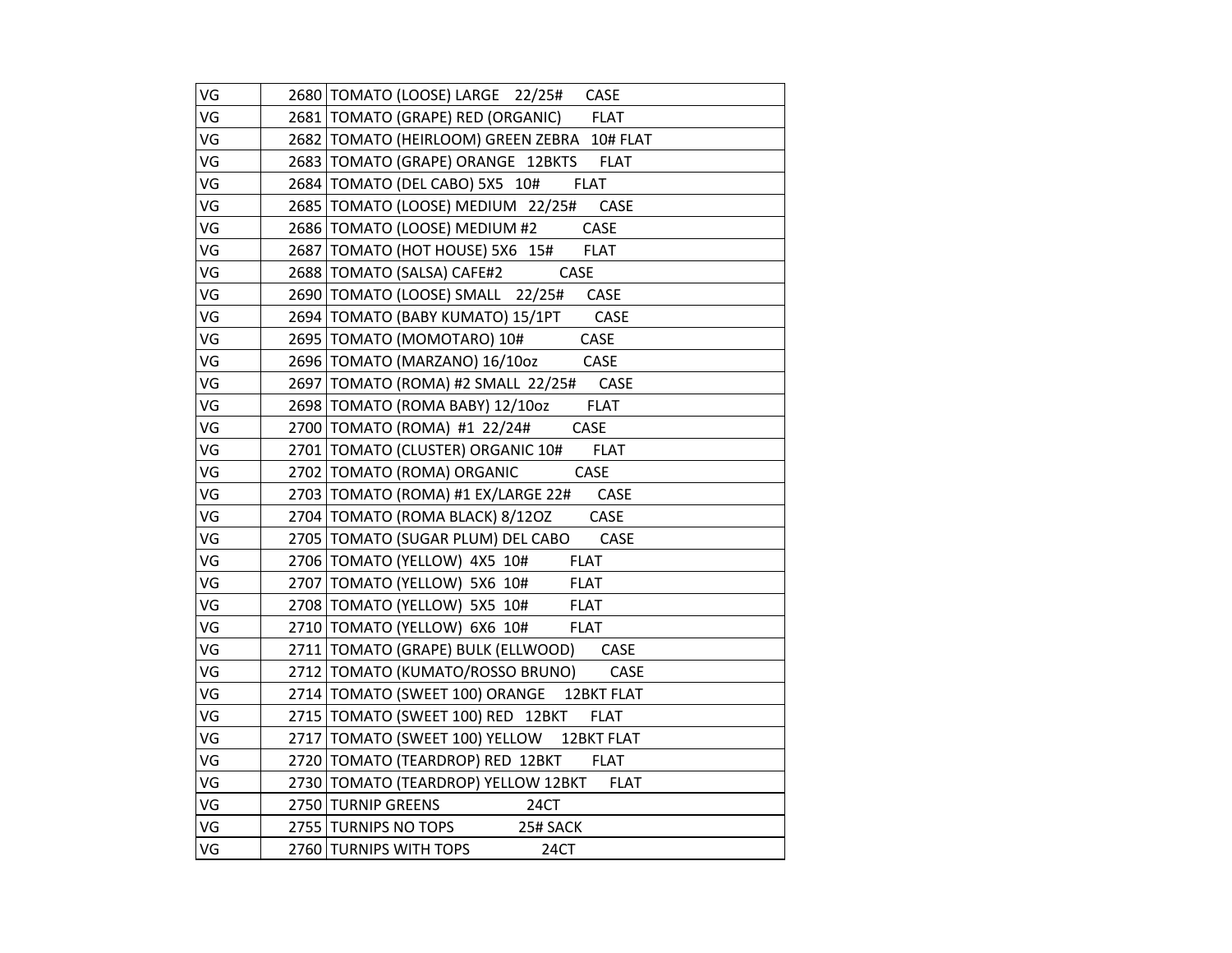| VG | 2762 YAMS ORANGE BEUREGARD CASE             |
|----|---------------------------------------------|
| VG | <b>CASE</b><br>2764 YAMS (BONATO) 40#       |
| VG | 2765 YAMS GARNET #1 40# CASE                |
| VG | 2766 YAMS GARNET (ORGANIC) CASE             |
| VG | 2767 YAMS (BONATO PURPLE) 40# CASE          |
| VG | 2768 YAMS (JEWEL) 6-802 40# CASE            |
| VG | 2770 YAMS JUMBO 40# CASE                    |
| VG | 2772 YAMS (MICROWAVEABLE) CASE              |
| VG | 2780 YAM (BABY FINGERLINGS) 10# CS          |
| VG | 2800 YUCCA (10# CASE) 10# CASE              |
| VG | 2802 YUM YUM PEPPERS 5# CASE                |
| VG | 2803 YUZU FRESH 15# CASE                    |
| VG | 2805 YUCCA (20# CASE) 20# CASE              |
| VG | 2924 FENNEL ANISE (ORGANIC) 12CT CASE       |
| VG | 2925 PETITE (MINT LEMON) 30z PACKAGE        |
| VG | 2929 FENNEL ANISE 24ct CASE CASE            |
| VG | 2930 FENNEL ANISE 12CT CASE                 |
| VG | 2979 PETITE (WATERCRESS PINK ICE) 402 PKG   |
| VG | 2986 ROOT-TUMERIC 1# BAG                    |
| VG | 2989 PETITE (MACHE) 402 PKG                 |
| VG | 2993 BABY (MESCULINE)"KENTER" 3# CASE       |
| VG | 2995 UPLAND CRESS (SMALL) LAKEVILLE CASE    |
| VG | 3000 WATERCRESS (REGULAR) 12CT 12CT CASE    |
| VG | 3002   WATERCRESS/UPLAND (LIVING) 12CT CASE |
| VG | 3004 WATERCRESS (RED) 1.5# CASE             |
| VG | 3006 WHEATGRASS ORGANIC 6/4oz flat          |
| VG | 3008 BABY (CORN PEELED) 5# BOX              |
| VG | 3009 PETITE (BASIL OPAL) 1/4# PKG           |
| VG | 3010   MICRO (TINY VEGGIE PEPPERS) 40Z      |
| VG | 3011 MICRO (RED RUBY RADISH) 1/4# PKG       |
| VG | 3012 PETITE (BULLS BLOOD) 1/4" PKG          |
| VG | 3013 MICRO (LOVAGE) 1/4# PACKAGE            |
| VG | 3014 MICRO (EPAZOTE) 1/4# PACKAGE           |
| VG | 3015   WATERCRESS (WASH & CLEAN) 3# CASE    |
| VG | 3019 MICRO (GREEN PEPPERCORN) 50CT PKG      |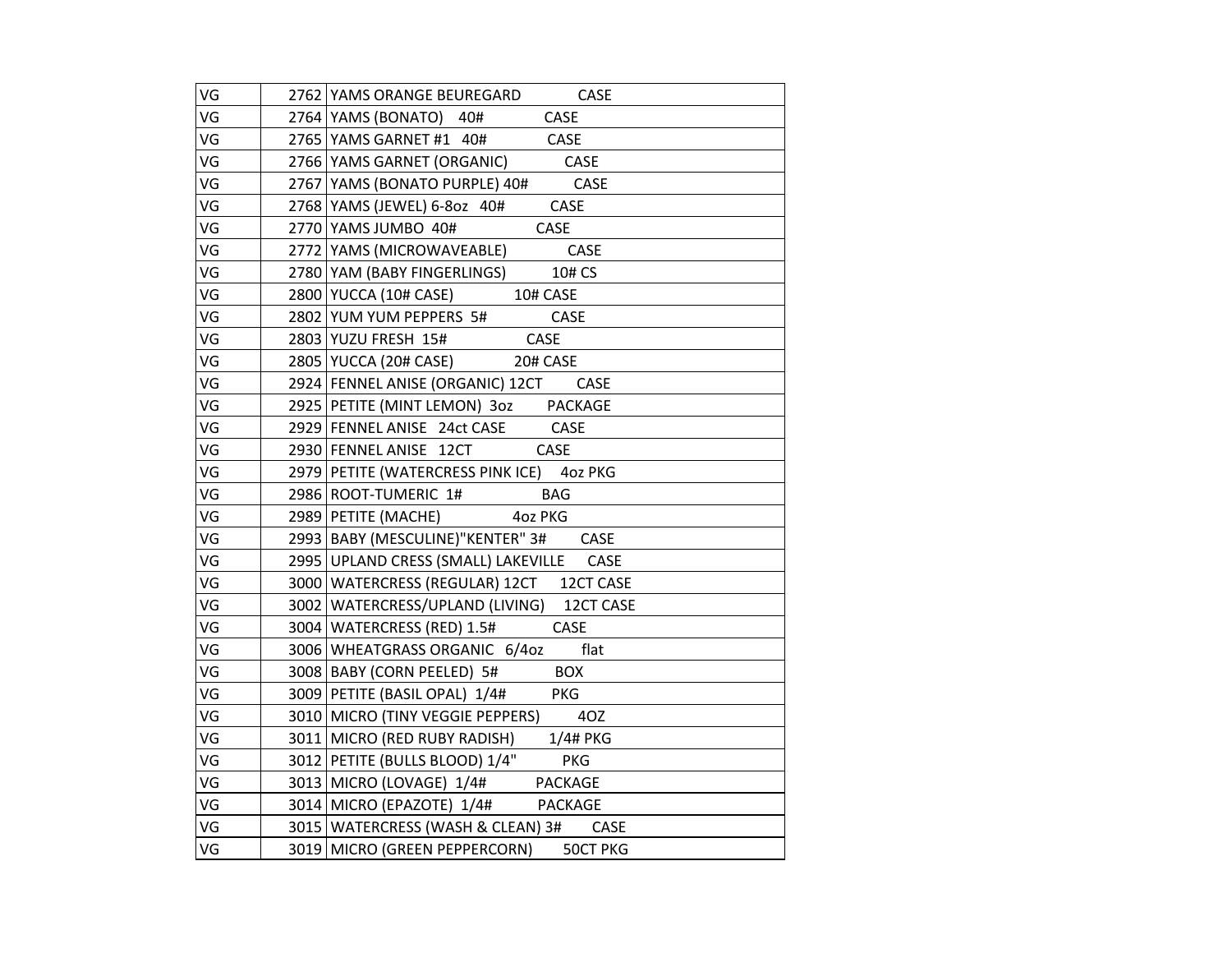| VG | 3020 PETITE (WATERCRESS WHITE ICE) 40Z PKG    |
|----|-----------------------------------------------|
| VG | 3083 BABY (GEM LETTUCE) GREEN GIANT CASE      |
| VG | 3087 MICRO (GOLD SHOOT MIX) 1/4# PKG          |
| VG | 3088 MICRO (PEPPER GREEN) 1/4# PKG            |
| VG | 3090 BABY (MESC. ORGANIC) 3/5# CASE           |
| VG | 3091 BABY (KALE BLACK) CASE                   |
| VG | 3092 BABY (GEM LETTUCE) T&A CASE              |
| VG | 3094 MICRO (SHISO MIX TOPS) 50CT              |
| VG | 3095 BABY (BRUSSEL PURPLE)12-1/2PT FLAT       |
| VG | 3096 KALE (POWER CRUNCH) TRUE LEAF CASE       |
| VG | 3097 MICRO (CRYSTIZED FENNEL)6/4OZ CASE       |
| VG | 3098 BABY (GEM LETTUCE) BABE CASE             |
| VG | 3099 BABY LETTUCE (MIZUNA RED) 3# CASE        |
| VG | 3100 BABY (ARUGULA) 4# CASE                   |
| VG | 3102 BABY (ARUGULA WILD) 4# CASE              |
| VG | 3103 BABY (ARUGULA) 2# CLAMSHELL EACH         |
| VG | 3104 BABY (ARUGULA WILD) 2# CLAMSHE CLAMSHELL |
| VG | 3105   BABY (MESC. ORGANIC) 5X3# CASE         |
| VG | 3107 BABY (KALE MIXED) 3# CASE                |
| VG | 3108 BABY (MESC. MIX) NOT ORG 5X3# CASE       |
| VG | 3109 BABY (ARUGULA WILD) 4# ORGANIC CASE      |
| VG | 3110 BABY (ARTICHOKES) 10# CASE               |
| VG | 3111 MICRO (SHISO MIX) 40Z PACKAGE            |
| VG | 3112 BABY (ARTICHOKES) PURPLE 10# CASE        |
| VG | 3113 MIRCO (SAVORY) 1/4# PACKAGE              |
| VG | 3114 BABY (MUSTARD FRILL) GREEN CASE          |
| VG | 3115 PETITE (HEART ON FIRE) PKG               |
| VG | 3116 BABY (CAULIFLOWER) GREEN CASE            |
| VG | 3117 BABY (BEETS MIX) "BABE FARMS" 24CT CASE  |
| VG | 3118 FLOWER (HERB MIX) 50 CT                  |
| VG | 3119 PETITE (CARNIVAL AMARTHANT) 402 PKG      |
| VG | 3120 BABY (BEETS GOLD) W/TOPS 24CT CASE       |
| VG | 3121 BABY (CHARD RAINBOW) 4# CASE             |
| VG | 3122 MICRO (POPCORN SHOOT) 40Z PKG            |
| VG | 3123 PETITE (MUSTARD RED FRILL) PKG           |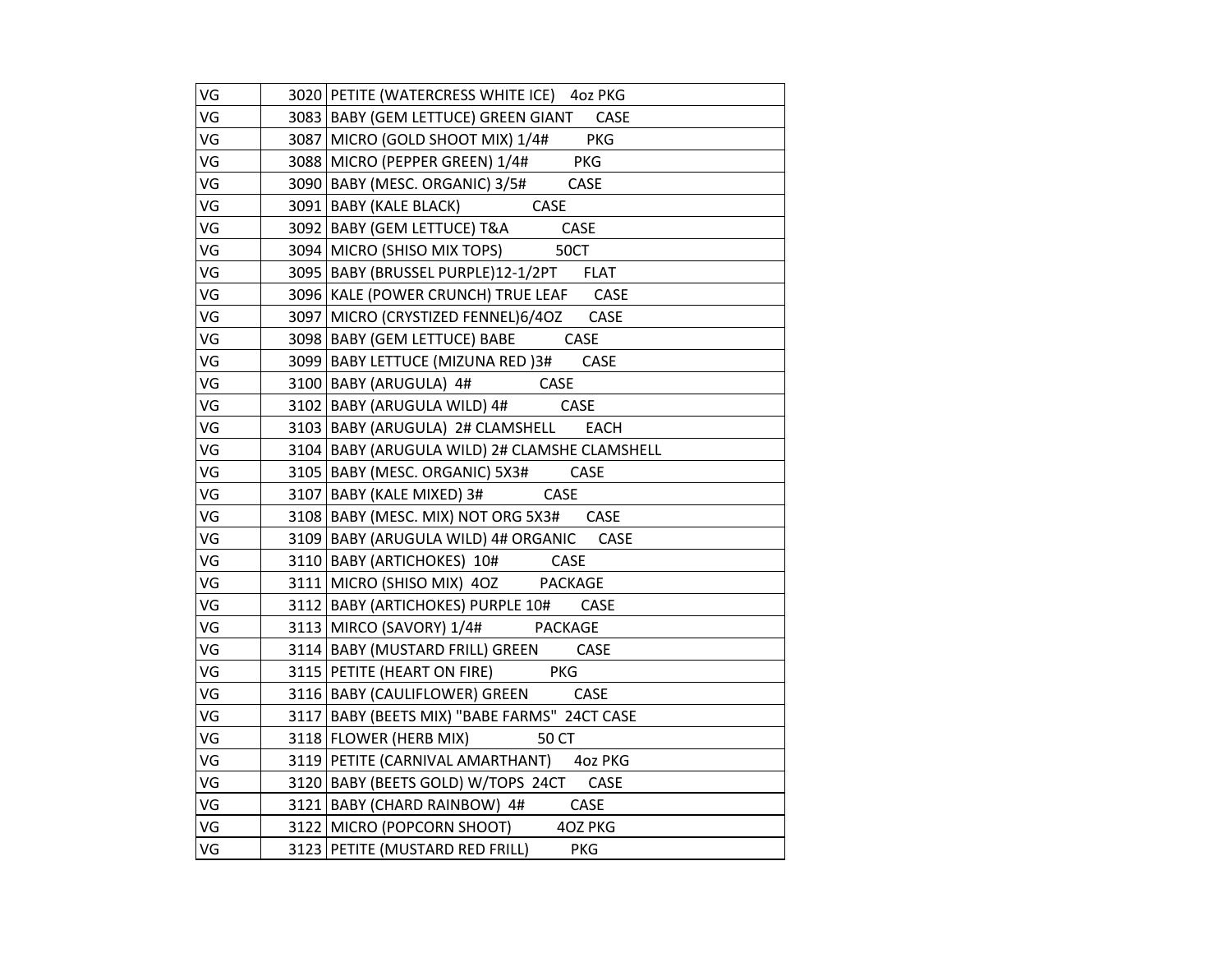| VG | 3124 PETITE (ARUGULA SILVETA WILD) PKG      |
|----|---------------------------------------------|
| VG | 3125 BABY (BEETS RED) W/TOPS 24CT 24ct CASE |
| VG | 3127 BBY (BEET MIXED) PEEL 5# 5# CASE       |
| VG | 3128 BABY (BEETS GOLD) PEELED 5# 5# CASE    |
| VG | 3129 BBY (CARROT WHITE) PEEL/TOPS 5# CASE   |
| VG | 3130 BABY (BEETS STRIPED) W/TOPS 24CT CASE  |
| VG | 3131 CHOY MUE (SHANGHAI) 20# CASE           |
| VG | 3132 BABY (BEETS CANDY STRIP) PEEL 5# CASE  |
| VG | 3133 BBY (NAPA-BOKCHOY SWEET) CASE          |
| VG | 3134 BABY (BOK CHOY) 30# CASE 30# CASE      |
| VG | 3135 BABY (BOK CHOY) 10# CASE 10# CASE      |
| VG | 3136 BBY (CARROT ROUND) PEEL/TOP 5# CASE    |
| VG | 3137 BBY (CARROT TRI-COL)24CT BUN CASE      |
| VG | 3138 BBY (CARROT TRI-COL) PEEL W/T 5# CASE  |
| VG | 3139 BBY (CARROT PURPLE) PEEL W/TOP 5# BOX  |
| VG | 3140 BABY (CARROT) W/TOPS 24CT CASE         |
| VG | 3141   BABY (CARROT YELL) PEEL/TOP 5# CASE  |
| VG | 3142 BABY (BRUSSEL SPROUT) CASE             |
| VG | 3143 BBY (CARROT RED) PEEL/TOPS 5# CASE     |
| VG | 3144 BBY (CARROT) PEEL W/TOP 5# CASE        |
| VG | 3145 BBY (CARROTS ROUND) 24 BCH CASE        |
| VG | 3146 BBY (CARROT) PEEL W/TP "MEX" 5# CASE   |
| VG | 3147 BABY (BELGIUM ENDIVE) 10# CASE         |
| VG | 3148 BABY (CARROT YELLOW) 24CT CASE         |
| VG | 3149 BABY (CARROTS WHITE) 24CT CASE         |
| VG | 3150 BABY (CAULIFLOWER) REGULAR CASE        |
| VG | 3151 BABY (CHARD RED) 3# CASE               |
| VG | 3152 BABY (CHOYSUM-BOK CHOY HEART) 10# CASE |
| VG | 3153 BBY (CARROTS RED) 24CT CASE            |
| VG | 3154 PETITE (PINEAPPLE MINT) PKG            |
| VG | 3155 BABY (CORN YELLOW) 100CT CASE          |
| VG | 3156 PETITE (BURGUNDY AMARANTH) 1/4# PKG    |
| VG | 3157 ROMANESCO 9/12CT CASE                  |
| VG | 3158 PETITE (RED SHISO) 40Z PKG             |
| VG | 3159 PETITE (MICRO CELERY) PKG              |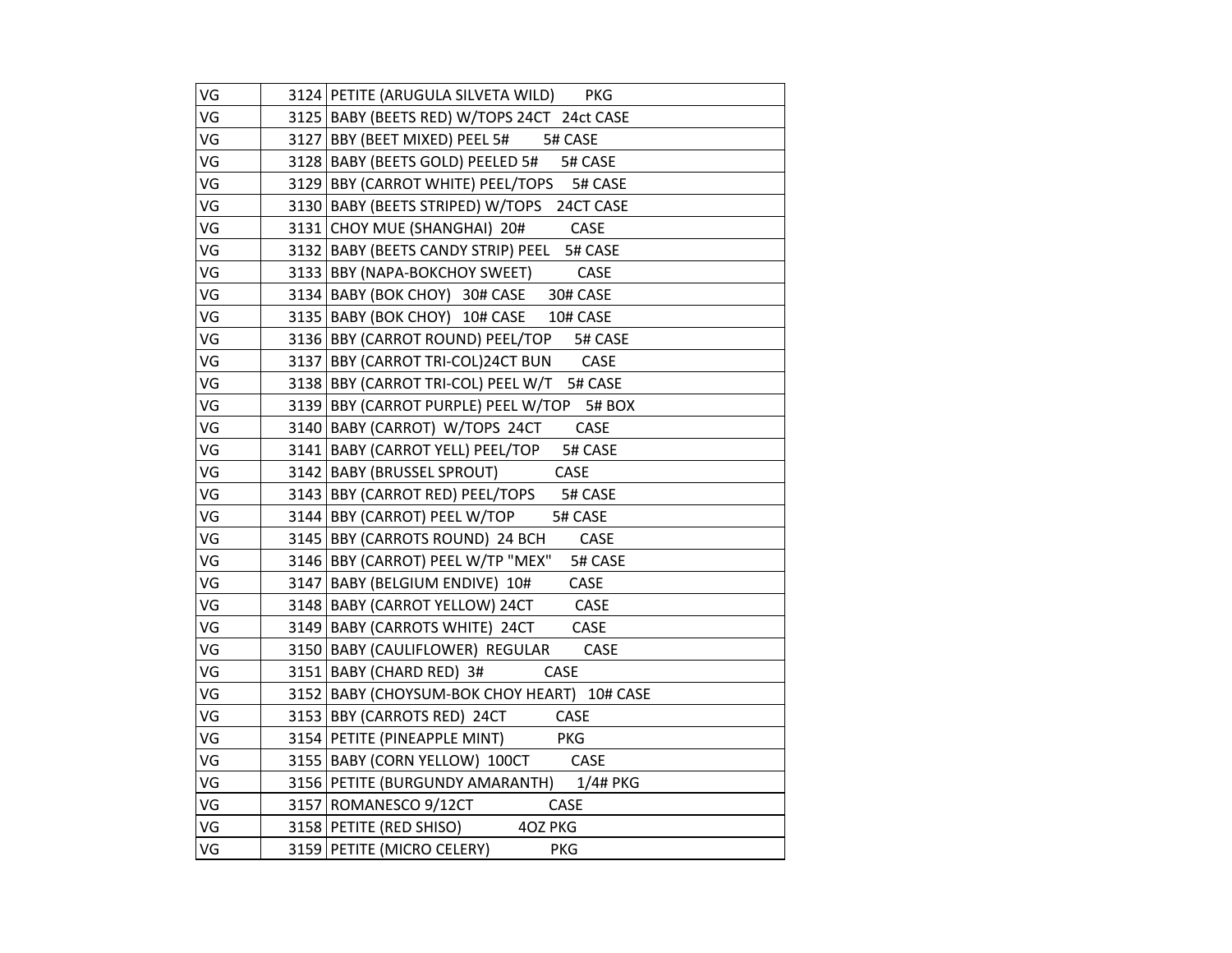| VG | 3160 BABY (EGGPLANT INDIAN) 10# CASE         |
|----|----------------------------------------------|
| VG | 3162   BABY (CAULIFLOWER ORANGE) CASE        |
| VG | 3163 BABY (CAULIFLOWER PURPLE) CASE          |
| VG | 3164 BBY (CARROT TRI-COLOR) PEELED 4/5# CASE |
| VG | 3165 BABY (EGGPLANT JAPANESE) 10# CASE       |
| VG | 3167 BABY (EGGPLANT THAI) 10# CASE           |
| VG | 3168 BABY (FENNEL) 24ct CASE                 |
| VG | 3169 BABY FRISEE (GREEN) 12CT CASE           |
| VG | CASE<br>3170 BABY (KOHLRABI PURPLE)          |
| VG | 3171 PETITE (CILANTRO)<br><b>PKG</b>         |
| VG | 3172 BABY (KIWI) 12/4 OZ FLAT                |
| VG | 3173 PETITE (BASIL THAI)<br><b>PKG</b>       |
| VG | 3174 BABY (MUSTARD FRILL) RED CASE           |
| VG | 3175 BABY (LEEKS) 12CT CASE                  |
| VG | PKG<br>3176   PETITE (MINT)                  |
| VG | 3177 PETITE (PAK CHOY) 1/4# PACKAGE          |
| VG | 3178 BABY (MESCULINE) 4/3# CASE              |
| VG | 3180 BABY (ASIAN MIX) 3# CASE                |
| VG | 3181 BABY (KALE GREEN) 3# ORGANIC CASE       |
| VG | 3182 BABY LETTUCE (BOSTON) 2# CASE           |
| VG | 3183 SAVORY MIX CASE                         |
| VG | 3184 BABY LETTUCE (BRASING) 3# CASE          |
| VG | 3185 BABY LETTUCE (LOLAROSA) 2# CASE         |
| VG | 3186 BABY ROMAINE HEARTS<br>48CT             |
| VG | 3187 BABY ROMAINE HEARTS LOOSE RITZ 4# CASE  |
| VG | 3188 BABY ROMAINE HEARTS PETITE REG CASE     |
| VG | 3189 BABY LETTUCE (ICEBERG) 40CT CASE        |
| VG | 3190 BABY (MESCULINE) 3# CASE                |
| VG | 3191 BBY LET (MIX WHOLE HEADS) 3# CASE       |
| VG | 3193 BABY (COLEMAN FARMS MIX) CASE           |
| VG | 3194 BABY (MESCULINE) ORGANIC 3# CASE        |
| VG | 3195 BABY LETTUCE (MIZUNA GREEN) 3# CASE     |
| VG | 3196 MICRO (LAVENDER MINT) 1/4# 1/4# PKG     |
| VG | 3197 BABY (MUSTARD RED) 2# CASE              |
| VG | 3198 ARCADIAN MIX 4/3#<br>CASE               |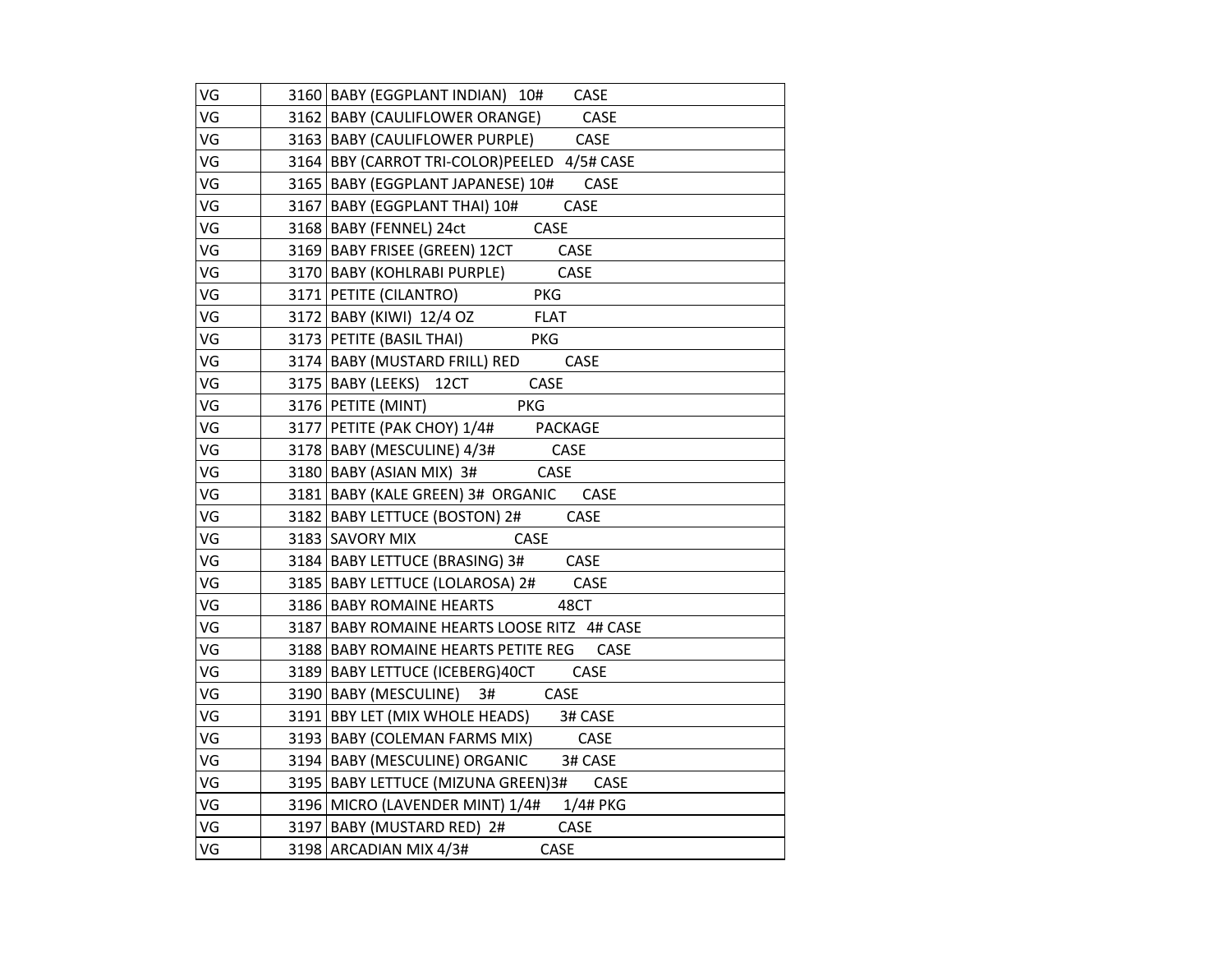| VG | 3199 MICRO (MINT) 1/4# PKG                                               |
|----|--------------------------------------------------------------------------|
| VG | 3200 BABY LETTUCE (GREEN OAK) 2# CASE                                    |
| VG | 3201 MICRO (CHINA ROSE RADISH) 4oz TRAY                                  |
| VG | 3203 PETITE (SHAMROCK) 100CT PKG                                         |
| VG | 3204 MICRO (OREGANO) 1/4# PKG                                            |
| VG |                                                                          |
| VG | 3205 BABY LETTUCE (RED OAK) 2# CASE<br>3207 BABY (MUSTARD GREEN) 2# CASE |
| VG | 3208   BABY (RED HEIRLOOM SPINACH) 4# CASE                               |
| VG | 3209 BABY (CHARD GREEN) CASE                                             |
| VG | 3210   BABY (RED LEAF) 2# CASE                                           |
| VG | 3211 PETITE (HARICOT VERT) 1/4 CLAM SHELL                                |
| VG | 3212 MICRO (TINY SPRING ONION) PACKAGE                                   |
| VG | 3213 STINGING NETTLES 1# bag BAG                                         |
| VG | 3214 MICRO (BASIL OPAL) 1/4# PKG                                         |
| VG | 3215 BABY (ROMAINE) GREEN 2# CASE                                        |
| VG | 3216   BABY RADISH (CINCINATTI) 24CT CASE                                |
| VG | 3217 MICRO (BASIL THAI) 1/4# PKG                                         |
| VG | 3219 PETITE (TARRAGON SPANISH) 1/4 PKG                                   |
| VG | 3220 BABY (ROMAINE) RED 2# CASE                                          |
| VG | 3221 BABY LETTUCE (TANGO) 2# CASE                                        |
| VG | 3222 MICRO (HERB FINE MIX) 1/4# PKG                                      |
| VG | 3223 MICRO (TATSOI) 1/4# PKG PACKAGE                                     |
| VG | 3224 MICRO (BURG.AMARANTH) 1/4# PKG                                      |
| VG | 3225 MICRO (WASABI) 1/4# PKG                                             |
| VG | 3226 MICRO (BASIL) 1/4# PACKAGE                                          |
| VG | 3227 MICRO (ARUGULA) 1/4# PACKAGE                                        |
| VG | 3228 MICRO (PEPPERCRESS) 1/4# PKG                                        |
| VG | 3229 MICRO (POPCORN SHOOT) 80Z PKG                                       |
| VG | 3230 MICRO (BEET BULL BLOOD) 1/4# PKG                                    |
| VG | 3231 MICRO (MUSTARD GREEN) 1/4# PKG                                      |
| VG | 3232 MICRO (RAINBOW) 1/4# PKG                                            |
| VG | 3233 MICRO (MITSUBA) 1/4# PACKAGE                                        |
| VG | 3234 MICRO (CILANTRO) 1/4# PACKAGE                                       |
| VG | 3235 MICRO (CELERY) 1/4# PACKAGE                                         |
| VG | 3236 PETITE (PRIMAVERA) 4oz PACKAGE                                      |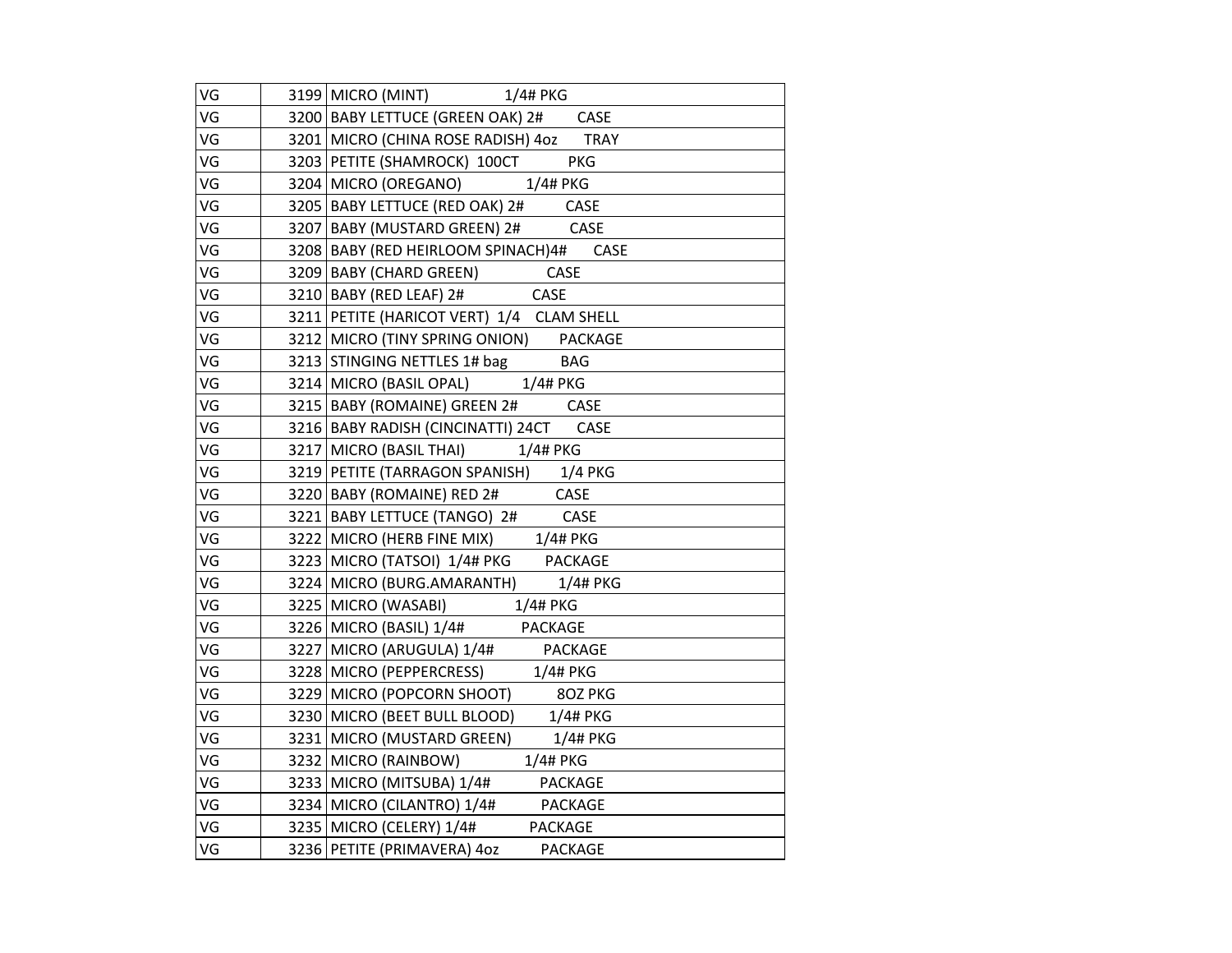| VG | 3238 MICRO (PARSLEY) 1/4# PKG                                                                        |
|----|------------------------------------------------------------------------------------------------------|
| VG | 3239 BABY RADISH (BREAKFAST) 24CT                                                                    |
| VG | 3240 BABY RADISH (RED ICICLE) 24CT                                                                   |
| VG | 3241 MICRO (INTENSITY MIX) 1/4# PKG                                                                  |
| VG |                                                                                                      |
| VG | 3242 MICRO (SAGE) 1/4# 1/4# PKG<br>3243 PETITE (PEA GREENS) 40Z PKG                                  |
| VG | 3245   MICRO (WATERCRESS) 1/4# PKG                                                                   |
| VG | 3246 BABY RADISH (WHITE ICICLE) 24 CT                                                                |
| VG | 3247 BABY (RADISH WATERMELON)10# 10# CASE                                                            |
| VG | 3248 MICRO (FENNEL) 1/4# PACKAGE                                                                     |
| VG | 3249 PETITE (ASIAN MIX) 1/4# PKG                                                                     |
| VG | 3250 BABY (SPINACH) 4# CASE<br>3251 BABY (SPINACH) ORGANIC CASE<br>3254 MICRO (CHERVIL) 1/4# PACKAGE |
| VG |                                                                                                      |
| VG |                                                                                                      |
| VG | 3256 MICRO (CHIVE) 1/4# PACKAGE                                                                      |
| VG | 3257 MICRO (GREEN SHISO) 202 PKG                                                                     |
| VG | 3258 MICRO (THYME) 1/4# PKG                                                                          |
| VG | 3260 BABY SQUASH (ACORN) 10# CASE                                                                    |
| VG | 3261 MICRO (RED SHISO) 1/4# PKG                                                                      |
| VG | 3262 FLOWER (HERB FLOWER MIX) 50CT TRAY                                                              |
| VG | 3263 PETITE (BASIL) 1/4# PACKAGE                                                                     |
| VG | 3264 MICRO (MIREPOIX) 1/4# PKG                                                                       |
| VG | 3265 BABY SQUASH (ASSORTED) 10# CASE                                                                 |
| VG | 3266 MICRO (TARRAGON) 1/4# PKG                                                                       |
| VG | 3267 MICRO (CHAMOMILE) 1/4# PKG                                                                      |
| VG | 3268 MICRO (HEART ON FIRE) PACKAGE                                                                   |
| VG | 3269 MICRO (GOLD PEA SHOOT) 80Z PACKAGE                                                              |
| VG | 3270 BABY SQUASH (GREEN/SUMMER) 10# CASE                                                             |
| VG | 3271 PETITE (SEAGRASS) 40Z PKG                                                                       |
| VG | 3272   BABY SQUASH (ZUCC) SORT 3-4" 10# CASE                                                         |
| VG | 3273 MICRO (CHEFS BLEND) 1/4# PKG                                                                    |
| VG | 3275   BABY (YELLOW/SUNBURST) 10# CASE                                                               |
| VG | 3276 MICRO (SPINACH BURGUNDY) 1/4# PKG                                                               |
| VG | 3277 BABY SQUASH (YELLOW) 10# CASE                                                                   |
| VG | 3278 MICRO (SPINACH MAG) 1/4# PKG                                                                    |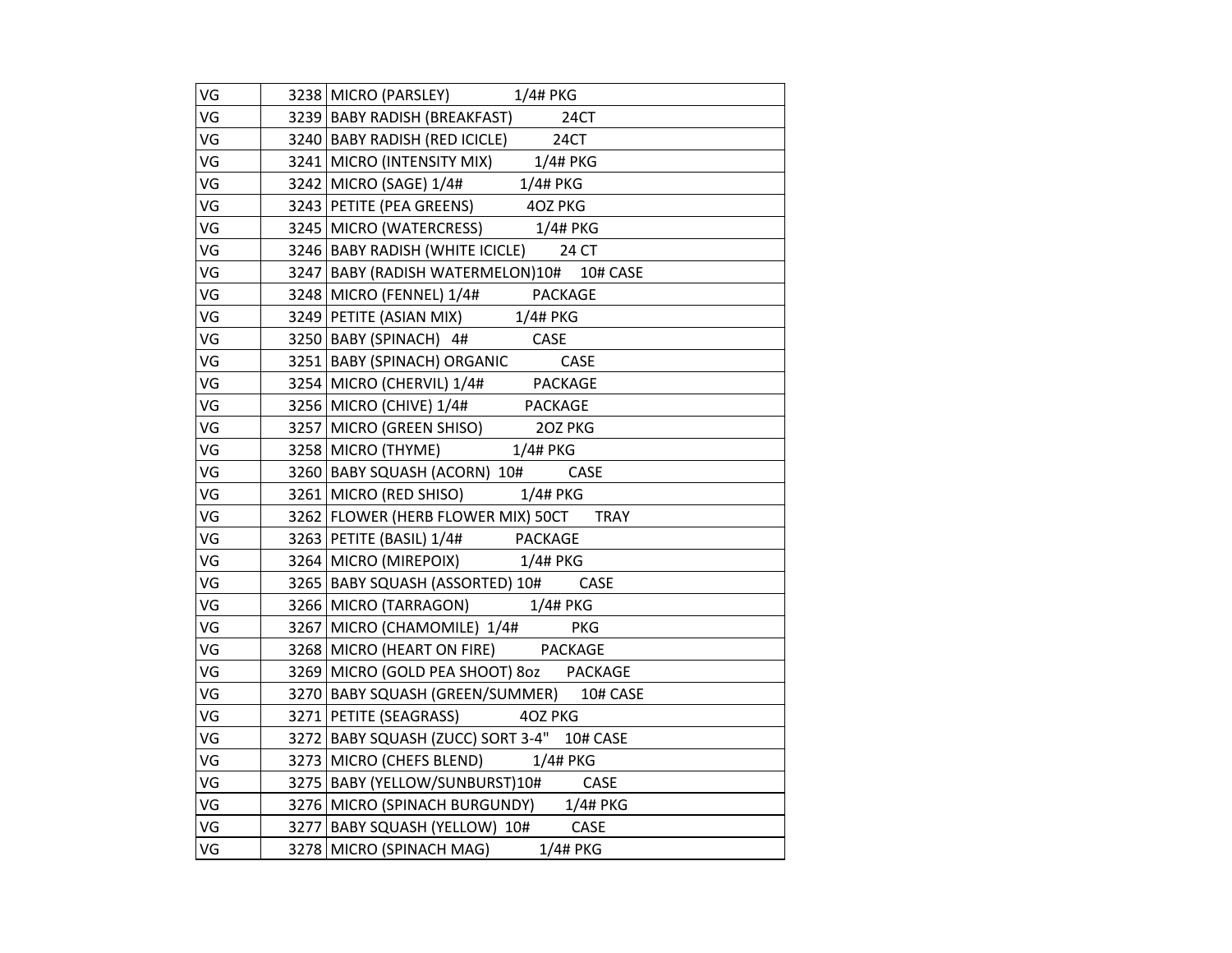| VG | 3279 MICRO (CITRUS MIX) 1/4" PACKAGE        |
|----|---------------------------------------------|
| VG | 3280 BABY SQUASH (ZUCC) 10# CASE            |
| VG | 3281 MICRO (SORREL) 1/4# PKG                |
| VG | 3283 BABY MIX (MAGGIE FARMS) CASE           |
| VG | 3284 MICRO (DIJON) 1/4# PKG PACKAGE         |
| VG | 3285   BABY SQUASH (ZUCC GOLD) 10# CASE     |
| VG | 3286 MICRO (MIZUNA) 1/4# PKG                |
| VG | 3287 MICRO (TINY BEETS) PKG                 |
| VG | 3288 MICRO (TINY CARROT) PKG                |
| VG | 3289 MICRO (CROWN FUSION) 1/4# 1/4# PKG     |
| VG | 3290 BABY SQUASH (ZUCC) W/FLOWER 5# CASE    |
| VG | 3291 MICRO (TINY RADISH) PKG                |
| VG | 3292 BABY (RADISH EASTER) 24CT CASE         |
| VG | 3293 PETITE (SPINACH BURGUNDY) 4oz PKG      |
| VG | 3294   PETITE (ICEBURG LETTUCE) PKG         |
| VG | 3295 BABY TURNIPS (PEEL) 5# BOX             |
| VG | 3297 PETITE (MIZUNA) 1/4" PKG               |
| VG | 3298 PETITE (SPINACH) NEW ZEAL. 80Z PKG     |
| VG | 3299 PETITE (LEMON GRASS) 202 PKG           |
| VG | 3300 BABY TURNIPS (GOLD) 24CT               |
| VG | 3301 PETITE (LEMON BALM) 4oz PKG            |
| VG | 3304 TURNIPS (TOKOYO) 24CT CASE             |
| VG | 3305   BABY (TURNIPS) W/TOP 24CT CASE       |
| VG | 3306 RAMPS 5# BOX CASE                      |
| VG | 3307 TREVISO 12CT CASE                      |
| VG | 3308 MICRO (DILL) 1/4# PKG PACKAGE          |
| VG | 3309 WATERMELON (GHERKIN) BASKET BASKET     |
| VG | 3312 MICRO (TINY TURNIP) WHITE PKG          |
| VG | 3313 MICRO (LEMON BALM) 1/4# PACKAGE        |
| VG | 3314 MICRO (TINY LEEK) PKG                  |
| VG | 3317 MICRO (MUSHROOM LEAF) 50CT PKG         |
| VG | 3318 MICRO (KALE GREEN) 1/4" PKG PACKAGE    |
| VG | 3319 PETITE (PUMPKIN GREENS) PKG PKG        |
| VG | 3321 PETITE (KOREAN SHISO) PKG PKG          |
| VG | 3322 MICRO (TENDER FENNEL)CLAMSHELL PACKAGE |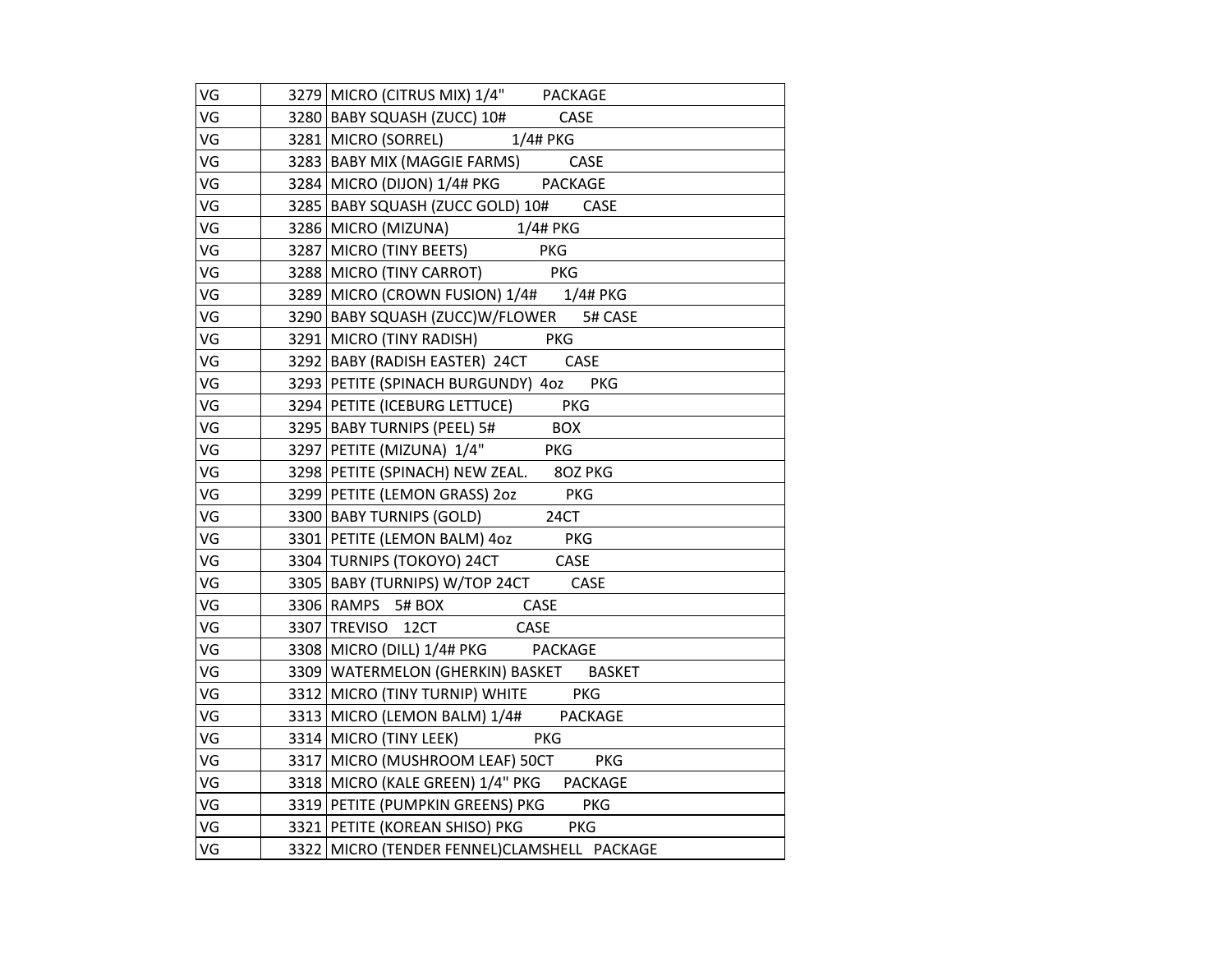| VG | 3324 MICRO (TINY PARSNIPS) PKG                |
|----|-----------------------------------------------|
| VG | 3333 MICRO (ARUGULA SILVETA) 1/4# PACKAGE     |
| VG | 3339 PETITE (SAGE) 1/4# PKG                   |
| VG | 3348 FLOWER (PEA FLOWER) 50CT PKG PACKAGE     |
| VG | 3350 PETITE (EDAMAME) 1/4# PACKAGE            |
| VG | 3352 PETITE (MUSTARD GREEN FRILL) PKG         |
| VG | 3353 MICRO (BASIL MIX) 1/4# PKG               |
| VG | 3355 MICRO (TINY CRUDITE MIX) 1/4 PACKAGE     |
| VG | 3356 MICRO (CELERY SNOWFLAKE) 1/4# PKG        |
| VG | 3357 MICRO (CELERY FEATHER LEAF) 1/4# PKG     |
| VG | 3358 MICRO (TANGERINE LACE) 1/4# PKG          |
| VG | 3359 PETITE (BASIL LICORICE) PACKAGE          |
| VG | 3360 MICRO (MINT LIME) 30Z PKG                |
| VG | 3366 PETITE (MUNG LEAF) 1/4# PACKAGE          |
| VG | 3367 MICRO (TINY RED SPRING ONION) PACKAGE    |
| VG | 3368 FLOWER (SORREL MIX MEADOW) 4OZ PKG       |
| VG | 3369 MICRO (ASIAN MIX) 1/4OZ PACKAGE          |
| VG | 3371 MICRO (CHARD MIX) 1/4# PACKAGE           |
| VG | 3372 MICRO (BENITADE) 1/4" PACKAGE            |
| VG | 3373 FLOWER (SORREL RED MEADOW) 4OZ PKG       |
| VG | 3374 PETITE (THYME) 1/4" PACKAGE              |
| VG | 3375 PETITE (TATSOI) 1/4# PACKAGE             |
| VG | 3377 MICRO (TINY VEG SQUASH) PACKAGE          |
| VG | 3378 MICRO (LICORICE MIX) 1/4# PACKAGE        |
| VG | 3381 PETITE (ARUGULA) 1/4# PKG                |
| VG | 3384 FRUIT CRYSTALS (CRANBERRY) CASE          |
| VG | 3386 MICRO (OCEAN MIX) 1/4# PKG               |
| VG | 3387   MICRO (TINY VEGGIE CELERY) PK PKG      |
| VG | 3388 PETITE (CITRUS MIX) 40Z PKG              |
| VG | 3389 MICRO (CUCUMBER LEAF) 1/4# pk CLAM SHELL |
| VG | 3390 MICRO (TINY VEG CUKE W/FLOWER) PACKAGE   |
| VG | 3391 PETITE (ICEPLANT) 40z PACKAGE            |
| VG | 3397 CRYSTALS (HIBISCUS) 6-4ozJARS CASE       |
| VG | 3449 SORREL (RED VEIN) HYDRO CASE             |
| VG | 3457 BABY (ROMANESCO) CASE                    |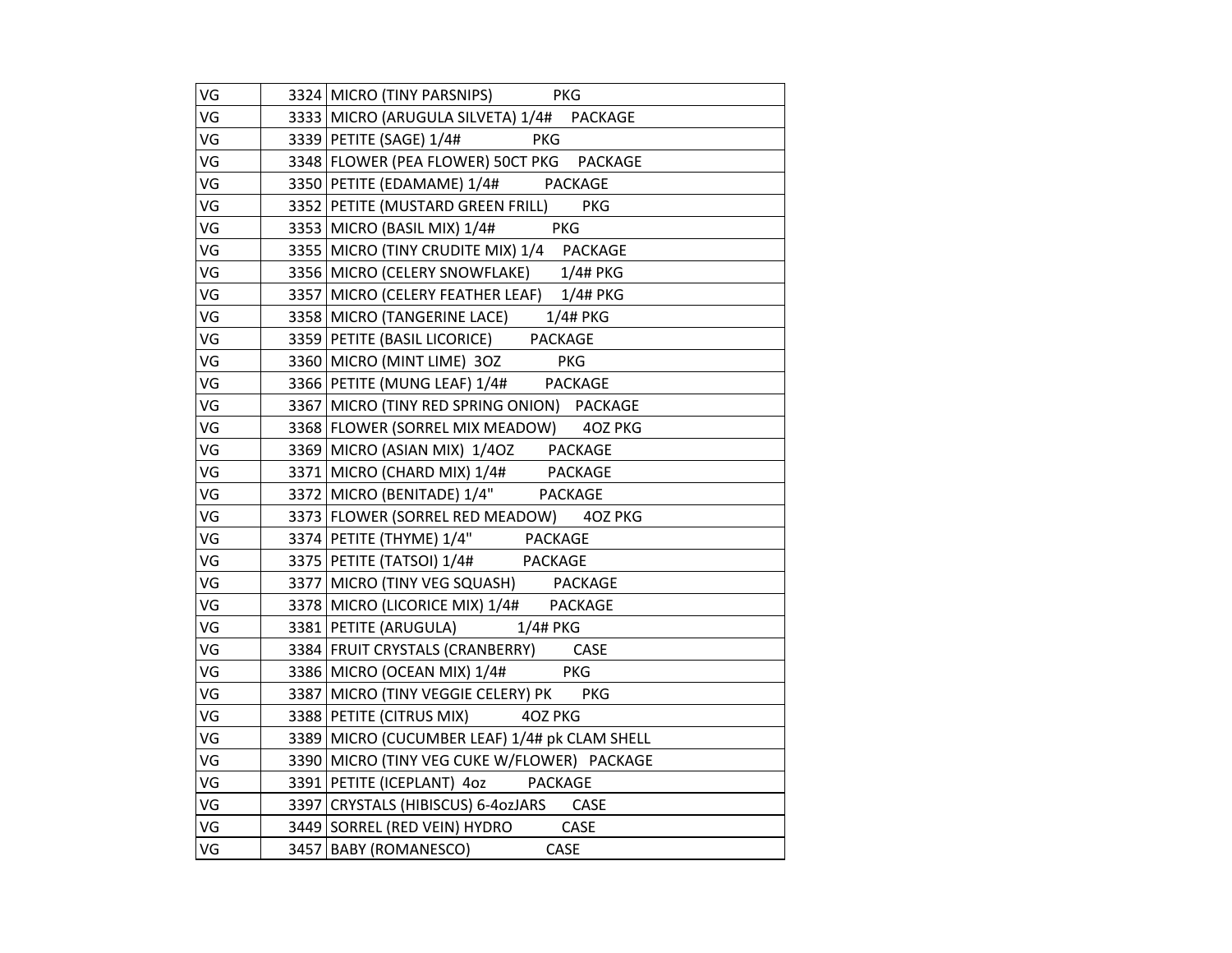| VG | 3459 BABY (KALE GREEN) CASE                                                                   |
|----|-----------------------------------------------------------------------------------------------|
| VG | 3463 TENDER GREEN MIZUNA PKG                                                                  |
| VG | 3467 PETITE (DILL) PACKAGE                                                                    |
| VG | 3468 MICRO (CHINESE CEDAR) PACKAGE                                                            |
| VG | 3469 MICRO (FLOWER) WHITE MUM PKG                                                             |
| VG |                                                                                               |
| VG | 3470 GOLD MUNG SHOOTS PKG<br>3471 PETITE (SEASON MIX) 40Z PKG                                 |
| VG | 3472 MICRO (GOLD PEA SHOOT) 40Z-PKG                                                           |
| VG | 3473   PETITE (FAVA LEAVES) 40Z PKG                                                           |
| VG | 3474 PETITE (BASIL LEMON) 1/4# PACKAGE                                                        |
| VG | 3475 MICRO (BLUE FLORET) 1/4# PACKAGE                                                         |
| VG | 3476 PETITE (WOOD SORREL) PKG                                                                 |
| VG | 3477 PETITE (CHERVIL) PACKAGE                                                                 |
| VG | 3478 FLOWER (BEAN FLOWER) 4 OZ                                                                |
| VG | $3479$ MICRO (OKRA) 4 OZ                                                                      |
| VG | 3481 FLOWER (PURPLE PEPPER) 4 OZ                                                              |
| VG | 3482   PETITE (WATERCRESS) RED 40Z PKG                                                        |
| VG | 3484   PETITE (PURSALANE/VERDOLAGA) 8 OZ                                                      |
| VG | 3490 PETITE (HUACATAY) 4 OZ                                                                   |
| VG | 3491   MICRO (MINT CHOCOLATE TOPS) 1/4# PKG                                                   |
| VG | 3492 MICRO (TUSCAN KALE) 1/4# PACKAGE                                                         |
| VG | 3493 MICRO (MINT PEPPERMINT) 1/4# 1/4# PKG                                                    |
| VG | 3494 MICRO (MERLOT MIX) 1/4# 1/4# PKG                                                         |
| VG | 3495 MICRO (CROWN ICE PLANT) 1/4# 1/4# PKG                                                    |
| VG | 3511 SQUASH (KOGI) CASE                                                                       |
| VG | 3512 MICRO (TINY PARSLEY) PKG                                                                 |
| VG | 1913 MICRO (PAPALLO)<br>19514 PETITE (CHIVES) 1/4# PACKAGE<br>19515 PETITE (SEABEANS) 402 PKG |
| VG |                                                                                               |
| VG |                                                                                               |
| VG | 3516 MICRO (GOLD SQUASH SHOOTS) 40Z-PKG                                                       |
| VG | 3517 MICRO (GOLD HARICOT SHOOTS) 4OZ-PKG                                                      |
| VG | 3518 MICRO (BEET LEAF RADIANT) 40Z-PKG                                                        |
| VG | 3519 MICRO (FENNEL BUD) 4OZ-PKG                                                               |
| VG | 3526 MICRO (SAGE TRICOLOR TOP) 40Z-PKG                                                        |
| VG | 3558 ROMAINE HEARTS (ANDY BOY) 48CT CASE                                                      |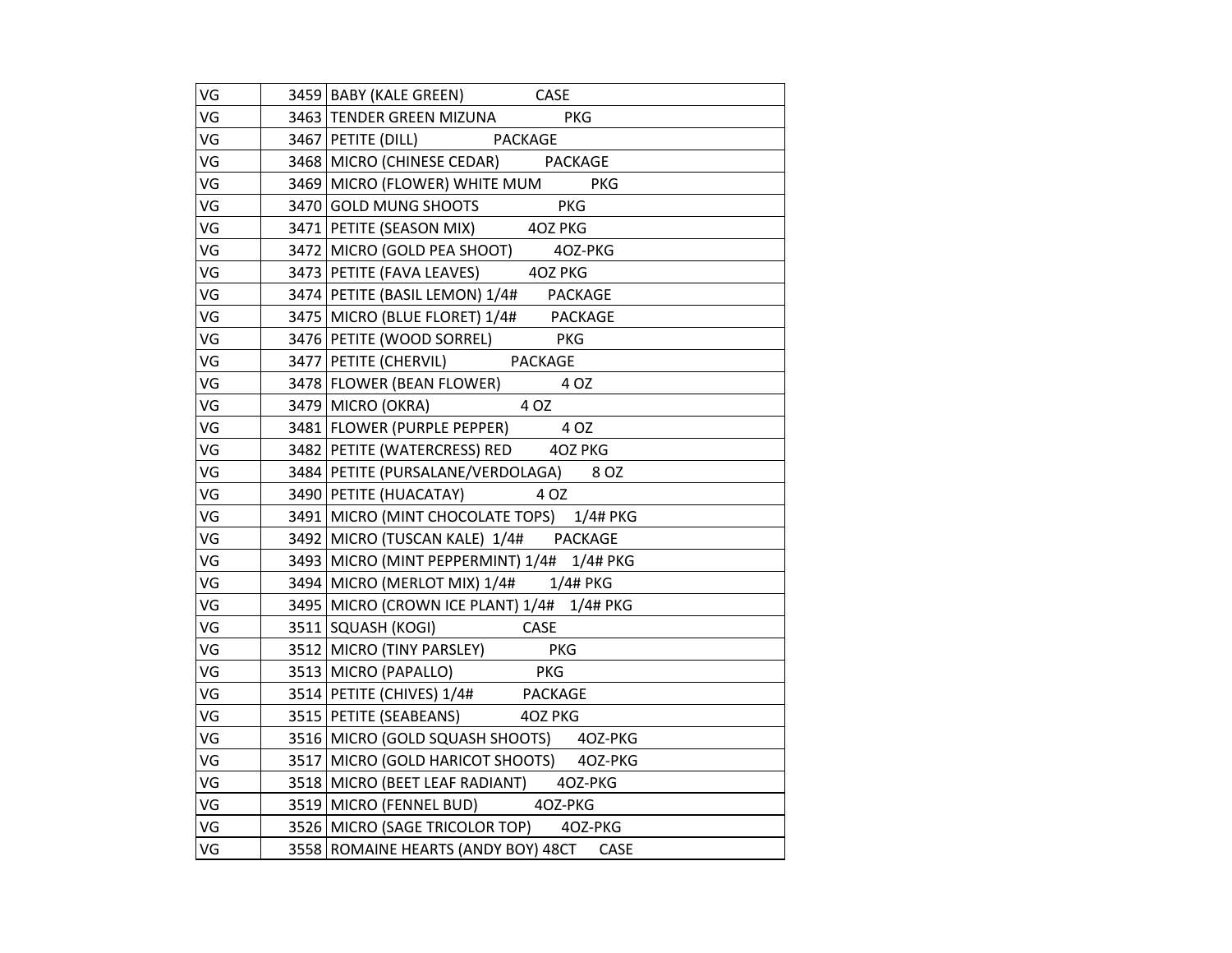| VG | 3872 MICRO (KALE RED) 1/4# PKG PACKAGE         |
|----|------------------------------------------------|
| VG | 4058   PEAS CHINA (CLEANED) 5# TRAY            |
|    | 4121 BABY LETTUCE (ARTISAN GEM) 24ct CASE      |
| VG | 4210 CRUDITE MIX /W 1 CS BABY CAULI CASE       |
| VG | 4860   BABY LETTUCE TUSCAN MIX 12/1# CASE      |
| VG | 4862 BABY LETTUCE POWER BLEND 6/50z CASE       |
| VG | 5415 GINGER SHREDDED 10# BOX                   |
| VG | 5462 GARLIC (CHOPPED) CHRIS RANCH 12/40Z       |
| VG | 5464   GARLIC (PEELED) 12/60Z BAGS CASE        |
| VG | 5465 GARLIC (CHOPPED IN OIL)12QTS CASE         |
| VG | 5466 GARLIC (CRUSHED) CHRIS RANCH 12/40Z       |
| VG | 5468 GARLIC (MINCED)12/40Z "MESSILA CASE       |
| VG | 5469 GINGER (RED) GALLON GALLON                |
| VG | 5472 GARLIC MINCED 10z PACKAGE PACKAGE         |
| VG | 5474 GARLIC (CRUSHED) CHRIS RANCH 6/320Z       |
| VG | 5476 GINGER (PEELED) 5# BAG                    |
| VG | 5477 ONION (PEARL) RED- PEEL 5# BOX            |
| VG | 5481 ONION (PEARL) WHITE/PEEL 4/5 4/5# CASE    |
| VG | 5484 CACTUS LEAVES (STRIPS) 1# BAG 1# BAG      |
| VG | 5502 ARTICHOKE HEART GRILL 2/3.1# CASE         |
| VG | 5882 BEANS (ROMANO) CASE                       |
| VG | 5896 BEANS (CRANBERRY DRIED)10# 10# BAG        |
| VG | 5905 CHILI (HUNAN) 3/1 GALLON CASE             |
| VG | 6075   MUSH (FROZ SHITAKI SLICE) 5# CASE       |
| VG | 6310 BROCCOLISLAW MANNS 9/120Z CASE            |
| VG | 6312 BROCCOLI WOKLY 9/120Z CASE                |
| VG | 6315 BROCCOLI SPROUTS (ORGANIC) 6/CUPS         |
| VG | $6430$ ONION (VIDALIA) $24/2\#$ CASE           |
| VG | 6582 ARTICHOKE (HRTS QUARTERED) 6/3kil CS      |
| VG | 8065   PEAS (BLACKEYED) 12/11OZ CASE           |
| VG | 8083 CHILI SERRANO 38# CASE<br>CASE            |
| VG | 11520 BRUSSEL SPROUTS #1 5# BAG                |
| VG | 11530 CABBAGE (GREEN) 6ct PER BAG BAG          |
| VG | 11540 CABBAGE (RED) 6ct PER BAG BAG            |
| VG | 11575 CAULIFLOWER (6 EA PER BAG)<br><b>BAG</b> |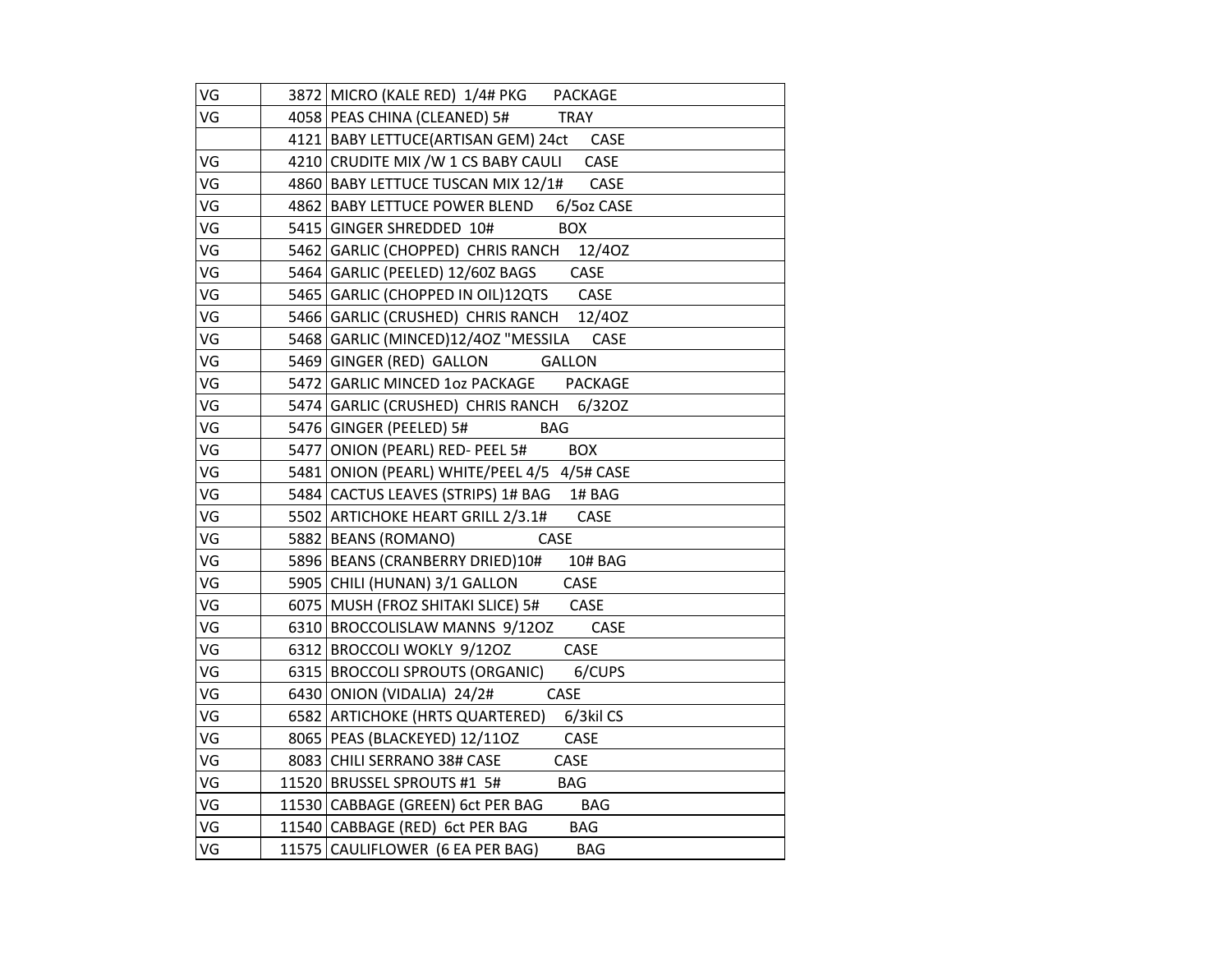| VG | 11585 CELERY (3 EACH PER BAG) BAG                    |
|----|------------------------------------------------------|
| VG | 11606 CHARD RAINBOW 6CT BAG<br><b>BAG</b>            |
| VG | 11710 CORN YELLOW (12 EACH) BAG BAG                  |
| VG | 11715 CORN WHITE (12 EACH)<br><b>BAG</b>             |
| VG | 11720 CUCUMBER REGULAR (BY THE EACH) EACH            |
| VG | 11760   EGGPLANT (3 CT BAG)<br><b>BAG</b>            |
| VG | 11932 GARLIC (PEELED) ORGANIC 4/5# CASE              |
| VG | <b>BAG</b><br>11933 GARLIC (PEEL) CHINESE 5#         |
| VG | 11950 GINGER ROOT (2# BAG)<br><b>BAG</b>             |
| VG | 12025 HUITLACOCHE 16oz JAR<br>JAR                    |
| VG | 12420 SHALLOTS PEELED 4/5# TUB<br>CASE               |
| VG | 12425 SHALLOTS WHOLE NOT PEELED 4/5#<br>CASE         |
| VG | 12930 FENNEL ANISE (3 EACH PER BAG)<br><b>BAG</b>    |
| VG | 14060 RADISH PICKLED TAKUWAN 2.2#<br><b>PACKAGE</b>  |
| VG | 15481 ONION (PEARL) WHITE PEEL 5# BAG                |
| VG | 26743   FARM MKT (TOMATO) HEIRLOOM POUND             |
| VG | POUND<br>30700 JICAMA (BY THE POUND)                 |
| VG | 30792 LYCHEE<br>LB                                   |
| VG | 31308 FARM MKT (AVOCADO)<br>EA                       |
| VG | 31329 FARM MKT (ARTICHOKES)<br>EA                    |
| VG | 31354 FARM MKT (BEANS) FLAGOLET LB                   |
| VG | 31362 FARM MKT (SPIGARELLO) BUNCH                    |
| VG | 31363 FARM MKT (ONIONS)<br><b>POUND</b>              |
| VG | 31364 FARM MKT (ONIONS) CIPOLLINI POUND              |
| VG | 31370 ASPARAGUS (JUMBO) BY THE POUND<br><b>POUND</b> |
| VG | 31373 FARM MKT (TURNIPS)<br><b>BUNCH</b>             |
| VG | 31375 ASPARAGUS (LARGE) BY THE POUND POUND           |
| VG | 31379 FARM MKT (BOK CHOY)<br><b>BU</b>               |
| VG | 31380 ASPARAGUS (MED) BY THE POUND POUND             |
| VG | 31382 ASPARAGUS (PENCIL) BY THE POUN<br><b>POUND</b> |
| VG | 31388 ASPARAGUS (TIPS) BY THE POUND<br><b>POUND</b>  |
| VG | 31390 ASPARAGUS (WHITE) BY THE POUND POUND           |
| VG | 31395 BEANS (BLUELAKE) BY THE POUND<br><b>POUND</b>  |
| VG | 31400 BEANS (CHINESE LONG) POUND POUND               |
| VG | 31405 BEANS (FAVA) WITH SHELL-<br><b>POUND</b>       |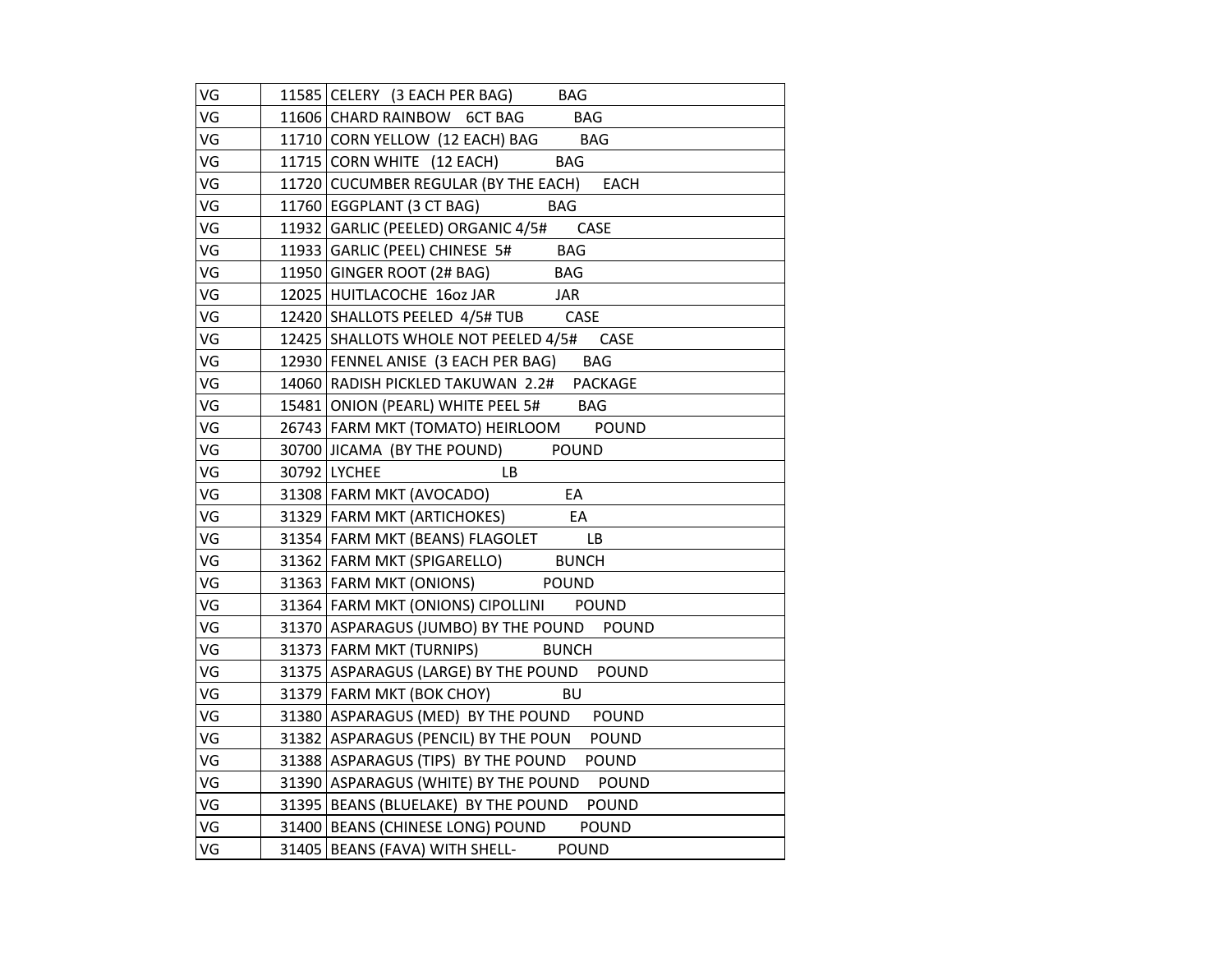| VG | 31410 BEANS (HARICOTVERT) POUND POUND                   |
|----|---------------------------------------------------------|
| VG | 31411   BEANS (GORDO) POUND<br><b>POUND</b>             |
| VG | 31414 BEANS (DRAGON) POUND POUND                        |
| VG | 31415 BEANS (SEA FRESH) POUND POUND                     |
| VG | 31416 BEANS (PURPLE FRESH) POUND<br><b>POUND</b>        |
| VG | 31420 BEANS (YELLOW WAX) BY THE # POUND                 |
| VG | 31430 BEETS (RED) BY THE POUND<br><b>POUND</b>          |
| VG | 31432 BEETS (GOLD) BY THE POUND POUND                   |
| VG | 31434 BEETS (STRIPED) BY THE POUND POUND                |
| VG | 31435 BELL PEPPER GREEN<br><b>POUND</b><br><b>POUND</b> |
| VG | 31440 BELL PEPPER GREEN LARGE<br><b>LB</b>              |
| VG | 31442 BELL PEPPER GREEN EX-LARGE<br>LB                  |
| VG | 31445 BELL PEPPER GREEN MEDIUM<br>LB.                   |
| VG | 31450 BELL PEPPER ORANGE<br><b>LB</b>                   |
| VG | 31455   BELL PEPPER PURPLE<br><b>LB</b>                 |
| VG | 31460 BELL PEPPER RED #1 POUND                          |
| VG | 31465   BELL PEPPER RED (POUND)<br><b>POUND</b>         |
| VG | 31475 BELL PEPPER YELLOW #1<br><b>Example 18</b>        |
| VG | 31480 BELL PEPPER YELLOW (POUND) POUND                  |
| VG | 31511   BROCCOLI RAPINI (BY THE POUND) POUND            |
| VG | 31514 BROCCOLINI (BY THE BUNCH) BUNCH                   |
| VG | 31520 BRUSSEL SPROUTS #1 (POUND)                        |
| VG | 31530 CABBAGE (GREEN) 3ct PER BAG BAG                   |
| VG | 31535   CABBAGE (NAPA/CHINESE) 3 EACH BAG               |
| VG | 31540 CABBAGE (RED) 3ct PER BAG<br><b>BAG</b>           |
| VG | 31545 CABBAGE (SAVOY) POUND<br><b>POUND</b>             |
| VG | 31546 CACTUS LEAVES NOPALES POUND POUND                 |
| VG | 31555 CARROT (JUMBO) POUND POUND                        |
| VG | 31561 CARROT (ORGANIC) BY THE POUND POUND               |
| VG | 31565 CARROT (TABLE) POUND<br>POUND                     |
| VG | 31567 CARROT (YELLOW) POUND POUND                       |
| VG | 31571 CARROT (PURPLE) POUND POUND                       |
| VG | 31575 CAULIFLOWER (3 EA PER BAG) BAG                    |
| VG | 31579 CARDONE (BY THE POUND)<br><b>POUND</b>            |
| VG | 31605 CELERY ROOT POUND<br><b>POUND</b>                 |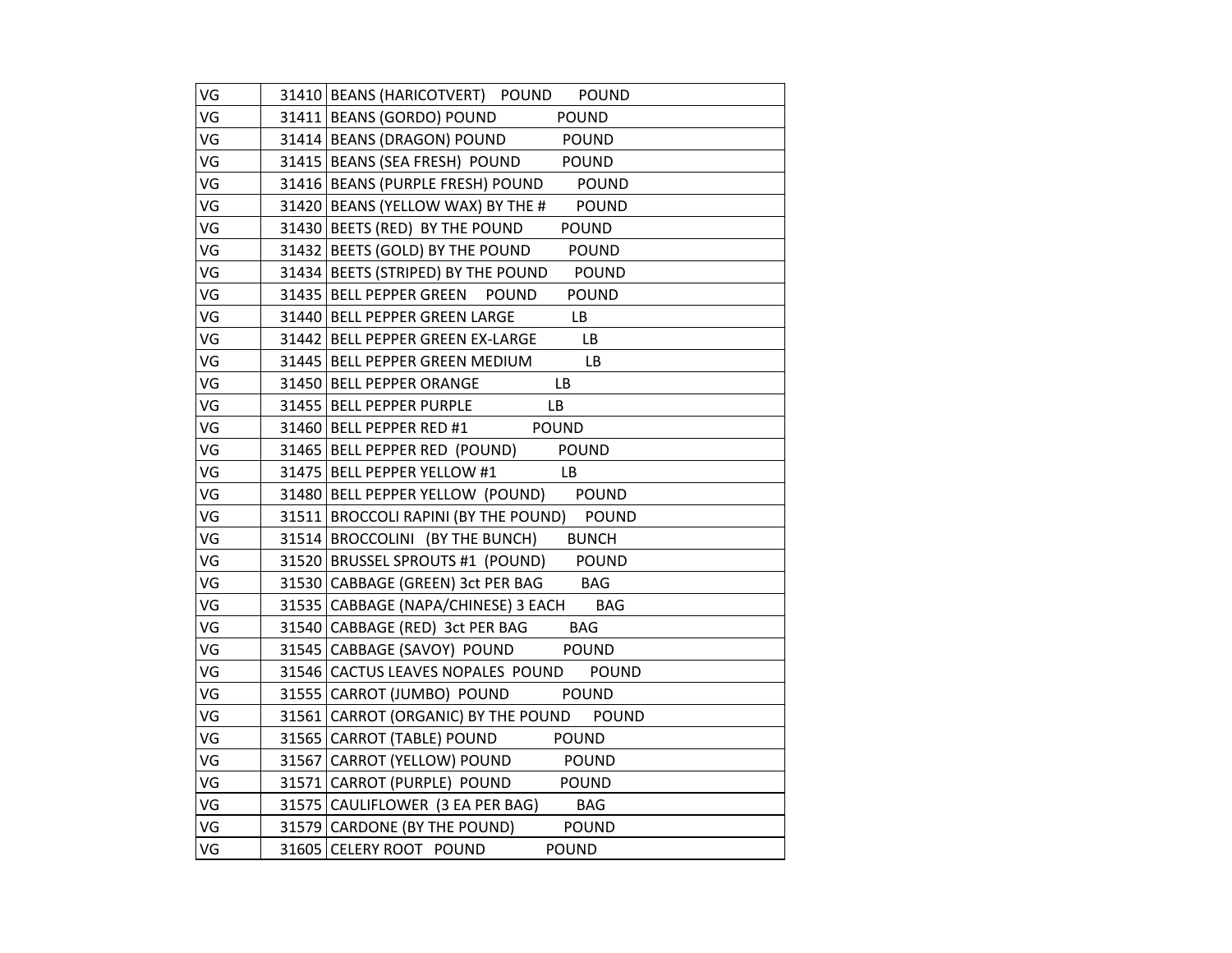| VG | 31609 CHARD RED (POUND)<br><b>POUND</b>             |
|----|-----------------------------------------------------|
| VG | 31610 CHILI (ANAHEIM) POUND<br><b>POUND</b>         |
| VG | 31615 CHILI RED FRESNO FRESH<br>POUND               |
| VG | 31617 CHILI (PADRON) POUND<br><b>POUND</b>          |
| VG | 31620 CHILI (HABANERO) POUND<br>POUND               |
| VG | 31625 CHILI (JALAPENO) POUND<br><b>POUND</b>        |
| VG | 31630 CHILI (JALAPENO RED) POUND<br><b>POUND</b>    |
| VG | 31635 CHILI (PASILLA) FRESH POUND<br>POUND          |
| VG | 31640 CHILI SERRANO (POUND)<br><b>POUND</b>         |
| VG | 31646 CHILI SHISHITO GREEN (POUND)<br><b>POUND</b>  |
| VG | 31647 CHILI THAI (GREEN) BY THE POUN POUND          |
| VG | 31648 CHILI SHISHITO RED POUND<br><b>POUND</b>      |
| VG | 31650 CHILI YELLOW (POUND)<br><b>POUND</b>          |
| VG | 31705 COLLARD GREENS (POUND)<br><b>POUND</b>        |
| VG | 31735 CUCUMBER JAPANESE<br>LB.                      |
| VG | 31736 CUCUMBER (LEMON) BY THE POUND<br><b>POUND</b> |
| VG | 31737 CUCUMBER PERSIAN<br>LB.                       |
| VG | 31740 CUCUMBER PICKLING<br><b>LB</b>                |
| VG | 31750 DAIKON WHITE RADISH ROOT (LB)<br><b>POUND</b> |
| VG | 31755 DAIKON SPROUTS (POUND) POUND                  |
| VG | 31770 EGGPLANT (CHINESE) POUND POUND                |
| VG | 31773   EGGPLANT (JAPANESE) POUND<br>POUND          |
| VG | 31777   EGGPLANT (ITALIAN) POUND<br>POUND           |
| VG | 31890 ENDIVE BELGIUM (POUND)<br><b>POUND</b>        |
| VG | 31895 ENDIVE BELGIUM RED (POUND) POUND              |
| VG | 31900 ESCAROLE (POUND)<br><b>POUND</b>              |
| VG | 31915 GALANGA ROOT (BY THE POUND) POUND             |
| VG | 31916 GOBO ROOT (BY THE POUND) POUND                |
| VG | 31917 GARLIC (SUPER COLOSSOL) POUND<br><b>POUND</b> |
| VG | 31918 MALANGA ROOT POUND<br><b>POUND</b>            |
| VG | 31920 GARLIC (ELEPHANT) POUND POUND                 |
| VG | 31923 GARLIC (GREEN SPRING) POUND<br><b>POUND</b>   |
| VG | 31925 GARLIC (JUMBO) POUND POUND                    |
| VG | 31926 GARLIC (MEDIUM) POUND<br>POUND                |
| VG | 31950 GINGER ROOT (BY THE POUND)<br><b>LB</b>       |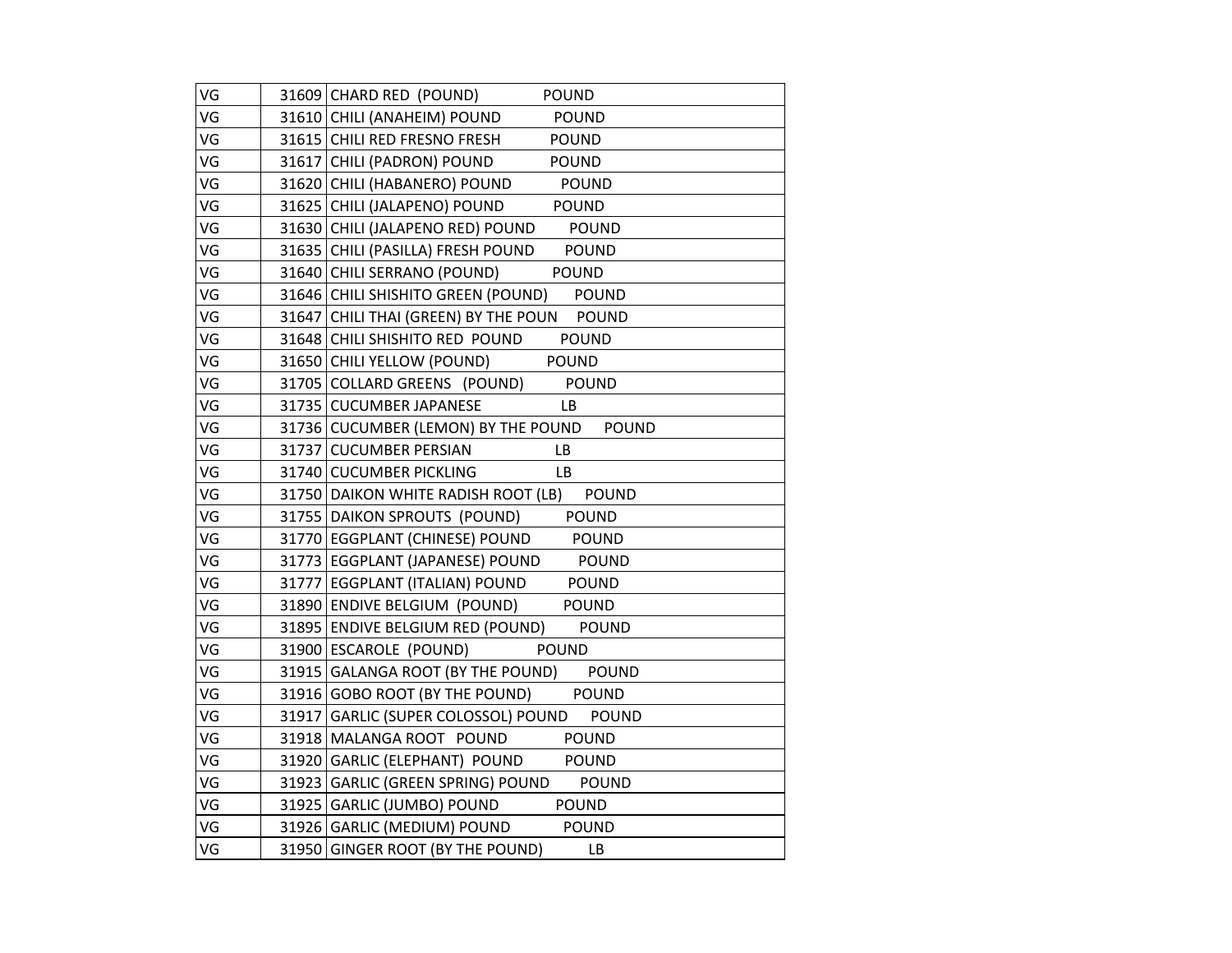| VG | 31952 GINGER ROOT (YOUNG) BY THE LB POUND       |
|----|-------------------------------------------------|
| VG | 31953 GINGER ROOT (ORGANIC) POUND POUND         |
| VG | 31975 LETTUCE ICEBERG (POUND)<br><b>POUND</b>   |
| VG | POUND<br>32000 KOHLRABI (POUND)                 |
| VG | 32001 KOHLRABI (PURPLE) PURPLE POUND            |
| VG | 32005 LEEKS (3 EACH PER BAG) BAG                |
| VG | 32010 LOTUS ROOT (BY THE POUND) POUND           |
| VG | 32012 LOTUS ROOT (PEEL/SLICE) POUND POUND       |
| VG | 32014   MUSH (YELLOWFOOT) POUND<br><b>POUND</b> |
| VG | 32019 MUSH (BLUEFOOT) POUND<br><b>POUND</b>     |
| VG | 32020 MUSH (#2) POUND<br><b>POUND</b>           |
| VG | 32024 MUSH (BLACK TRUMPET) POUND POUND          |
| VG | 32025 MUSH (BUTTON) SIZE POUND POUND            |
| VG | 32027 MUSH (CHANTRELLE YELLOW) POUND POUND      |
| VG | 32029 MUSH (CHANTRELLE) BLACK POUND POUND       |
| VG | 32030 MUSH (CREMINI) POUND POUND                |
| VG | 32031   MUSH (CREMINI) SLICED (POUND) POUND     |
| VG | 32032 MUSH (KING OYSTER) POUND POUND            |
| VG | 32035 MUSH (LARGE) DOLLAR SIZE POUND            |
| VG | POUND<br>32037 MUSH (LOBSTER) FRESH             |
| VG | 32042 MUSH (HEDGEHOG) POUND POUND               |
| VG | 32043 MUSH (HEN OF THE WOODS) POUND POUND       |
| VG | 32045   MUSH (JUMBO) POUND POUND                |
| VG | 32047 MUSH (MATSUTAKE) PINE POUND POUND         |
| VG | 32048 MUSH (MAITAKI) PACKAGE PACKAGE            |
| VG | 32049 MUSH (MORELS) FRESH<br><b>POUND</b>       |
| VG | 32050 MUSH (MEDIUM) POUND POUND                 |
| VG | 32052 MUSH (OYSTER) POUND POUND                 |
| VG | 32054 MUSH (PORCINI) FRESH POUND POUND          |
| VG | 32058   MUSH (PORTABELLA) MED 4"<br>POUND       |
| VG | 32059 MUSH (PORTABELLA) BABY<br><b>POUND</b>    |
| VG | 32060 MUSH (PORTABELLA) POUND<br>POUND          |
| VG | 32061 MUSH (PORTABELLA) LARGE POUND             |
| VG | 32064   MUSH (SHITAKI) #1 JUMBO<br><b>POUND</b> |
| VG | 32065   MUSH (SHITAKI) #1 LARGE<br><b>POUND</b> |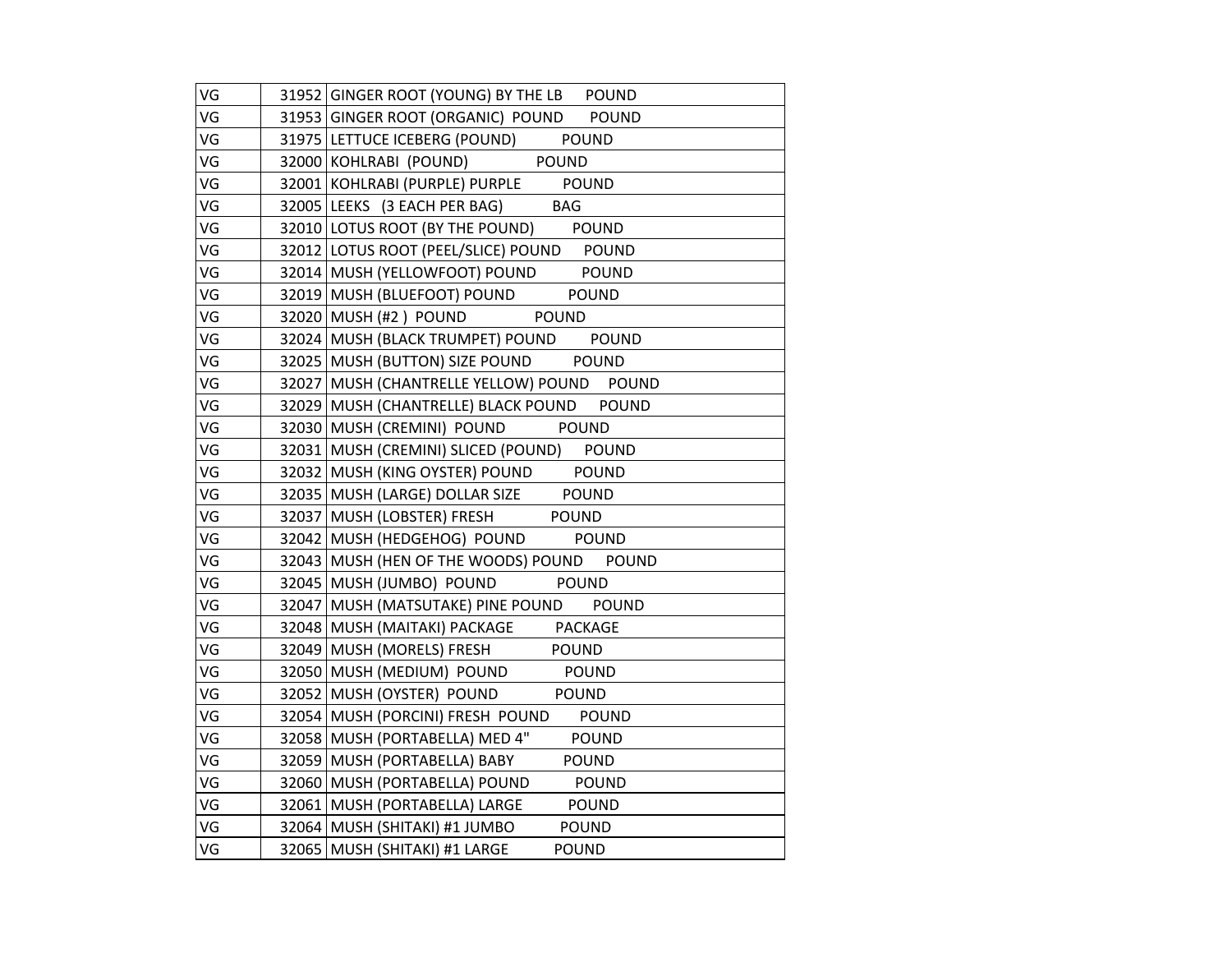| VG | 32066 MUSH (PORTOBILLINI) POUND POUND                |
|----|------------------------------------------------------|
| VG | 32067 MUSH (SHITAKI) #1 MEDIUM<br>LB                 |
| VG | 32068 MUSH (SHITAKI) #2 POUND                        |
| VG | 32069 MUSH (SHITAKI) BABY POUND                      |
| VG | 32070 MUSH (SLICED) BY THE POUND POUND               |
| VG | 32074 MUSH (WOODEAR) POUND POUND                     |
| VG | 32080 OKRA (FRESH) BY THE POUND POUND                |
| VG | 32082 ONION (BOILING) BY THE POUND POUND             |
| VG | 32085 ONION (CIPPOLINI) BY THE POUND<br><b>POUND</b> |
| VG | 32115 ONION (GREEN) 6ct PER BAG<br><b>BAG</b>        |
| VG | 32120 ONION (YELLOW JBO #1) POUND<br><b>POUND</b>    |
| VG | 32125 ONION (MAUI) BY THE POUND POUND                |
| VG | 32127 ONION (MAYAN) BT THE POUND<br><b>POUND</b>     |
| VG | 32145 ONION (RED JBO) POUND POUND                    |
| VG | 32150 ONION (RED MED) POUND POUND                    |
| VG | 32155 ONION (WHITE JBO) POUND POUND                  |
| VG | 32166 ONION (TEXAS SWEETS) POUND POUND               |
| VG | 32167 ONION (VIDALIA) BY THE POUND POUND             |
| VG | <b>POUND</b><br>32182 PARSNIP BY THE POUND           |
| VG | 32185 PEAS CHINA<br><b>LB</b>                        |
| VG | 32188 PEAS ENGLISH (BY THE POUND)<br>LB.             |
| VG | CASE<br>32189 GUAJES FRESH 26#                       |
| VG | 32190 PEAS SUGAR SNAPS<br>LB.                        |
| VG | 32193 PEA (TENDRILS) BY THE POUND POUND              |
| VG | 32194 POT (FINGERLING PURPLE)LB POUND                |
| VG | 32195 POT (FINGERLING) BY THE # POUND                |
| VG | 32196 POT (MARBLE) WHITE POUND POUND                 |
| VG | 32197 POTATO (KENNEBEC) POUND<br><b>POUND</b>        |
| VG | 32198 POTATO (PURPLE) BEE BY THE # POUND             |
| VG | 32200 POTATO (PURPLE) LARGE BY THE # POUND           |
| VG | 32202 POTATO (RED) #2 BY THE POUND POUND             |
| VG | 32203 POT (FINGERLING RED) BY # POUND                |
| VG | 32204 POTATO (RED) BEE BY THE # POUND                |
| VG | 32205 POTATO (RED) CREAMERS BY THE # POUND           |
| VG | 32206 POTATO (PURPLE CREAMER) POUND<br><b>POUND</b>  |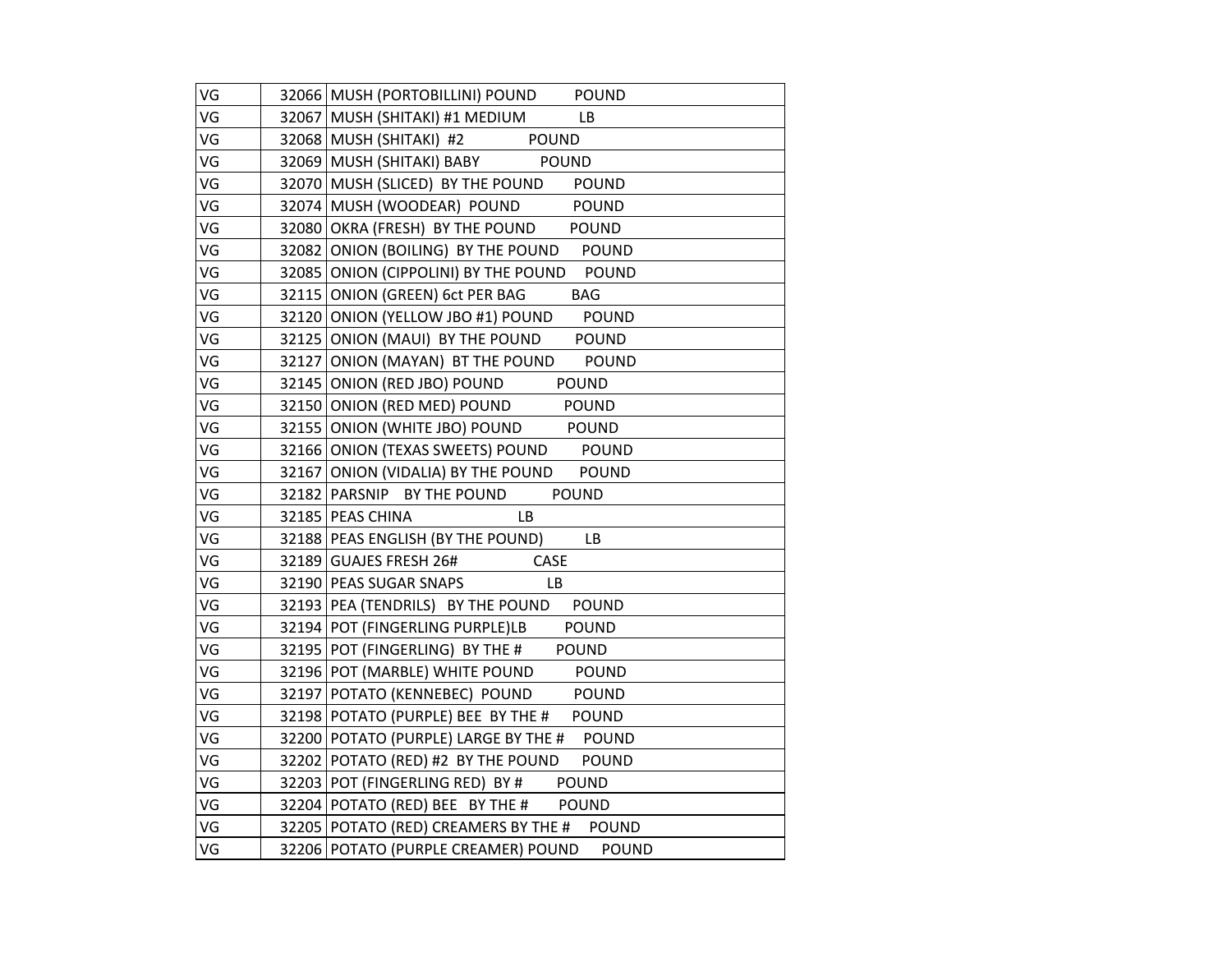| VG | 32207 POTATO (RED) BAKERS BY THE # POUND             |
|----|------------------------------------------------------|
| VG | 32208 POT (MARBLE MIX COLOR) POUND<br><b>POUND</b>   |
| VG | 32210 POTATO (REGULAR) POUND<br><b>POUND</b>         |
| VG | 32211 POT (MARBLE PURPLE) POUND<br><b>POUND</b>      |
| VG | 32230 POTATO (IDAHO) 70CT BY THE #<br>POUND          |
| VG | 32235 POTATO (IDAHO) 80CT BY THE # POUND             |
| VG | 32275 POTATO (RUSSET) 50CT (POUND)<br>POUND          |
| VG | 32285 POTATO (RUSSET) 70CT BY THE#<br><b>POUND</b>   |
| VG | 32290 POTATO (RUSSET) 80CT BY THE#<br><b>POUND</b>   |
| VG | 32308 POT (FING PURPLE/PEEWEE) POUND<br><b>POUND</b> |
| VG | 32310 POTATO (WHITE ROSE) #1 - POUND<br><b>POUND</b> |
| VG | 32311 POT (FING WHITE/PEEWEE) POUND<br><b>POUND</b>  |
| VG | 32314 POT (FING MIXED) BY THE POUND<br><b>POUND</b>  |
| VG | 32315 POTATO (WHITE ROSE) BEE- POUND<br><b>POUND</b> |
| VG | 32316 POT (FING RED/PEEWEE) POUND<br><b>POUND</b>    |
| VG | 32319 POT (FING MIXED/PEEWEE) POUND<br><b>POUND</b>  |
| VG | 32320 POTATO (WHITE ROSE) CREAMERS<br>POUND          |
| VG | 32325 POTATO (YUKON) #1 POUND<br><b>POUND</b>        |
| VG | 32330 POTATO (YUKON) BEE POUND<br><b>POUND</b>       |
| VG | 32333 POTATO (YUKON) CREAMER POUND POUND             |
| VG | 32370 RADISHES LOOSE NO/TOP (POUND) POUND            |
| VG | 32380 RADISH BLACK (BY THE POUND)<br><b>POUND</b>    |
| VG | 32390 RED LEAF LETTUCE (POUND)<br><b>POUND</b>       |
| VG | 32415 RUTABAGAS POUND<br><b>POUND</b>                |
| VG | 32425 SHALLOTS WHOLE NOT PEELED POUND                |
| VG | 32452 SPROUTS PEA SHOOTS (BY THE #) POUND            |
| VG | 32465 SQUASH (BANANA) BY THE POUND<br><b>POUND</b>   |
| VG | 32475 SQUASH CHAYOTE (POUND)<br><b>POUND</b>         |
| VG | 32495 SQUASH SUMMER GREEN<br>LB                      |
| VG | 32505 SQUASH SUNBURST YELLOW<br>LB                   |
| VG | 32513 SQUASH (OPO) BY THE POUND<br><b>POUND</b>      |
| VG | 32525 SQUASH MEXICAN ZUCCHINI<br>LB.                 |
| VG | 32530 SQUASH (YEL.STRAIGHTNECK) LB<br><b>POUND</b>   |
| VG | 32535 SQUASH (EIGHT BALL) POUND<br>LB.               |
| VG | 32540 SQUASH ZUCCHINI EX FANCY SMALL<br>LB           |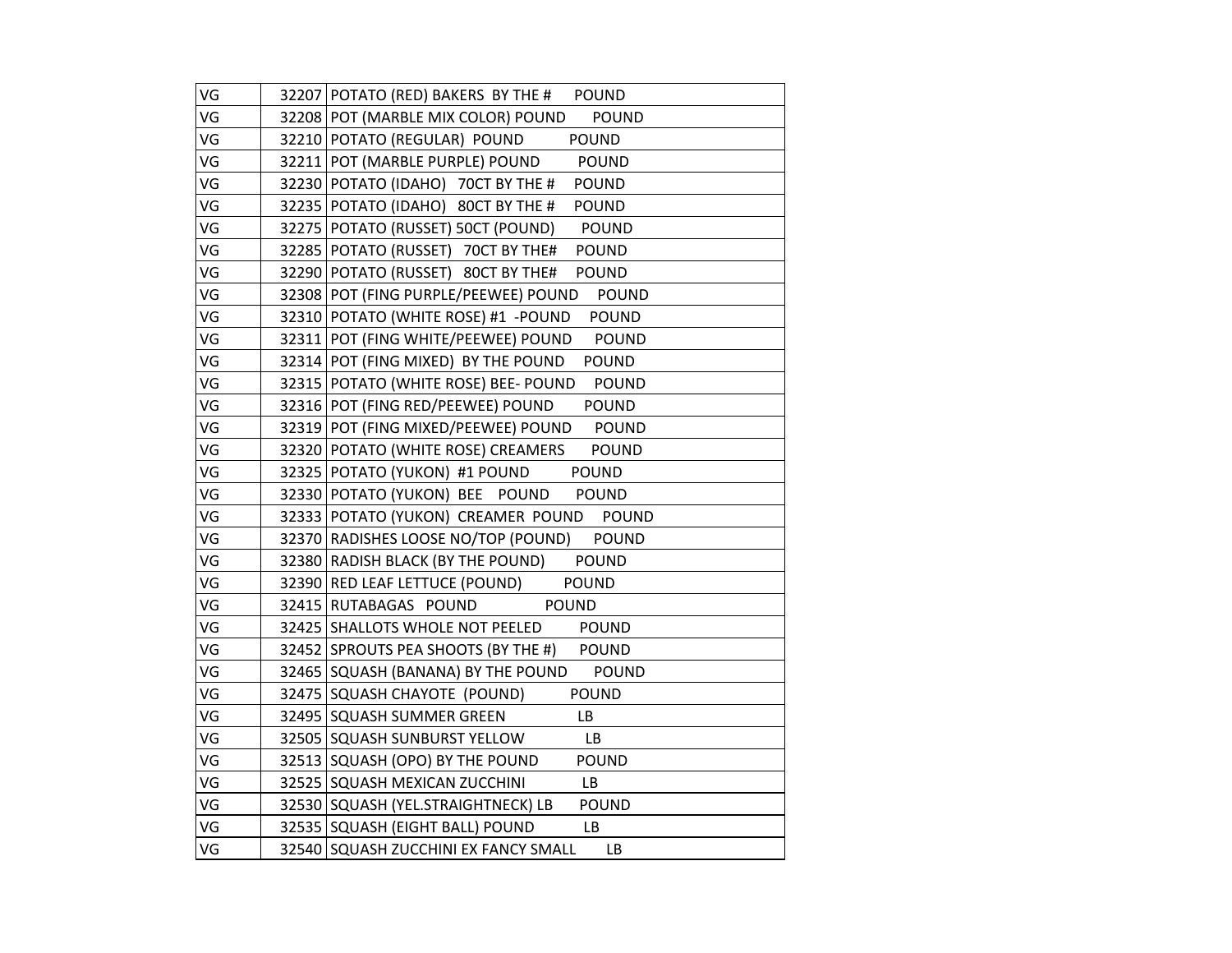| VG | 32545 SQUASH ZUCC FANCY BY THE POUND POUND                   |
|----|--------------------------------------------------------------|
| VG | 32547 SQUASH ZUCCHINI LARGE<br><b>POUND</b>                  |
| VG | 32550 SQUASH (ZUCCHINI) MED POUND POUND                      |
| VG | 32551 SQUASH (ZUCC) ORGANIC POUND POUND                      |
| VG | 32555 SQUASH ZUCCHINI GOLD POUND                             |
| VG | 32557 SQUASH ZUCC GOLD FANCY POUND                           |
| VG | 32562 SUNCHOKES (BY THE POUND) POUND                         |
| VG | 32565 SWEET POTATO #1<br>LB.                                 |
| VG | <b>LB</b><br>32567 SWEET POTATO JUMBO                        |
| VG | 32572 TARO ROOT LARGE<br><b>LB</b>                           |
| VG | 32573 YAMS (JAPANESE) POUND<br>POUND                         |
| VG | 32574 SWEET POTATO OKINAWUA POUND                            |
| VG | 32575 TOMATILLOS BY THE POUND POUND                          |
| VG | 32597 TOMATO (GREEN) POUND POUND                             |
| VG | 32605   TOMATO (BY THE POUND) LARGE POUND                    |
| VG | 32615 TOMATO (BY THE POUND) MED POUND                        |
| VG | 32667 TOMATO (CLUSTER) RED POUND POUND                       |
| VG | 32668 TOMATO (CLUSTER) YELLOW POUND POUND                    |
| VG | 32669 TOMATO (CLUSTER) ORANGE POUND POUND                    |
| VG | 32671 TOMATO (HEIRLOOM) BRANDYWINE POUND                     |
| VG | 32676 TOMATO (HEIRLOOM) PINEA. POUND POUND                   |
| VG | 32678 TOMATO (HEIRLOOM) PURP. CHERK<br><b>POUND</b>          |
| VG | 32679   TOMATO (HEIRLOOM) MIXED POUND POUND                  |
| VG | 32680   TOMATO (LOOSE) LARGE POUND<br><b>POUND</b>           |
| VG | 32685 TOMATO (LOOSE) MEDIUM POUND POUND                      |
| VG | 32695 TOMATO (MOMOTARO) POUND POUND                          |
| VG | 32700 TOMATO (ROMA) #1 POUND POUND                           |
| VG | 32707 TOMATO (YELLOW) BY THE POUND POUND                     |
| VG | 32755 TURNIPS NO TOPS<br>$\frac{1}{\sqrt{1-\frac{1}{2}}}$ LB |
| VG | 32762 YAMS ORANGE BEUREGARD<br>LB                            |
| VG | 32764 YAMS (BONATO) POUND POUND                              |
| VG | 32765 YAMS GARNET #1 BY THE POUND POUND                      |
| VG | 32770 YAMS JUMBO BY THE POUND POUND                          |
| VG | 32800 YUCCA (BY THE POUND) POUND                             |
| VG | 33110 BABY (ARTICHOKES) BY THE #<br><b>POUND</b>             |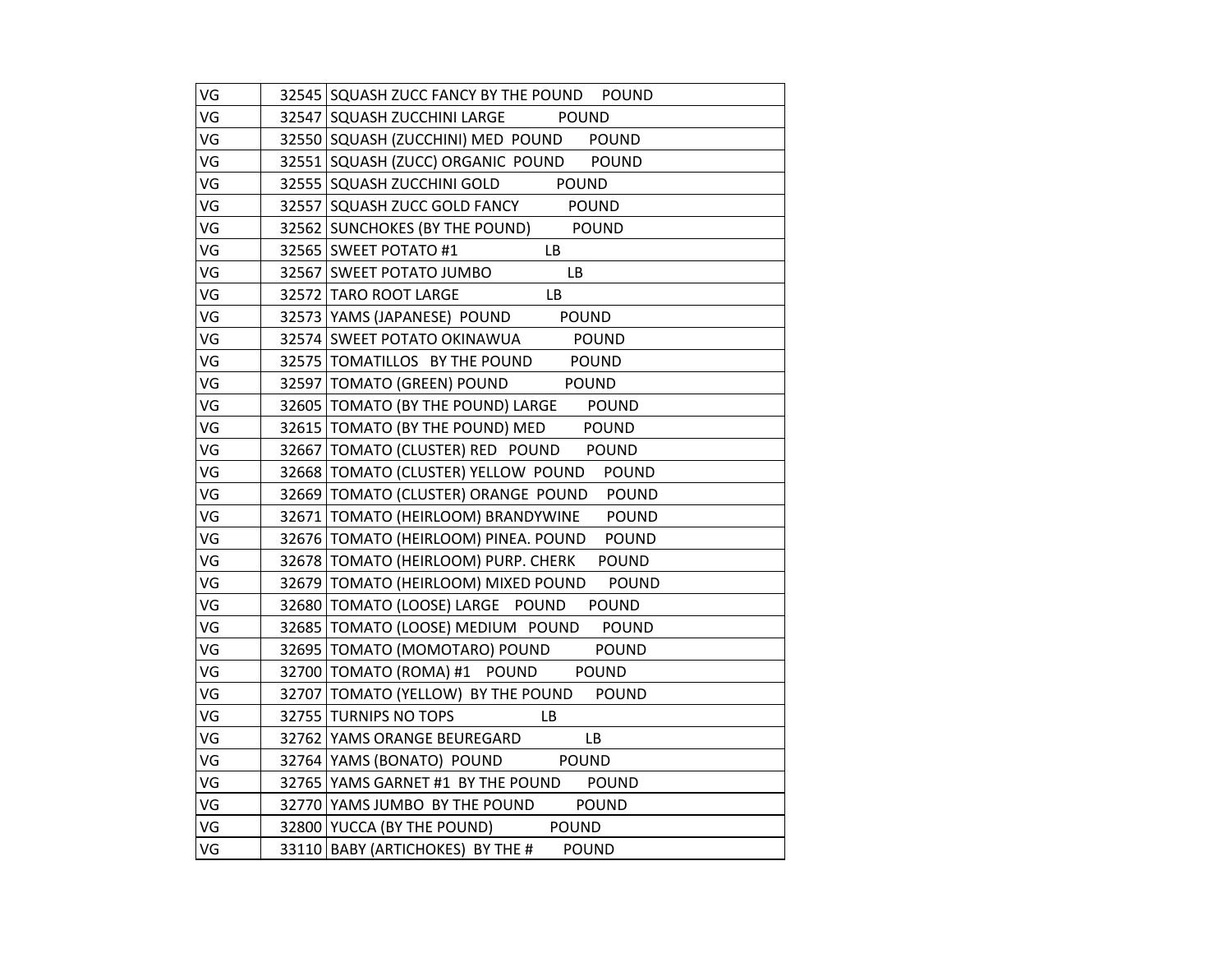| VG | 33112 BABY (ARTICHOKE) PURPLE POUND POUND            |
|----|------------------------------------------------------|
| VG | 33113 BABY (EGGPLANT MIX VAR.) POUND POUND           |
| VG | 33135 BABY (BOK CHOY) POUND POUND                    |
| VG | 33142   BABY (BRUSSEL SPROUT) POUND<br><b>POUND</b>  |
| VG | 33152 BABY (CHOYSUM) POUND POUND                     |
| VG | 33160 BABY (EGGPLANT INDIAN) POUND POUND             |
| VG | 33165   BABY (EGGPLANT JAPANESE) POUND POUND         |
| VG | 33167   BABY (EGGPLANT THAI) POUND POUND             |
| VG | 33168 BABY (FENNEL) BY THE POUND<br><b>POUND</b>     |
| VG | 33247 BABY (RADISH WATERMELON) POUND                 |
| VG | 33262 BABY SQUASH (HONEYNUT) 10# CASE                |
| VG | 33270 BABY SQUASH (GREEN SUMMER) POUND               |
| VG | 33275 BABY (YELLOW/SUNBURST) POUND POUND             |
| VG | 33277 BABY SQUASH (YELLOW) POUND                     |
| VG | 33280 BABY SQUASH (ZUCCHINI) POUND                   |
| VG | 33285 BABY SQUASH (ZUCCHINI) GOLD POUND              |
| VG | 35500 CACTUS PEELED 1# BAGS<br><b>BAG</b>            |
| VG | 51470 BELL (TINKERBELL) 1# BAG<br><b>BAG</b>         |
| VG | 51471 BELL (SWT VEGGIE) 1# BAG BAG                   |
| VG | 52135 ONION (PEARL RED) BASKET BASKET                |
| VG | 52137 ONION (PEARL GOLD) BASKET BASKET               |
| VG | 52140 ONION (PEARL WHITE) BASKET BASKET              |
| VG | 52590 TOMATO (MEDLEY MIXED) BASKET BASKET            |
| VG | 52650   TOMATO (CHERRY) BASKET<br><b>BASKET</b>      |
| VG | 52652 TOMATO (CHERRY) DESERT GLORY<br><b>BASKET</b>  |
| VG | 52655   TOMATO (CHERRY STEMLESS) BKT BASKET          |
| VG | 52658   TOMATO (CHERRY GOLD) "MUICH" BASKET          |
| VG | 52660 TOMATO (CHERRY HEIRLOOM) BASKE BASKET          |
| VG | 52665 TOMATO (CHERRY) YELLOW BASKET BASKET           |
| VG | 52670 TOMATO (CURRENT) RED BASKET<br><b>BASKET</b>   |
| VG | 52672   TOMATO (CURRENT) YELLOW BKT<br><b>BASKET</b> |
| VG | 52673 TOMATO (GRAPE) YELLOW BASKET<br><b>BASKET</b>  |
| VG | 52674 TOMATO (GRAPE) RED BASKET BASKET               |
| VG | 52714 TOMATO (SWEET 100) ORANGE BKT BASKET           |
| VG | 52715 TOMATO (SWEET 100) RED BASKET<br><b>BASKET</b> |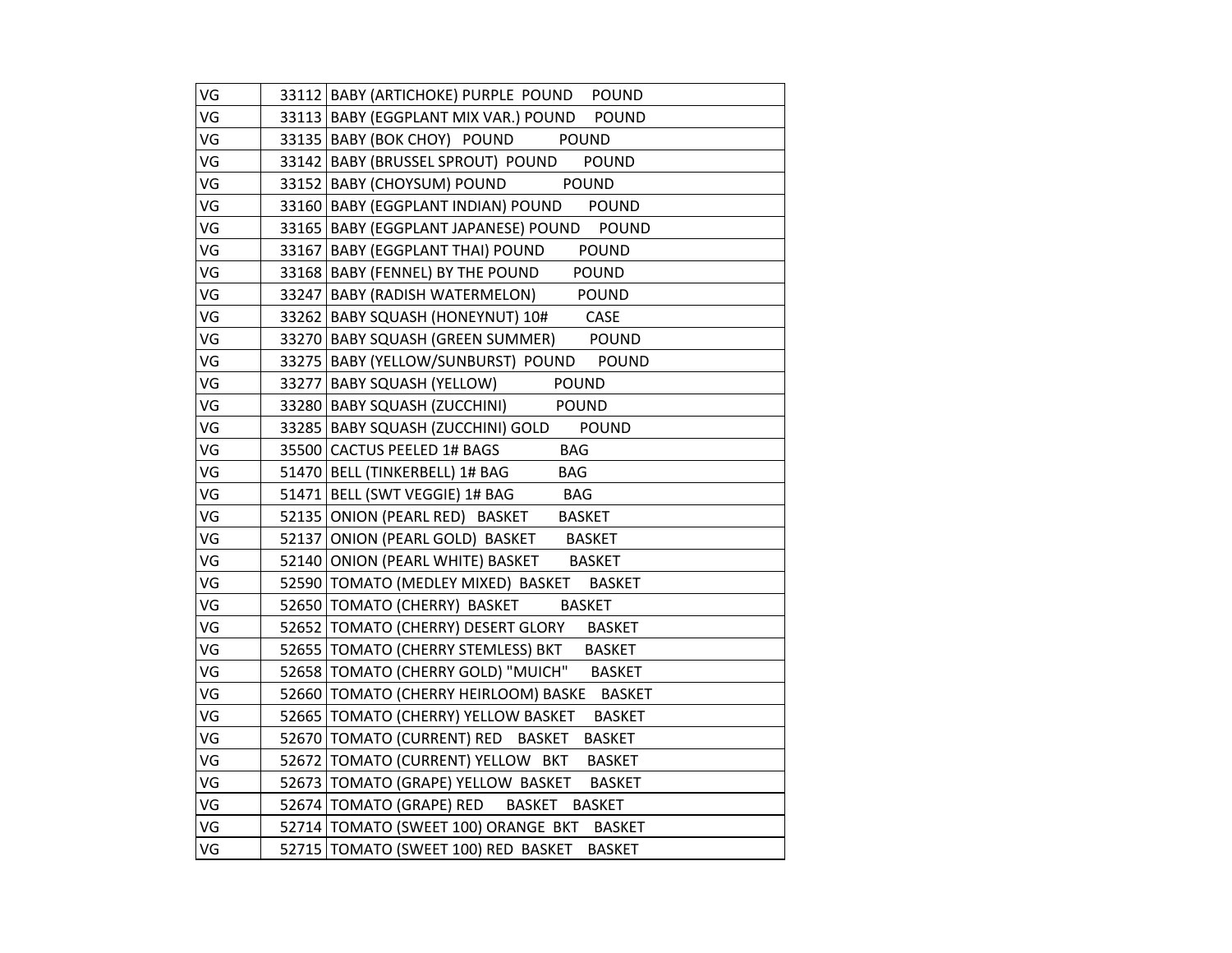| VG | 52717   TOMATO (SWEET 100) YELLOW BKT BASKET        |
|----|-----------------------------------------------------|
| VG | 52720 TOMATO (TEARDROP) RED BASKET<br><b>BASKET</b> |
| VG | 52730 TOMATO (TEARDROP) YELLOW BKT BASKET           |
| VG | 53172 BABY (KIWI) 4oz BASKET BASKET                 |
| VG | 61328 FARM MKT (LETTUCE) COLEMAN CASE               |
| VG | 61355 FARM MKT (RADISH) BUNCH                       |
| VG | 61369 FARM MKT (LONG BEANS) BUNCH                   |
| VG | 61425 BEETS (RED) W/TOPS BUNCHES BUNCH              |
| VG | 61427 BEETS (GOLD) W/TOP BUNCHES BUNCH              |
| VG | 61500 BROCCOLI (BY THE BUNCH)<br><b>BUNCH</b>       |
| VG | 61505 BROCCOLI GAILON (POUND)<br><b>POUND</b>       |
| VG | 61543 BABY (CARROTS PURPLE) BUNCH BUNCH             |
| VG | 61553 CARROT (BUNCH WHOLE) BUNCH BUNCH              |
| VG | <b>BU</b><br>61607 CHARD GREEN                      |
| VG | 61609 CHARD RED (BY THE BUNCH) BUNCH                |
| VG | 61705 COLLARD GREENS (BY THE BUNCH) BUNCH           |
| VG | 61747 DANDELION (GREEN) BY THE BUNCH BUNCH          |
| VG | 61748 DANDELION (RED) BY THE BUNCH BUNCH            |
| VG | 62029 FARM MKT (CORN)<br>EA                         |
| VG | 62090 FARM MKT (CORN) BABY<br><b>CS</b>             |
| VG | 62112 ONION (GREEN SPRING) BUNCH BUNCH              |
| VG | 62113 ONION (RED SPRING) BUNCH<br><b>BUNCH</b>      |
| VG | 62115 ONION (GREEN) BY THE BUNCH<br><b>BUNCH</b>    |
| VG | 62117 ONION (GREEN MEX) BUNCH<br><b>BUNCH</b>       |
| VG | 62173 FARM MKT (HARICOT VERT)<br>LB                 |
| VG | 62190 FARM MKT (CORN) WHITE<br>CS                   |
| VG | CS<br>62210 FARM MKT (CORN) YELLOW                  |
| VG | 62272 FARM MKT (LETTUCE) GARDEN OF<br>CASE          |
| VG | 62300 FARM MKT (FIG) WHITE<br>FL.                   |
| VG | 62353 FARM MKT (PEPPER) PADRON<br>LB                |
| VG | CS<br>62370 FARM MKT (CUCUMBER)                     |
| VG | 62373 FARM MKT (CUCUMBER)<br>LB                     |
| VG | 62375 RADISHES WITH TOPS BU                         |
| VG | 62376 FARM MKT (HERB MIX) BUNCH                     |
| VG | 62392 RADISH (PURPLE NINJA) BUNCH<br><b>BUNCH</b>   |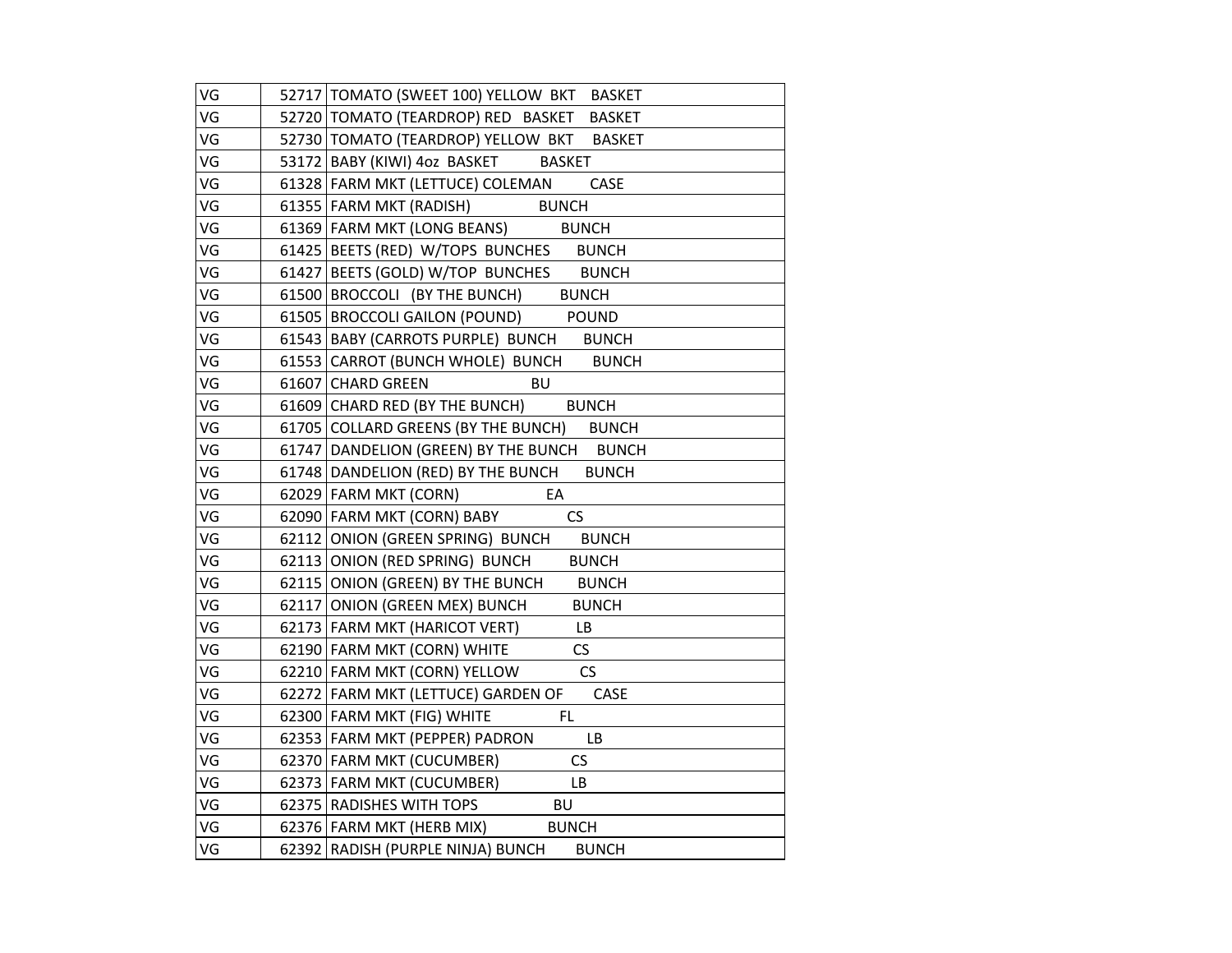| VG | 62393 FARM MKT (EGGPLANT)<br>LB                     |
|----|-----------------------------------------------------|
| VG | <b>BU</b><br>62445 SPINACH FRESH                    |
| VG | 62449 FARM MKT (GARLIC)<br>LB                       |
| VG | 62480 FARM MKT (BBY KALE)<br>CASE                   |
| VG | <b>CS</b><br>62680 FARM MKT (TOMATILLOS)            |
| VG | 62683   FARM MKT (TOMATILLOS)<br>LB                 |
| VG | 62700 FARM MKT (TOMATILLOS) PURPLE<br><b>CS</b>     |
| VG | 62703 FARM MKT (TOMATILLOS) PURPLE<br>LB            |
| VG | 62720 FARM MKT (TOMATO)<br>CS                       |
| VG | 62740 FARM MKT (TOMATO) HEIRLOOM<br>CASE            |
| VG | 62745   F/MKT (HEIRLOM)TOM TUTTI FRUTI<br>CASE      |
| VG | 62750 TURNIP GREENS<br>BU                           |
| VG | <b>BU</b><br>62760 TURNIPS WITH TOPS                |
| VG | 62930 FENNEL ANISE BY THE EACH EACH                 |
| VG | 63000 WATERCRESS (REGULAR) BUNCH<br><b>BUNCH</b>    |
| VG | 63120 BABY (BEETS GOLD) W/TOP BUNCH BUNCH           |
| VG | 63125 BABY (BEETS RED) W/TOPS BUNCH<br><b>BUNCH</b> |
| VG | 63130 BABY (BEETS STRIP) W/T BUNCH BUNCH            |
| VG | 63140 BABY (CARROT) W/TOPS (BUNCH)<br><b>BUNCH</b>  |
| VG | 63145 BBY (CARROTS ROUND) BUNCH<br><b>BUNCH</b>     |
| VG | 63148 BABY (CARROT YELLOW) BUNCH<br><b>BUNCH</b>    |
| VG | 63149 BABY (CARROTS WHITE) BUNCH<br><b>BUNCH</b>    |
| VG | 63153 BBY (CARROTS RED) BUNCH<br><b>BUNCH</b>       |
| VG | 63168 BABY (FENNEL) EACH<br><b>EACH</b>             |
| VG | 63216 BABY RADISH (CINCINATTI) BUNCH BUNCH          |
| VG | <b>BU</b><br>63239 BABY RADISH (BREAKFAST)          |
| VG | 63240 BABY RADISH (RED ICICLE)<br><b>BU</b>         |
| VG | 63246 BABY RADISH (WHITE ICICLE) BUNCH              |
| VG | 63292 BABY (RADISH EASTER) BUNCH<br><b>BUNCH</b>    |
| VG | BU<br>63300 BABY TURNIPS (GOLD)                     |
| VG | 63305 BABY (TURNIPS) W/TOP BUNCH BUNCH              |
| VG | 90470 AVOCADOS (HASS) 48 BY THE EACH EACH           |
| VG | 91330 ALFALFA (SPROUTS) 4oz PKG<br><b>EACH</b>      |
| VG | 91335 ARTICHOKES (18CT) BY THE EACH<br><b>EACH</b>  |
| VG | 91395 BEANS (BLUELAKE) LOOSE<br>5# BAG              |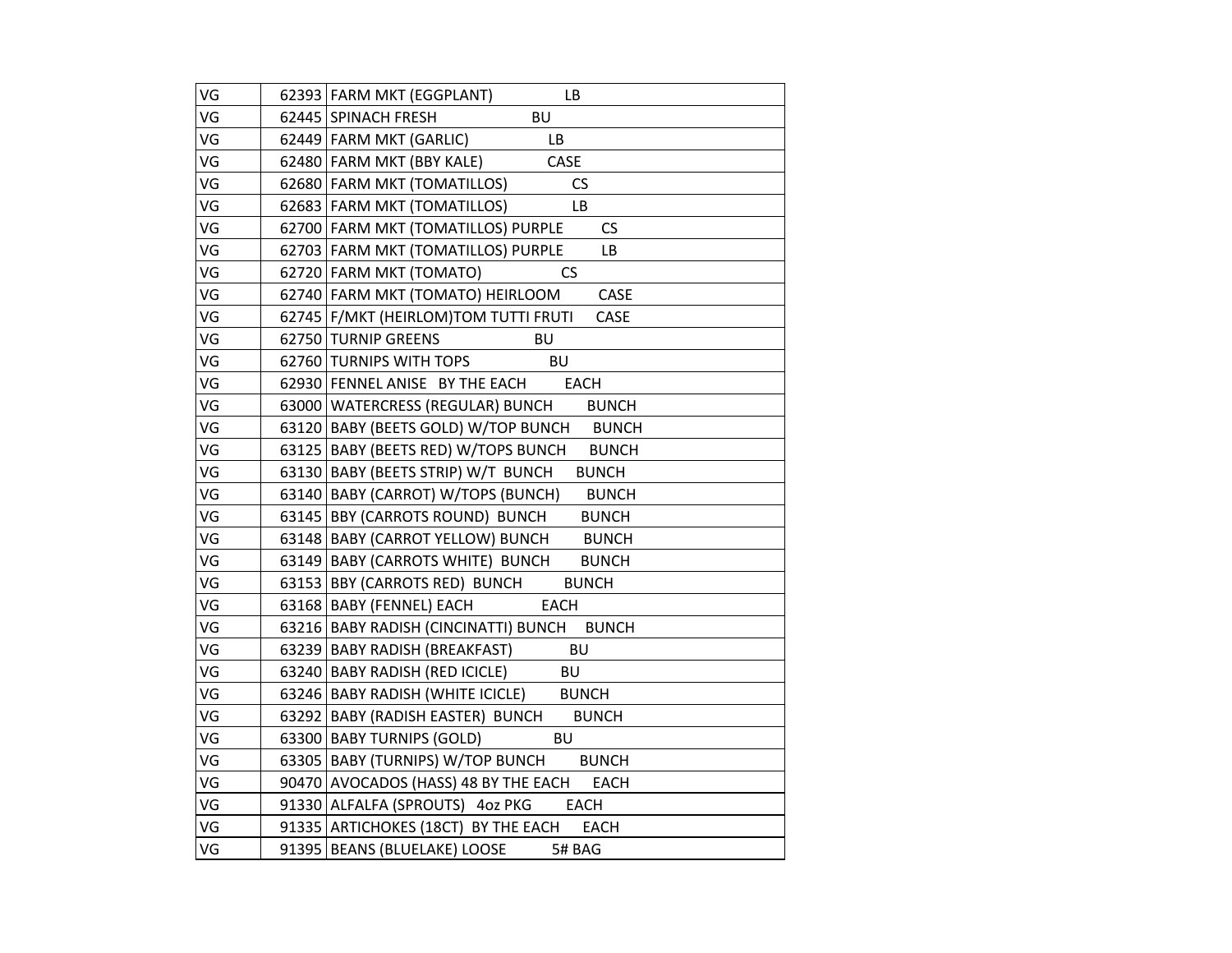| VG | 91420 BEANS (YELLOW WAX) 5# BAG BAG                                             |
|----|---------------------------------------------------------------------------------|
| VG | 91430 BEETS (RED) 5# BAG BAG                                                    |
| VG | $91432$ BEETS (GOLD) 5# BAG BAG                                                 |
| VG | 91435 BELL PEPPER GREEN - BAG 5# BAG                                            |
| VG |                                                                                 |
| VG | 91465 BELL PEPPER RED #2 -BAG 5# BAG<br>91480 BELL PEPPER YELLOW #2 -BAG 5# BAG |
| VG | 91490 BOK CHOY (BY THE EACH) EACH                                               |
| VG | 91495 BOSTON LETTUCE (BY THE EACH) EACH                                         |
| VG | 91496 BOSTON HYDRO (BY THE EACH) EACH                                           |
| VG | 91497 BROCCOFLOWER (BY THE EACH) EACH                                           |
| VG | 91510 BROCCOLI CROWN CUT 5# BAG BAG                                             |
| VG | 91530 CABBAGE (GREEN) EACH EACH                                                 |
| VG | 91535 CABBAGE (NAPA/CHINESE) EACH EACH                                          |
| VG | 91540 CABBAGE (RED) BY THE EACH EACH                                            |
| VG | 91545 CABBAGE (SAVOY) BY THE EACH EACH                                          |
| VG | 91554 CARROT (BABY PETITE) 5# BAG BAG                                           |
| VG | 91555 CARROT (JUMBO) 5# BAG BAG                                                 |
| VG | 91562 CARROT (BABY ORGANIC) 1# PKG 1# PACKAGE                                   |
| VG | 91574 CAULIFLOWER (ORANGE) BY THE EA EACH                                       |
| VG | 91575 CAULIFLOWER (BY THE EACH) EACH                                            |
| VG | 91576 CAULIFLOWER (PURPLE) BY THE EA EACH                                       |
| VG | 91585 CELERY (BY THE BUNCH) BUNCH                                               |
| VG | 91596 CELERY (CHINESE) BY THE EACH EACH                                         |
| VG | 91600 CELERY HEARTS<br>EA                                                       |
| VG | 91605 CELERY ROOT (EACH)<br><b>EACH</b>                                         |
| VG | 91606 CHARD RAINBOW (BY THE EACH) EACH                                          |
| VG | 91620 CHILI (HABANERO FRESH) 5# BAG                                             |
| VG | 91625 CHILI (JALAPENO) 5# FRESH BAG                                             |
| VG | 91630 CHILI (JALAPENO RED) 5# BAG BAG                                           |
| VG | 91650 CHILI YELLOW 5# BAG 5# BAG                                                |
| VG | 91655 PEPPERS (HUNGARIAN) 5# BAG                                                |
| VG | 91710 CORN YELLOW (BY THE EACH) EACH                                            |
| VG | 91712 CORN (STRAWBERRY) EACH EACH                                               |
| VG | 91715 CORN WHITE (BY THE EACH) EACH                                             |
| VG | 91720 CUCUMBER 5#--BAG 5# BAG                                                   |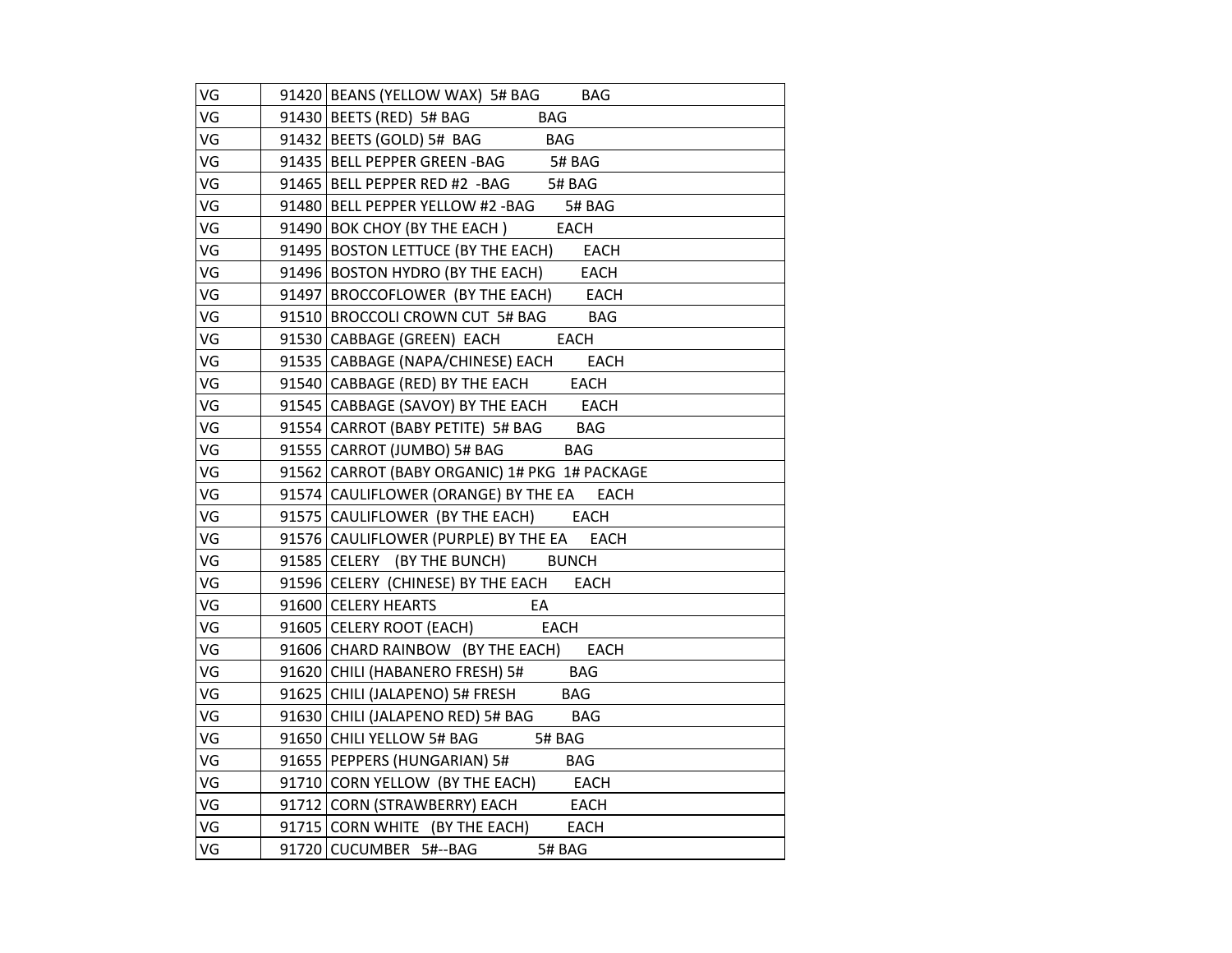| VG | 91730 CUCUMBER HOT HOUSE<br>EA                           |
|----|----------------------------------------------------------|
| VG | 91755 DAIKON SPROUTS 2.2oz PKG PKG                       |
| VG | 91760 EGGPLANT (BY THE EACH) EACH                        |
| VG | 91885 ENDIVE<br>$\overline{\phantom{a}}$ EA              |
| VG | 91890 ENDIVE BELGIUM<br>EA                               |
| VG | 91895   ENDIVE BELGIUM RED<br>EA                         |
| VG | 91900 ESCAROLE<br>EA                                     |
| VG | 91910 BABY FRISEE (BLONDE) EACH EACH                     |
| VG | 91930 GARLIC (PEELED) CHRIS. RNCH #1 4/5# CASE           |
| VG | 91950 GINGER ROOT (5# BAG) 5# BAG                        |
| VG | 91952 GINGER ROOT (YOUNG) 10# BAG                        |
| VG | 91960 GREENLEAF LETTUCE EA                               |
| VG | 91975 LETTUCE ICEBERG (each) EACH                        |
| VG | 91980 KALE (GREEN) BY THE BUNCH BUNCH                    |
| VG | 91982 KALE (BLACK TUSCAN) BUNCH BUNCH                    |
| VG | 91985 KALE (ORIENTAL) BY THE BUNCH BUNCH                 |
| VG | 91990 KALE (PURPLE) BY THE BUNCH BUNCH                   |
| VG | 91995 KALE (WHITE) BY THE BUNCH BUNCH                    |
| VG | 92005 LEEKS (BY THE EACH) EACH                           |
| VG | 92003 LEENS (BITTLE BY THE PKG PKG                       |
| VG | 92044 MUSH (STRAW) 53OZ PKG PACKAGE                      |
| VG | 92073 MUSH (SHIMEJI) BROWN 3.5oz PK PACKAGE              |
| VG | 92093   MUSH (SHIMEJI) WHITE 3.5oz PK PACKAGE            |
| VG | 92115 ONION (GREEN) 12ct PER BAG BAG                     |
| VG | 92117 ONION (GREEN MEX) 12 PER BAG BAG                   |
| VG | 92119 ONION (GREEN) 2#BAG<br><b>BAG</b>                  |
| VG | 92120 ONION (YELLOW JBO #1) 5# BAG 5# BAG                |
| VG | 92145 ONION (RED JBO) 5# BAG BAG                         |
| VG | $\underline{\qquad \qquad }$ BAG<br>92182 PARSNIP 5# BAG |
| VG | 92185 PEAS CHINA 5# BAG BAG                              |
| VG | 92204 POTATO (RED) BEE 10# BAG BAG                       |
| VG | 92285 POTATO (RUSSET) 70CT 5# BAG BAG                    |
| VG | 92333 POTATO (YUKON) CREAMER 5# BAG BAG                  |
| VG |                                                          |
|    | 92360 RADICCHIO (BY THE EACH) EACH                       |